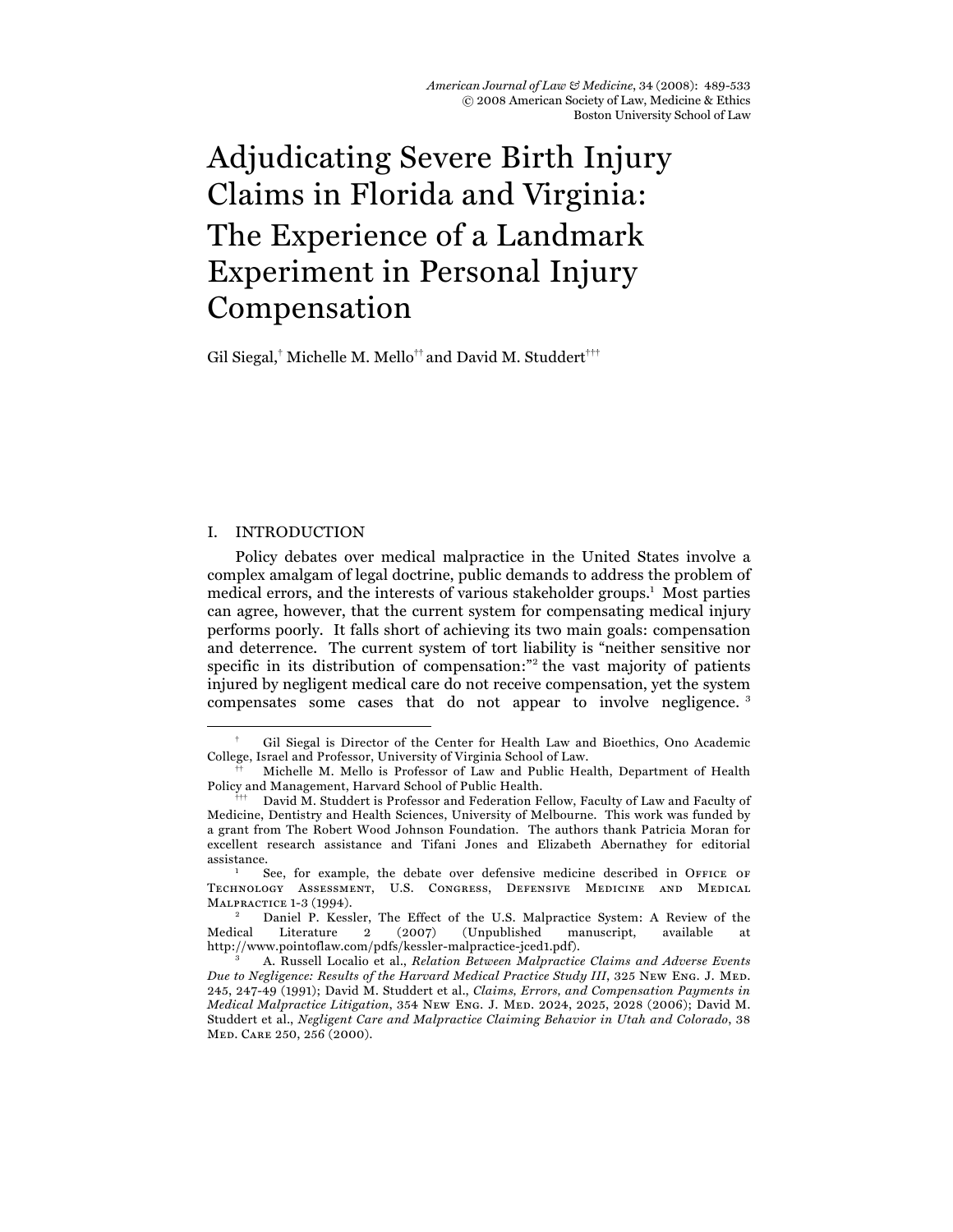Sometimes, it awards more in noneconomic damages than seems reasonable to many observers.<sup>4</sup> Ultimately, tort liability appears to do little to improve health care quality and safety,<sup>5</sup> yet it spurs costly defensive medicine.<sup>6</sup> Physicians and health care organizations face burdensome insurance and legal costs, leading some to threaten to curtail their services.<sup>7</sup> These concerns about the burden of medical injury and the malpractice "crisis"<sup>8</sup> have sharpened calls for reform.

Reform proposals for addressing these problems generally fall into two groups: first, partial modifications of the current system, such as caps on damages and collateral-source offsets;<sup>9</sup> and second, wholesale moves away from the traditional tort system to alternative forums of adjudication, such as alternative dispute resolution ("ADR")<sup>10</sup> and administrative compensation.<sup>11</sup> In this paper, we explore the more radical brand of reform. A number of legal and policy scholars have argued that moving to an administrative compensation system for medical injuries would overcome many of the problems with the current, fault-based medical malpractice system.<sup>12</sup> Such a

<sup>4</sup> David M. Studdert et al., *Are Damages Caps Regressive? A Study of Malpractice Jury Verdicts in California*, 23 HEALTH AFFAIRS 54, 55-56 (2004).

*See* Michelle M. Mello & Troyen A. Brennan, *Deterrence of Medical Errors: Theory and Evidence for Malpractice Reform*, 80 Tex. L. Rev. 1595, 1628 (2002) (suggesting that a malpractice system based on findings of negligence cannot function effectively as a quality improvement system). *See generally* Inst. Med., To Err is Human: Building a Safer HEALTH SYSTEM (Linda T. Kohn et al. eds., 2000) (describing the extent of safety problems in medical care).

Ken L. Bassett et al., *Defensive Medicine During Hospital Obstetrical Care: A Byproduct of the Technological Age*, 51 Soc. Sci. & Med. 523, 523-24 (2000); Daniel P. Kessler & Mark B. McClellan, *How Liability Law Affects Medical Productivity*, 21 J. Health Econ. 931, 934 (2002); Daniel Kessler & Mark McClellan, *Do Doctors Practice Defensive Medicine?*, 111 Q. J. Econ. 353, 353-54 (1996); David M. Studdert et al., *Defensive Medicine Among High-Risk Specialist Physicians in a Volatile Malpractice Environment*, 293 JAMA 2609, 2609-10  $(2005).$ 

Michelle M. Mello et al., *Effects of a Malpractice Crisis on Specialist Supply and Access to Care*, 242 ANNALS SURGERY 621, 626 (2005).

The term "crisis" has been widely used to refer to repeated, unusually large increases in professional liability insurance premiums and shrinking options for coverage in many markets across the country. *See, e.g.*, Michelle M. Mello et al., *The New Medical Malpractice Crisis*, 348 New Eng. J. Med. 2281, 2281 (2003). 9

*See* Frank A. Sloan et al., *Effects of Tort Reforms on the Value of Closed Medical Malpractice Claims: A Microanalysis*, 14 J. Health Pol. Pol'y & L. 663, 664 (1989) (outlining a number of reform strategies, such as placing barriers and alternatives to suits, limiting claims and increasing the cost of litigation). For a more detailed categorization and exposition of suggested reforms, see David M. Studdert et al., *Medical Malpractice*, 350 New Eng. J. Med. 283, 287-288 (2004). 10 *See, e.g.*, John J. Fraser Jr. & the Committee on Medical Liability, *Technical Report:* 

Alternative Dispute Resolution in Medical Malpractice, 107 PEDIATRICS 602, 603-605 (2001); Elizabeth Rolph et al., *Arbitration Agreements in Health Care: Myths and Reality*, 60 Law & Contemp. Probs. 153, 153-154 (Spring 1997). 11 *See, e.g.*, Randall R. Bovjberg, *Beyond Tort Reform: Fixing Real Problems*, 3 Ind.

Health L. Rev. 3, 24-25 (2006). Administrative compensation proposals have also been called "no-fault" proposals. *See generally* Jill Horowitz and Troyen A. Brennan, *No-Fault Compensation for Medical Injury: A Case Study*, 14 Health Affairs 165 (1995). This term is somewhat inapt, however, in that most such proposals do not contemplate compensation on the basis of strict liability. For that reason, we do not use the term here.<br><sup>12</sup> *See, e.g.*, Randall R. Bovbjerg & Frank A. Sloan, *No-Fault for Medical Injury: Theory* 

*and Evidence*, 67 U. Cin. L. Rev. 53, 120 (1998) (arguing that a no-fault system is preferable so long as the primary purpose of the legal system is taken to be compensating injured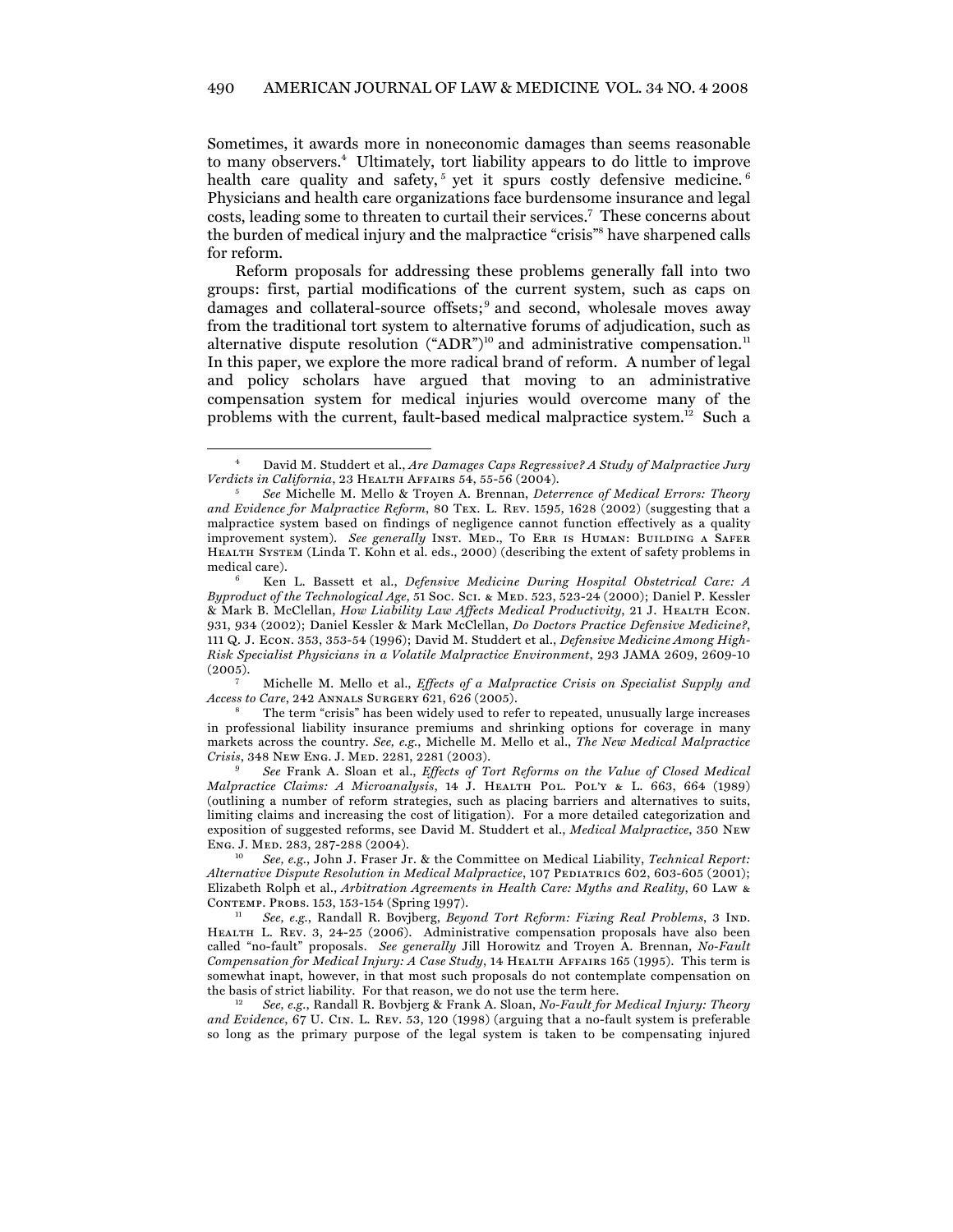system would use a non-judicial process, specialized adjudicators, and neutral medical experts to award limited compensation to injured patients based on a standard that is broader than negligence.13 It would jettison negligence as the decisive standard for compensation due to concerns about the inherent uncertainty of the concept<sup>14</sup> as well as worries that negligence judgments stigmatize health care providers in a way that adversely affects the care environment and physician participation in patient safety initiatives.<sup>15</sup>

In the last few years, proponents of administrative compensation have called for demonstration projects to test such a system, 16 and federal legislation has been introduced to support such experiments.<sup>17</sup> In particular, we and others have been involved in developing proposals for "health courts," administrative tribunals that would award compensation on the basis of the avoidability of the injury, neutral medical expert opinion, and *ex ante* decision guidelines.18

The "avoidability" standard is broader than negligence, but narrower than strict liability; it awards compensation to all claimants whose injuries could have been avoided in a well-designed system of care, regardless of whether the injury was a result of treatment that fell below the customary standard of care.19 The concept of a well-designed system of care acknowledges resource

On the difficulties in demarcating the boundaries of reasonable medical practice, see Inst. of Med., *supra* note 5, at 132-55. *See also* U.S. Dep't Health & Human Serv., Confronting the New Health Care Crisis: Improving Health Care Quality and Lowering Costs By Fixing Our Medical Liability System 4-7 (2002), *available at*  http://aspe.hhs.gov/daltcp/reports/litrefm.pdf (discussing the impact of malpractice litigation on health care quality and patient safety). 15 Mello et al., *supra* note 12, at 474. 16 We count ourselves among these proponents. *See* Mello et al., *supra* note 12; David

 $\overline{a}$ 

M. Studdert & Troyen A. Brennan, *Toward A Workable Model of "No-Fault" Compensation for Medical Injury in the United States*, 27 Am. J. L. & MED. 225 (2001).<br><sup>17</sup> In the House of Representatives, Representative Mac Thornberry (R-TX) introduced

legislation to test new model health care tribunals at the state level. Medical Liability Procedural Reform Act of 2005, H.R. 1546, 109th Cong. (2005). In the Senate, Senators Max Baucus (D-MT) and Michael Enzi (R-WY) introduced a bill to facilitate state level experimentation with several alternatives to current medical malpractice litigation. Fair and Reliable Medical Justice Act, S. 1337, 109th Cong. (2005).<br><sup>18</sup> Mello et al, *supra* note 12, at 460-68; Соммом Goop, *supra* note 13, at 1.<br><sup>19</sup> As described by a legal adviser of the Swedish Patient Insurance Association

standard of care used in this assessment is that of an experienced specialist or other experienced professional in the field concerned. The treating physician's actual qualifications, expertise and experience, thus do not enter into this assessment. The specialist standard applies even where no experienced specialist was present during the treatment. If a nerve injury occurs in a hip operation, for example, the standard used is how an experienced orthopedist would have acted." Carl Espersson, Commentary, *The Patient Injury Act - A* 

parties); Michelle M. Mello et al., *"Health Courts" and Accountability for Patient Safety*, 84 Milbank Q. 459, 468-71 (2006) (cataloging the advantages of an administrative compensation system over the traditional tort system); David M. Studdert et al., *Can the United States Afford a "No-Fault" System of Compensation for Medical Injury?*, 60 Law & CONTEMP. PROBS. 1, 31-34 (1997) (arguing that affordable no-fault models are available that would compensate a larger proportion of medically injured patients); Paul C. Weiler, *The Case for No-Fault Medical Liability*, 52 Mp. L. Rev. 908, 910 (1993) (arguing that administrative compensation systems avoids the disruptive effects of litigation). 13 Mello et al., *supra* note 12, at 460-68; Common Good, Windows of Opportunity:

State-Based Ideas for Improving Medical Injury Compensation and Enhancing PATIENT SAFETY (2006), *available at* thtp://cgood.org/assets/attachments/Windows\_of\_opportunity\_web.pdf. *at*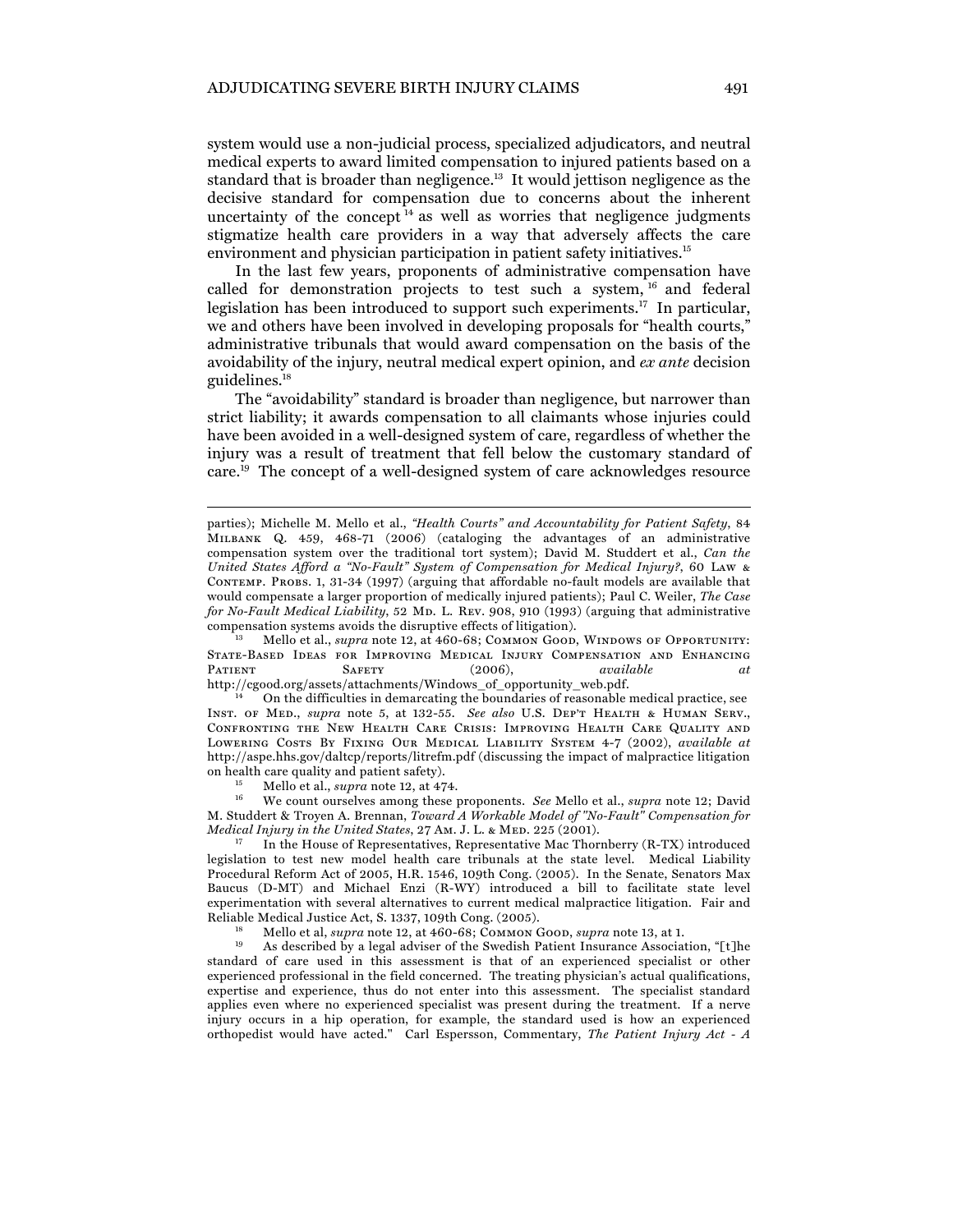constraints. An optimal system would not, for example, require that every hospital, no matter how small, invest in the most expensive equipment or keep an extensive roster of physician specialists on duty at all times. Nevertheless, the avoidability standard could result in liability in some situations in which hospitals could have improved their systems at reasonable cost, but opted not to—even where such decisions were common among their peer institutions. Proponents of the avoidability standard argue that a move away from negligence would result in more expeditious claims processing, a decrease in the adversarial nature of the process, and avoidance of the stigma of substandard care that chills dialogue and investigation into medical errors.<sup>20</sup> It would also broaden injured patients' access to compensation. Medical injury compensation systems in the Nordic countries utilize an avoidability standard, $21$  but invocation of these examples is often met with criticism that the experiences of small, foreign countries with extensive layers of social insurance do not shed much light on the feasibility of a compensation system based on an alternative standard in the U.S.<sup>22</sup>

While the health courts proposal contemplates a wholesale shift of medical injuries from tort to administrative compensation, other proposals have targeted birth injuries, which are a major source of high-cost malpractice claims. Indeed, interest in such "carve out" programs appears to be gaining momentum. In the past year, for example, Colorado's Senate Health and Human Services Committee chair has voiced interest in this model,<sup>23</sup> the Medical Society of the State of New York has proposed the creation of a statewide fund to compensate birth-related neurological injuries,  $24$  and legislation has been introduced in both houses of the Maryland legislature to establish a Task Force on Administrative Compensation for Birth-Related Neurological Injury.25 The South Carolina Medical Malpractice and Liability

*Comment*, *available at* http://www.pff.se/upload/pat\_eng\_A2.pdf. *See also* Allen B. Kachalia et al., *Beyond Negligence: Avoidability and Medical Injury Compensation*, 66 Soc. Sci. & Med.

<sup>387, 388 (2008). 20</sup> *See, e.g.*, Kachalia et al., *supra* note 19, at 400; Mello et al., *supra* note 12, at 466,

<sup>472-74, 487. 21</sup> *See also* R.G. Jorstad, *The Norwegian System of Compensation to Patients*, 21 Med. Law 681, 681-83 (2002); Kachalia et al., *supra* note 19, at 388-91; David M. Studdert & Troyen A. Brennan, *No-Fault Compensation for Medical Injuries: The Prospect for Error Prevention*, 286 JAMA 217, 219-20 (2001). For detailed expositions of these programs, see generally Common Good, Administrative Approaches to Compensating for Medical Injuries: National and International Perspectives (Oct. 31, 2005) (transcript available at http://commongood.org/assets/attachments/Transcript\_--\_October\_31st\_Event.pdf).

http://commongood.org/assets/attachments/Transcript\_--\_October\_31st\_Event.pdf). 22 *See* Marie Bismark & Ron Paterson, *UpDate: International Report: No-Fault Compensation in New Zealand: Harmonizing Injury Compensation, Provider Accountability, and Patient Safety*, 25 Health Aff. 278, 281 (2006) (discussing New Zealand's public health and welfare systems); Studdert & Brennan, *supra* note 21, at 219 (mentioning differences between taxation and health care systems in the United States and Sweden, Finland,

Denmark, and New Zealand). 23 Bob Hagedorn, *Speakout: New Zealand's Approach Points the Way on Medical Liability*, Rocky Mountain News, Mar. 22, 2008, http://www.rockymountainnews.com/news/2008/mar/22/speakout-new-zealands-approachpoints-the-way-on/. 24 James M. Odato & Cathleen Crowley, *Doctors Rally for a Remedy*, Times-Union

<sup>(</sup>Albany), Mar. 5, 2008, at A3. 25 S.B. 730, 425th Gen. Assem., Reg. Sess. (Md. 2008); H.B. 1124, 425th Gen. Assem.,

Reg. Sess. (Md. 2008).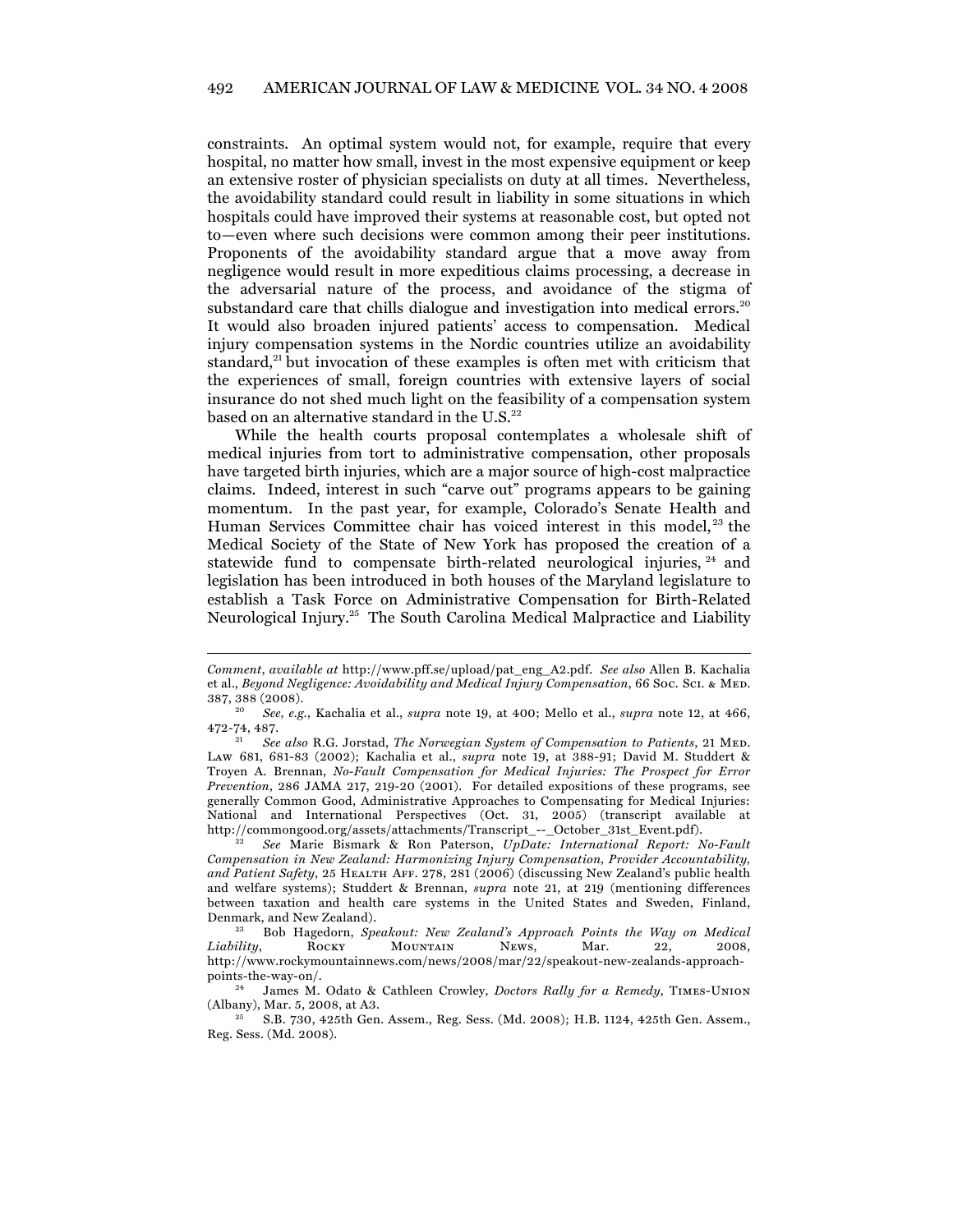Limits Study Committee recently concluded that the state should consider developing a birth injury program.26

The touted benefits of administrative compensation, whether through "health courts" or "carve out" programs, include: more equitable, rapid, and reliable resolution of claims; a significant reduction in claims processing costs: better overall system cost control; an improved climate for open discussion and reporting of medical errors: and greater incentives for physicians and health care organizations to make health care safer.<sup>27</sup> Critics have raised several questions about administrative compensation programs, including whether workable compensation criteria could be crafted once the system is untethered from the negligence standard.<sup>28</sup> Critics also wonder about procedural aspects of claim adjudication—for example, who is an appropriate decision maker, what role would medical experts have, and what procedural rights would claimants have.29

To gain insight into how these issues have played out in previous experiments with administrative compensation for medical injury in the U.S., we studied two existing programs: The Florida Neurological Injury Compensation Association ("NICA") and the Virginia Birth-Related Injury Compensation Program ("BIP").<sup>30</sup> These programs carve out a category of adverse events within a defined clinical area (obstetrics and neonatology) that carry a rebuttable presumption of compensability. Compensation is awarded based on the nature of the outcome and a finding that the outcome is causally linked to the birth process (rather than on the basis of a finding or negligence or avoidability). Unless certain conditions are met, patients who experience these events while under the care of providers who participate in the systems must seek compensation through a non-judicial process.

This approach resembles that of prominent proposals for administrative compensation demonstration projects; although, a key difference is that Florida and Virginia do not apply the avoidability standard. It has been proposed that lists of "accelerated compensation events" ("ACEs") be developed in select clinical areas based on expert deliberation about common adverse events that are always or usually avoidable.<sup>31</sup> Much of the previous

<sup>26</sup> South Carolina Study Committee on Medical Malpractice and Liability Limits, Medical Malpractice and Liability Limits Study Committee Report, S. 1469, 117th Sess. (2008) (reviewing the views of various stakeholders and concluding that the stakeholders should meet to determine the design of a birth injury program for the state).<br><sup>27</sup> Studdert & Brennan, *supra* note 16, at 229.<br><sup>28</sup> Other criticisms have included concerns relating to the potential cost impa

broadening eligibility for medical injury compensation, possible adverse effects on deterrence, constitutional problems, and fairness to patients. *See, e.g.*, Kessler, *supra* note 2, at 19-23. *See generally* Maxwell J. Mehlman & Dale A Nance, Medical Injustice: The Case Against Health Courts (2007). 29 *See* Kessler, *supra* note 2, at 18; Phillip G. Peters, Jr., *Health Courts?*, 88 B.U. L.

Rev. 227, 238-39, 243-44 (2008).

<sup>30</sup> *See* The Florida Birth-Related Neurological Injury Compensation Association, http://www.nica.com (last visited Nov. 11, 2008); Virginia Birth-Related Neurological Injury Compensation Program, http://www.vabirthinjury.com (last visited Nov. 11, 2008). 31 *See, e.g.*, Mello et al., *supra* note 12, at 467-69; Lawrence R. Tancredi & Randall R.

Bovbjerg, *Rethinking Responsibility For Patient Injury: Accelerated-Compensation Events, a Malpractice and Quality Reform Ripe For a Test*, 54 Law & Contemp. Probs. 147, 148 (1991). *See generally* American College of Physicians, *Beyond MICRA: New Ideas For Liability Reform*, 122 Annals of Internal Med. 466 (1995).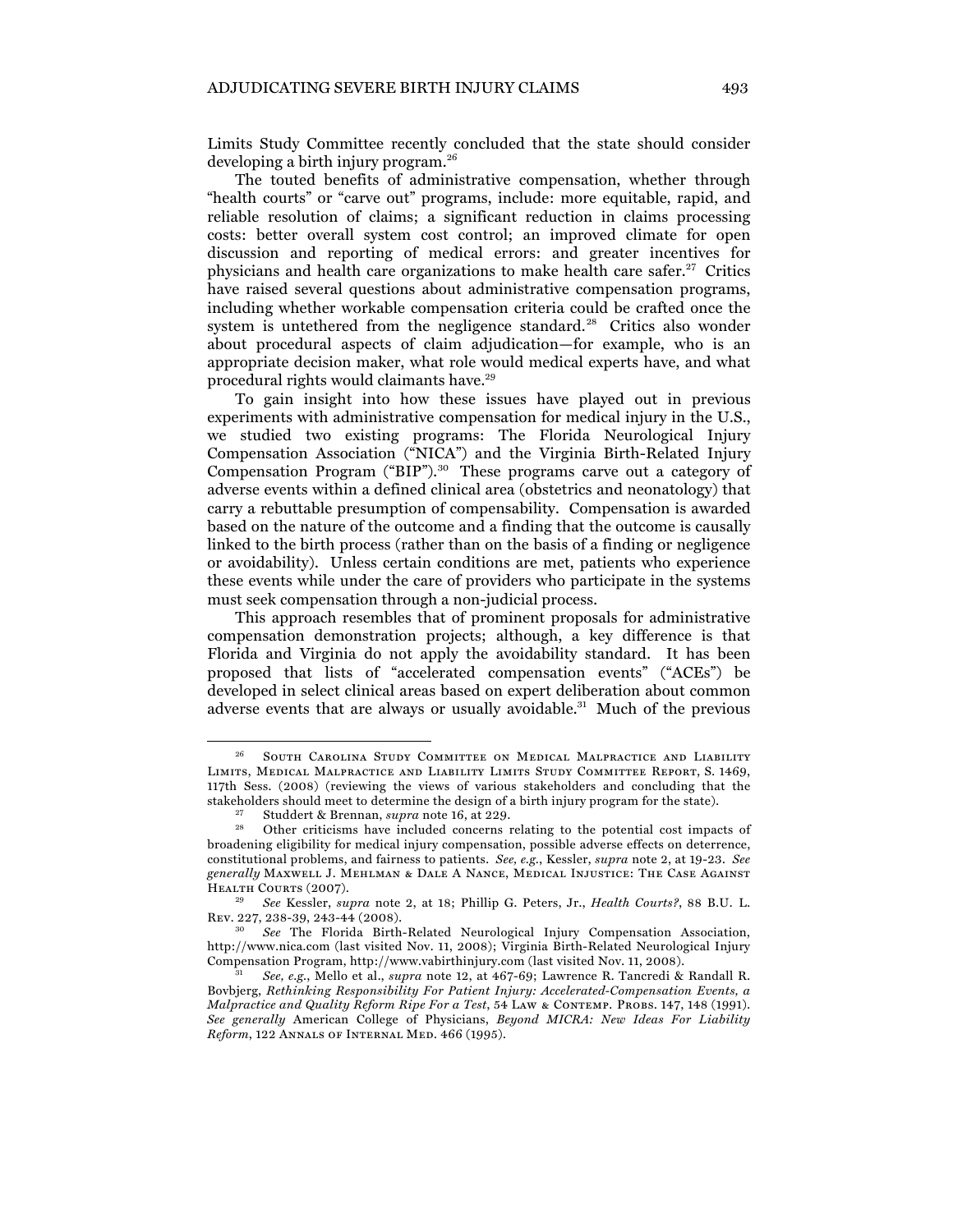literature has focused on the possibilities for development of ACEs in obstetrics and neonatology. These are clinical areas in which a variety of problems with the current tort system have been well-documented, including the burden of awards, problems in the liability insurance market, the catastrophic severity of injuries, and the negative impact on clinical practice (for example, defensive medicine, declining access to care, and professional discontent).<sup>32</sup>

Proponents of ACEs-based compensation systems argue that combining an avoidability standard with an administrative compensation process holds promise not only for expanding the availability of compensation, reducing overhead costs, and making the overall cost of the medical liability system more predictable, but also for reinforcing the system's deterrence function by incentivizing providers to move towards optimal systems of care. 33 The aspirations of the founders of the Florida and Virginia systems were somewhat more limited—in particular, improving deterrence was not a major aim. However, these systems hold promise for achieving many of the same objectives.

We studied the eligibility criteria and claims-determination process in the existing programs in Florida and Virginia in order to extract lessons for the design of compensation criteria and claim adjudication processes in proposed demonstration projects of administrative compensation aimed at a broader range of medical injuries. This article unfolds as follows. Part II summarizes the two programs, by outlining eligibility criteria, modes of operation, and benefits awarded. In Part III, we describe the methodology we used in a key informant interview study of the Florida and Virginia schemes. In Parts IV and V, we present the major findings regarding eligibility criteria in the two programs. Finally, Part VI discusses the implications of these findings for designing a broader medical injury compensation scheme in the U.S.

## II. BACKGROUND

 $\overline{a}$ 

## A. Origin and Design of the Florida and Virginia Programs

Virginia and Florida both established their birth injury compensation programs in the late 1980s, in the wake of malpractice insurance crises that hit the field of obstetrics hard. At that time, obstetrician-gynecologists who delivered babies in these states paid annual liability insurance premiums that were among the highest in the country (*the* highest, in Florida's case), and they were sued often.34

The ultimate aim of the programs was to relocate claims for compensation pertaining to infants with severe neurological impairments from courts of general jurisdiction to standalone administrative compensation programs, thus providing physicians and hospitals immunity from malpractice

<sup>32</sup> *See, e.g.*, Alastair MacLennan et al., *Who Will Deliver Our Grandchildren? Implications of Cerebral Palsy Litigation*, 294 JAMA 1688, 1688-89 (2005).<br><sup>33</sup> *See* Tancredi, *supra* note 31, at 154-55.<br><sup>34</sup> FRANK A. SLOAN ET AL., SUING FOR MALPRACTICE 8-9 (1993).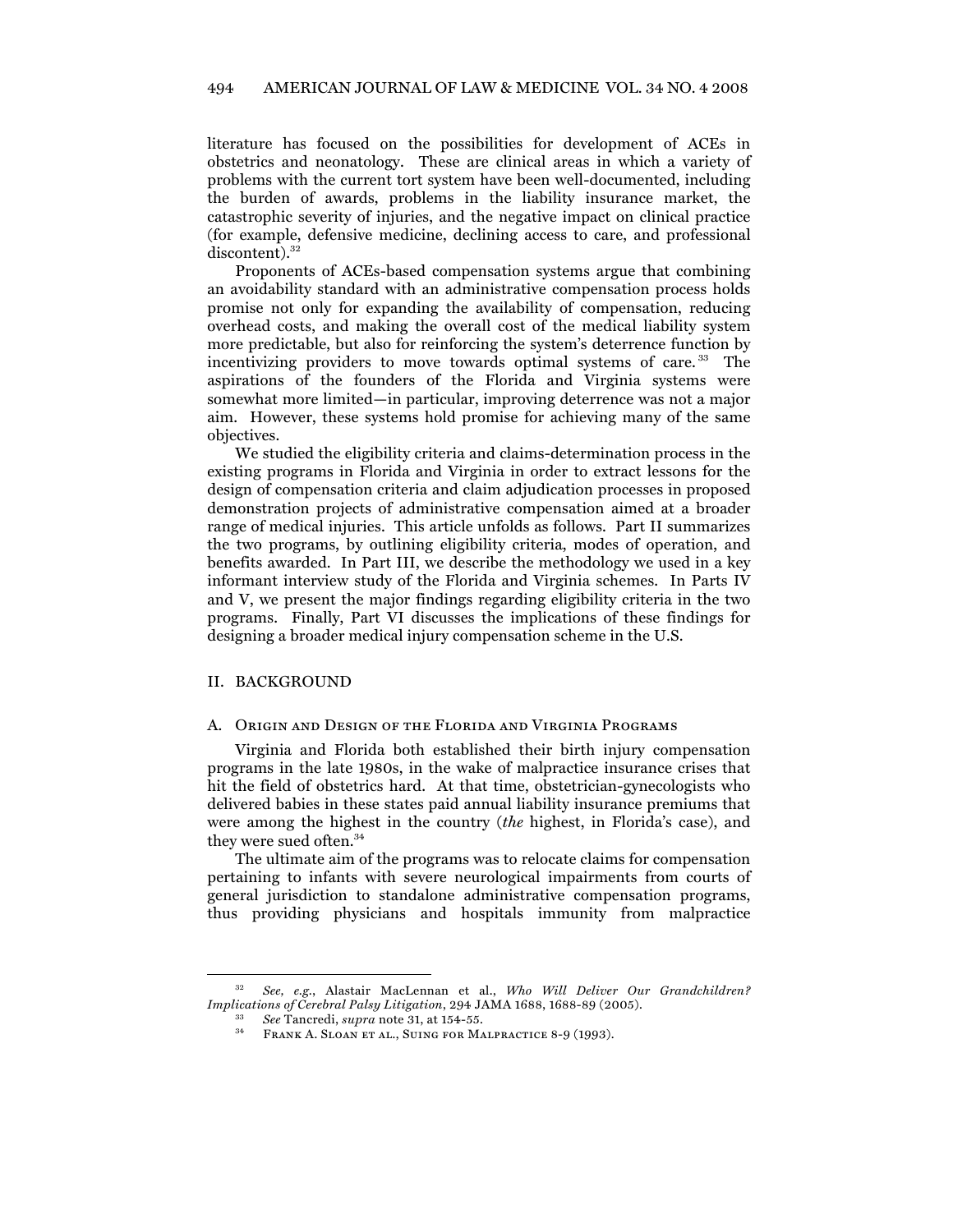lawsuits.<sup>35</sup> Birth-related injuries were singled out for this special treatment because their associated litigation was common, expensive, and widely believed to have a destabilizing influence on the malpractice system as a whole. There was also growing concern among policymakers about the future availability of liability insurance (if insurers and underwriters exited the market) and obstetric services (if fed up obstetricians ceased performing deliveries).<sup>36</sup>

Participation in the programs is voluntary for obstetrician-gynecologists. If a family elects to receive treatment from a participating provider after receiving notice of the provider's participation, their choice of venue for pursuing a claim for compensation for birth-related injury is restricted. If the alleged injury falls within the statutory eligibility criteria for the birth injury program, the opportunity for tort litigation is foreclosed.<sup>37</sup>

There are some important differences in the design and effects of the schemes across the two states. First, in Florida, there has been a strong incentive to escape NICA's jurisdiction and pursue remedies in the tort system for claims that families and their attorneys believe have strong chances of success as negligence actions. No cap on malpractice awards existed there until 2003, when a complicated sliding scale for non-economic damages was introduced. 38 Thus, in Florida, considerably larger awards have been potentially available from juries in birth-related injury litigation. How the sliding scale will impact claiming behavior under NICA is unclear at this stage.

This incentive has not arisen in Virginia, or at least not to the same degree, since Virginia adopted a total cap on damages in malpractice litigation in 1992. The cap rises annually, and at the time of writing, is approaching \$2

<sup>35</sup> Despite their shared heritage, there are some important differences in the structure of the two programs, and they have diverged in other ways over time. This paper addresses differences that are relevant to understanding the operation of the programs' compensation criteria; more general and detailed accounts of the programs' respective features are available elsewhere. *See, e.g.*, Randall R. Bovbjerg et al., *Administrative Performance of "No-Fault" Compensation for Medical Injury*, 60 Law & Contemp. Probs. 71, 71 (Spring 1997); Sloan, *supra* note 9, at 681. *See generally* Richard A. Epstein, *Market and Regulatory Approaches to Medical Malpractice: The Virginia Obstetrical No-Fault Statute*, 74 Va. L. Rev. 1451 (1988); Jeffrey O'Connell, *Pragmatic Constraints on Market Approaches: A Response to Professor Epstein*, 74 Va. L. Rev. 1475 (1988); Sandra J. Morris, Note, *Will Tort Reform Combat the Medical Malpractice Insurance Availability and Affordability Problems That Virginia's Physicians Are Facing?*, 44 Wash. & Lee L. Rev. 1463 (1987); David M. Studdert et al., *The Jury Is Still In: Florida's Birth-Related Neurological Injury Compensation Plan After a Decade*, 25 J. HEALTH POL. POL'Y & L. 499 (2000).<br><sup>36</sup> *See* Bovberg, *supra* note 35, at 74, 76.<br><sup>37</sup> *See, e.g.*, Virginia Birth-Related Neurological Injury Compensation Program;

exclusive remedy; exception, VA. CODE ANN. § 38.2-5002 (2007) ("[t]he rights and remedies herein granted to an infant on account of a birth-related neurological injury shall exclude all other rights and remedies of such infant, his personal representative, parents, dependents or next of kin, at common law or otherwise arising out of or related to a medical malpractice claim with respect to such injury to the infant, including any claims by the infant's personal representative, parents, dependents or next of kin that, by substantive law, are derivative of the medical malpractice claim with respect to the infant's injury, including but not limited to claims of emotional distress proximately related to the infant's injury.").<br><sup>38</sup> *See* FLA. Stat. § 766.118 (2007 & Supp. 2008).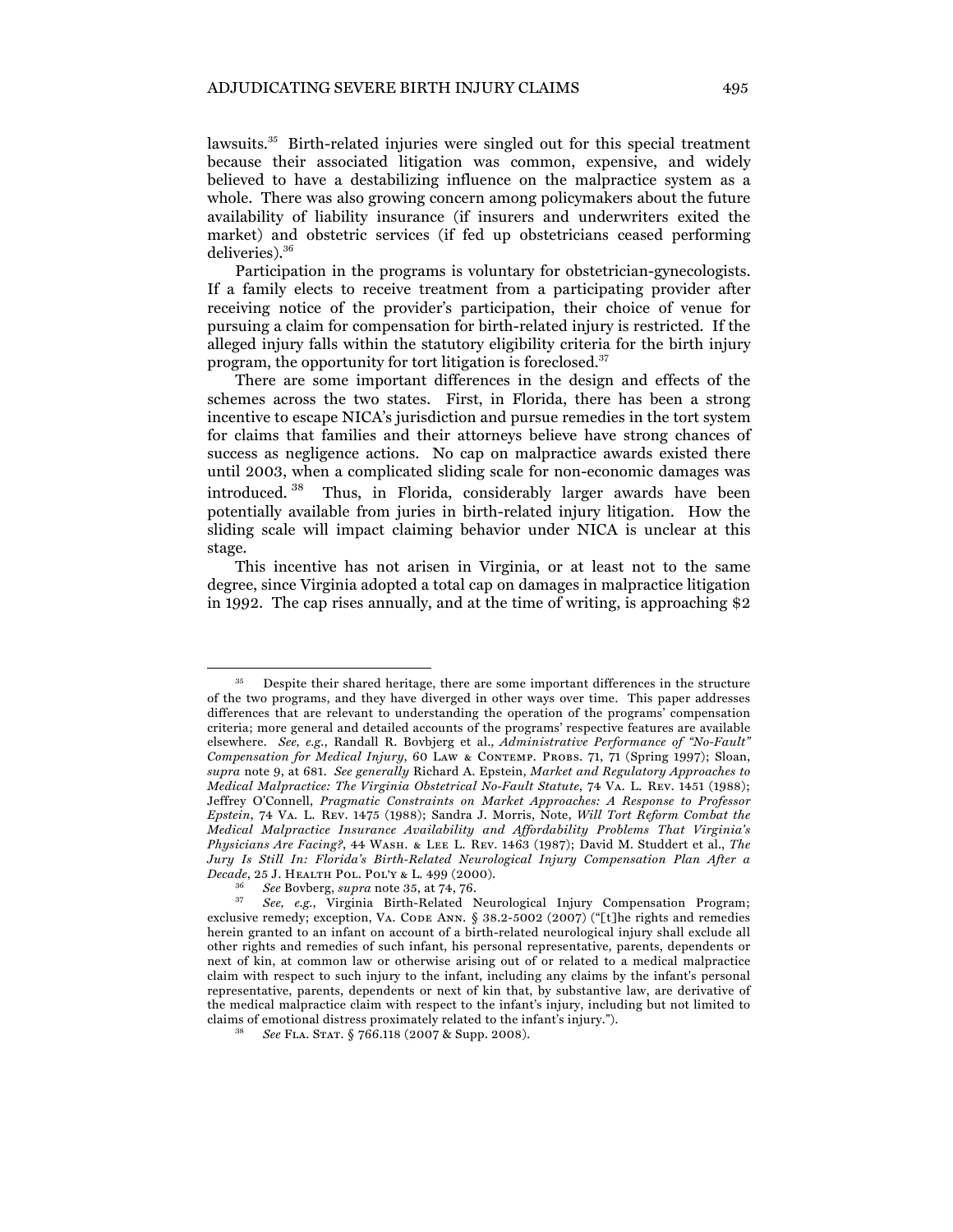million.39 Because the total amount available under the cap is similar to what is available through the state's birth injury program, there is little to be gained by seeking to avoid BIP's jurisdiction. On the contrary, since the BIP eligibility standard is in some respects more permissive, establishing eligibility for compensation may prove more difficult in tort.

Second, differences in the financial soundness of the two programs have affected the environment for claims going forward. A 2002 report found major problems with BIP's solvency, which stemmed mainly from future liabilities—compensation streams running into the future on accepted claims which had essentially become unfunded liabilities.<sup>40</sup> NICA, on the other hand, appears to be in a stable fiscal position.<sup>41</sup>

1. The Virginia Birth-Related Neurological Injury Compensation Program  $("BIP")$ 

The major features of the enabling statutes for the Florida and Virginia programs are presented in Table 1. BIP is administered by the state's Workers' Compensation Commission ("WCC"), whose main purpose is to administer the Workers' Compensation Act and the Criminal Injuries Compensation Fund.42 The WCC receives claimants' applications and rules on eligibility through a two-tiered hearing process.<sup>43</sup> The WCC distributes copies

 $\overline{a}$ 

petition within 70 days of the filing date at the WCC. *See* § 38.2-5008(C) and 5004(D).<br><sup>43</sup> The process was described in detail by the State Joint Legislative Audit & Review Commission in 2003. *See* JLARC, *supra* note 40, at 77-80.

<sup>&</sup>lt;sup>39</sup> VA. CODE ANN. § 8.01-581.15 (2007). Cases arising before August 1, 1999 are subject to a \$1 million damage cap. For cases arising between August 1, 1999 and June 30, 2000 the damage cap is \$1.5 million. For cases arising after June 30, 2000, the cap increases progressively over time to \$2 million after June 30, 2008. *Id.* In 2003, Florida enacted a cap on non-economic damages over forceful objections from the trial bar and others. *See generally*  Carly N. Kelly & Michelle M. Mello, *Are Medical Malpractice Damages Caps Constitutional?* 

*See JOINT LEGISLATIVE AUDIT & REVIEW COMM'N, REVIEW OF THE VIRGINIA BIRTH-*Related Neurological Injury Compensation Program 49-50 (2003) (hereinafter "JLARC"), http://jlarc.state.va.us/Reports/Rpt284.pdf. 41 *See* Fla. Office of Program Policy Analysis & Gov't Accountability, NICA

Eligibility Requirements Could Be Expanded, But the Costs Would Increase SIGNIFICANTLY 3-5 (2004) (hereinafter "OPPAGA"), http://www.oppaga.state.fl.us/reports/pdf/0404rpt.pdf.

*http://www.opea* Va. Code Ann. § 38.2-5003 (2007). "The claimant must provide the following information: the name and address of the legal representative and the basis for his representation of the injured infant; the name and address of the injured infant; the name and address of any physician providing obstetrical services who was present at the birth and the name and address of the hospital at which the birth occurred; a description of the disability for which claim is made; the time and place where the birth-related neurological injury occurred; a brief statement of the facts and circumstances surrounding the birth-related neurological injury and giving rise to the claim; all available relevant medical records relating to the person who allegedly suffered a birth-related neurological injury, and an identification of any unavailable records known to the claimant and the reasons for their unavailability; appropriate assessments, evaluations, and prognoses and such other records and documents as are reasonably necessary for the determination of the amount of compensation to be paid to, or on behalf of, the injured infant on account of a birth-related neurological injury; documentation of expenses and services incurred to date, which indicates whether such expenses and services have been paid for, and if so, by whom; and documentation of any applicable private or governmental source of services or reimbursement relative to the alleged impairments." VA. CODE ANN.  $\S 38.2$ -5004 (2007). The program is required to respond to the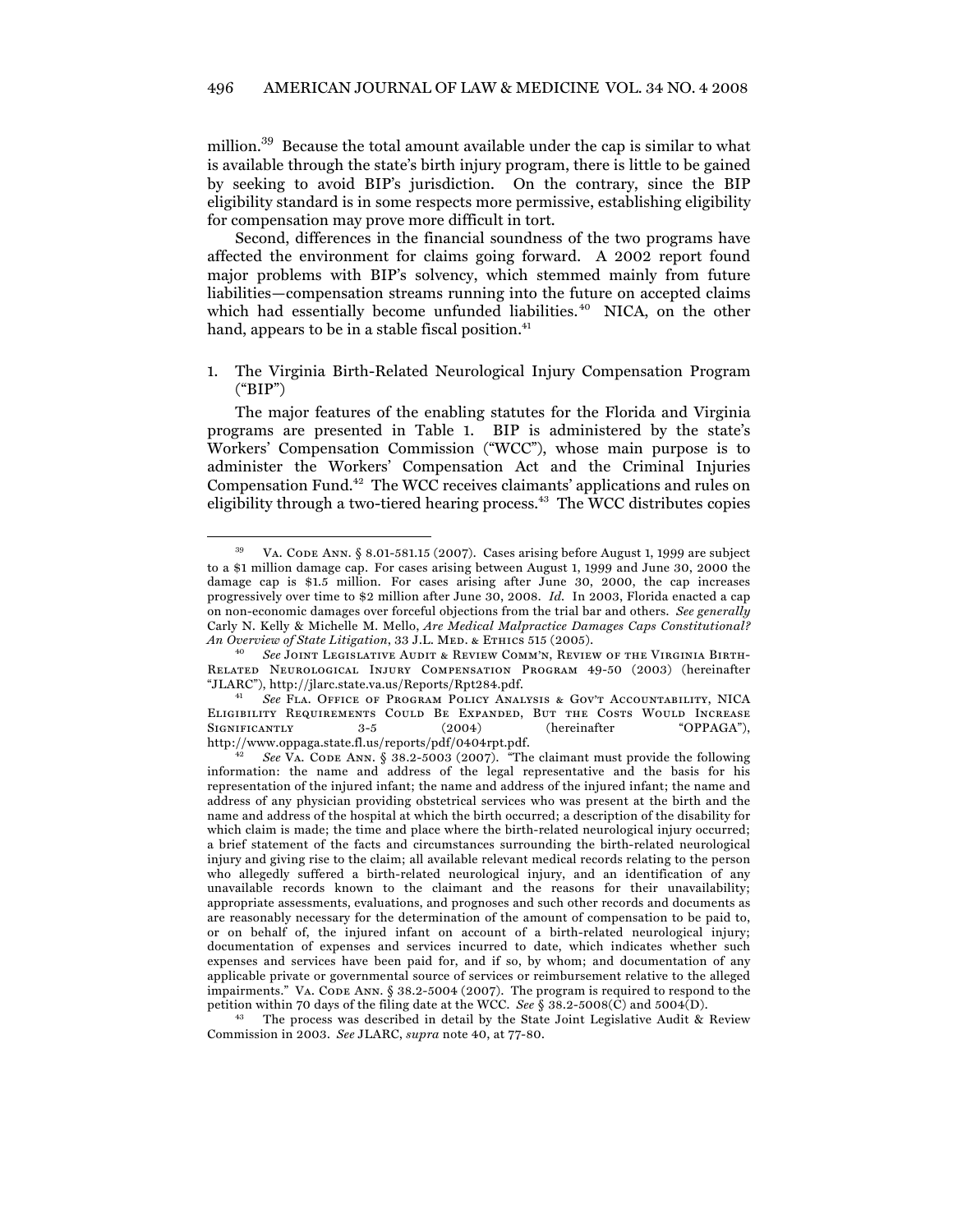$\overline{a}$ 

of the application to program officials, participating physicians and the hospital involved, the Board of Medicine, the Department of Health, and a panel of medical experts. The panel, which consists of three neutral medical experts, is required to issue a report and nonbinding recommendation in all cases<sup>44</sup> regarding whether the claimant's injury meets the relevant clinical criteria. At a hearing,<sup>45</sup> the Chief Deputy Commissioner considers the panel's recommendation and determines whether claims meet the broader set of prescribed eligibility criteria. Either the claimant or the program may appeal this determination to the full Workers' Compensation Commission (three Commissioners selected by the Virginia General Assembly), and from there to the Court of Appeals, where cases are placed on a docket allowing expedited review.

BIP is financed through annual assessments levied on participating obstetrician-gynecologists, midwives, hospitals, and, when required to maintain the program's actuarial position, liability insurers and nonparticipating physicians.<sup>46</sup> The program provides three categories of benefits to claimants. First, health care costs are compensated, provided they are reasonable and are for medically necessary services. Items typically covered include hospital services, residential and custodial care, medical equipment, and travel to receive care. These expenditures are reimbursed, not awarded in a fixed, pre-determined lump sum.<sup>47</sup> BIP acts as the payer of last resort,<sup>48</sup>

<sup>44</sup> In the past, the WCC entered children into the program without any further proceedings if the program indicated in its thirty-day response to the WCC that the child met the definition in the act. *Id.* at 78. If the program indicated that the child did not meet the definition in the act, the WCC would obtain a medical panel report and hold a hearing. *Id.* 

<sup>45</sup> The parties required to be at the hearing are the claimant and the program. *See* JLARC, *supra* note 40, at 78 (citing § 38.2-5006(B)). In practice, the WCC also allows the participating physician or hospital to be a party to the hearing. *See* JLARC, *supra* note 40, at 78. 46 The fee for obstetrician-gynecologists and midwives was \$5,300 in 2007, increasing

by \$100 each year thereafter, to a maximum of \$5,500 per year. The fee for hospitals is \$50 per live birth annually, with a 2007 maximum of \$180,000 that increases by \$10,000 each year thereafter, to a maximum of \$200,000 in any twelve-month period. The fee for nonparticipating physicians was \$280 in 2007, increasing by \$10 each year thereafter to a maximum of \$300 per year. Recently passed legislation raises the 2009 provider contribution to \$5,600, with a further increase of \$300 to be levied in 2010 and an annual increase of \$100 thereafter, to a maximum of \$6,200. The hospital contribution will increase by \$2.50 per live birth beginning in 2009, rising to a maximum of \$55 per live birth. VA. CODE ANN. § 38.2-5020 (2007 & Supp. 2008). The constitutionality of assessing non-participating physicians was unsuccessfully challenged in King v. Va. Birth-Related Neurological Injury Compensation Program, 410 S.E.2d 656, 660-63 (Va. 1991). The fee for liability insurers was \$12,701,764 for program year 2007, and is set by statute at one-fourth of one percent of net direct liability premiums written in Virginia as determined by the State Corporation Commission. *See*  Richard A. Lino, Oliver Wyman Actuarial Consulting, Inc., Virginia Birth-Related Neurological Injury Compensation Program: 2007 Annual Report Including PROJECTIONS FOR PROGRAM YEARS 2007-2009 49 (2007),<br>http://www.vabirthinjury.com/documents/2007SCCActuarialReport.pdf.

Among other things, this mechanism allows accurate compensation, is sensitive to actual life span, assures that funds are directed to the claimant's care and welfare, and provides a lasting financial security to eligible claimants. *See* JLARC, *supra* note 40, at 6. It does entail chronic dependency on the program, a heavy load of bureaucracy, and everlasting room for arguments between the program and the claimants' families regarding the breadth of "necessary medical care." 48 JLARC, *supra* note 40, at 6. A recent amendment in Florida added infants who

receive an award from NICA to the Children's Medical Services (CMS) program; it requires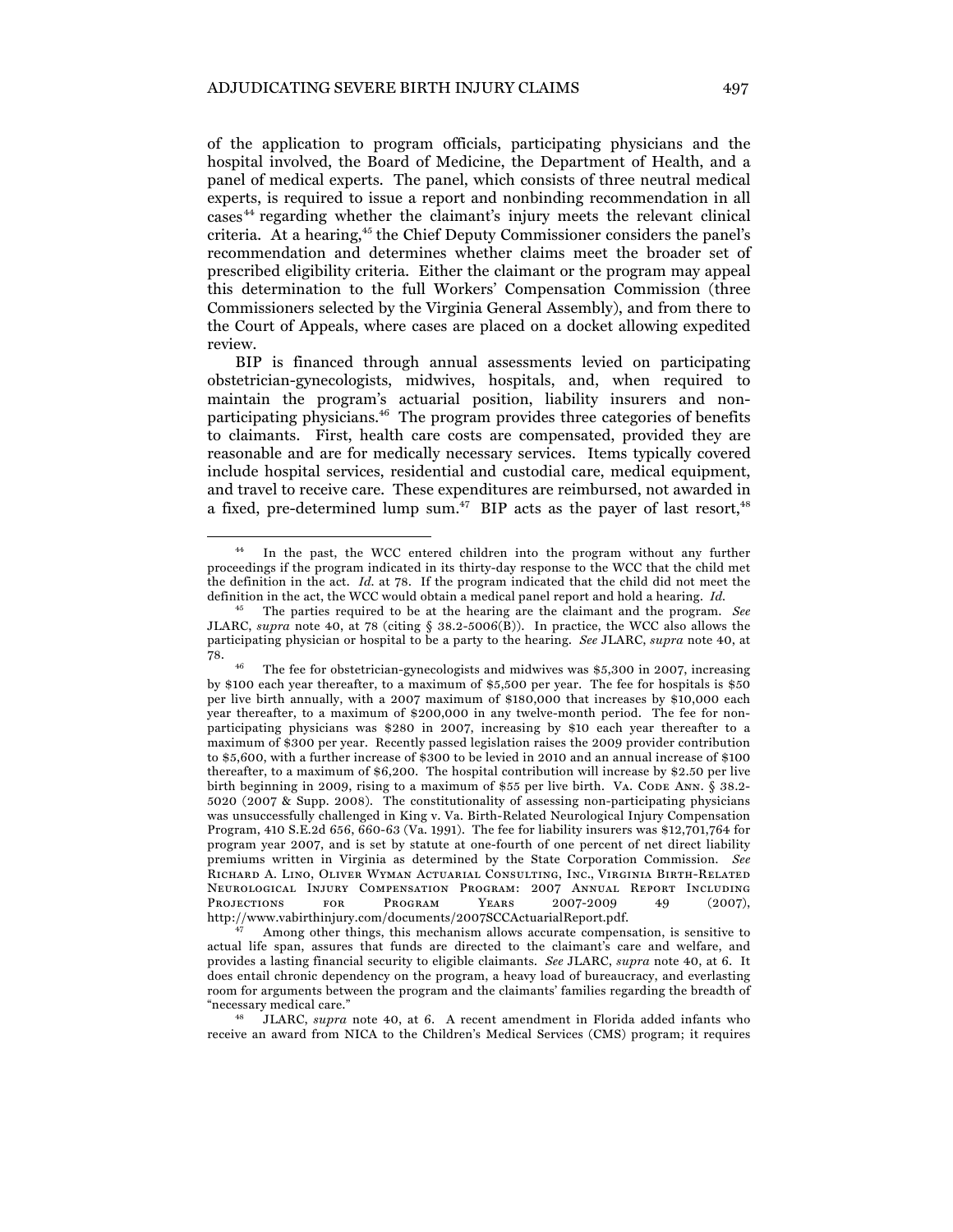covering any losses for which the claimant is not eligible for reimbursement from public or private insurance programs. Second, the program compensates lost earnings of the injured party in installments from the age of eighteen until age sixty-five. 49 Third, the program reimburses reasonable expenses incurred in connection with the filing of a claim, including attorney fees.50 An exception to these general rules applies to eligible claims in which the infant died within 180 days of birth: in such cases, a single lump-sum payment of up to \$100,000 may be awarded.<sup>51</sup>

Eligibility for BIP compensation is contingent on establishing the following: (1) an injury to the brain or spinal cord; (2) occurring to a live infant; (3) caused by the deprivation of oxygen or mechanical injury;  $(4)$ occurring in the course of labor, delivery, or resuscitation necessitated by a deprivation of oxygen or mechanical injury that occurred in the course of labor or delivery; (5) occurring in a hospital; (6) which renders the infant permanently developmentally disabled in motor skills (or, for infants sufficiently developed to be cognitively evaluated, cognitively disabled); and (7) the disability causes the infant to be permanently in need of assistance with all activities of daily living (see Table 2). BIP excludes disability or death caused by a genetic or congenital abnormality, degenerative neurological disease, or maternal substance abuse.<sup>52</sup>

As of December 2007, BIP has received 192 claims, of which 134 (70%) were accepted (see Table 3). The program has paid a total of about \$74 million dollars to claimants since its inception.

"*Birth-related neurological injury*" means injury to the brain or spinal cord of an infant caused by the deprivation of oxygen or mechanical injury occurring in the course of labor, delivery or resuscitation necessitated by a deprivation of oxygen or mechanical injury that occurred in the course of labor or delivery, in a hospital which renders the infant permanently motorically disabled and (i) developmentally disabled or (ii) for infants sufficiently developed to be cognitively evaluated, cognitively disabled. In order to constitute a "birth-related neurological injury" within the meaning of this chapter, such disability shall cause the infant to be permanently in need of assistance in all activities of daily living. This definition shall apply to live births only and shall not include disability or death caused by genetic or congenital abnormality, degenerative neurological disease, or maternal substance abuse. The definition provided here shall apply retroactively to any child born on and after January 1, 1988, who suffers from an injury to the brain or spinal cord caused by the deprivation of oxygen or mechanical injury occurring in the course of labor, delivery or resuscitation in the immediate post-delivery period in a hospital.

Va. Code Ann. § 38.2-5001 (2007) (emphasis added).

NICA to provide reimbursement to CMS for services and makes the reimbursement eligible for federal matching funds. *See* FLA. STAT. § 391.029(c) (2007).<br><sup>49</sup> *See* VA. CODE ANN. § 38.2-5009(2) (2007 & Supp. 2008). This is not the case in

Florida. *See* FLA. STAT. § 766.31 (2007).<br><sup>50</sup> *See* VA. CODE ANN. § 38.2-5009(3) (2007); JLARC, *supra* note 40, at 6.<br><sup>51</sup> This award has been available only since 2003. The amount to be awarded is within

the Commissioners' discretion. Prior to making an award, the Commission conducts a hearing for the purpose of determining whether such an award is appropriate and, if so, the proper amount and how it should be paid. At the hearing, the Commission hears evidence pertaining to sorrow, mental anguish, solace, grief associated with the death of the infant, and other material factors. VA. CODE ANN.  $\S 38.2$ -5009.1 (2007).

VA. CODE ANN. § 38.2-5014 (2007). The Virginia statute defines eligible injuries as follows: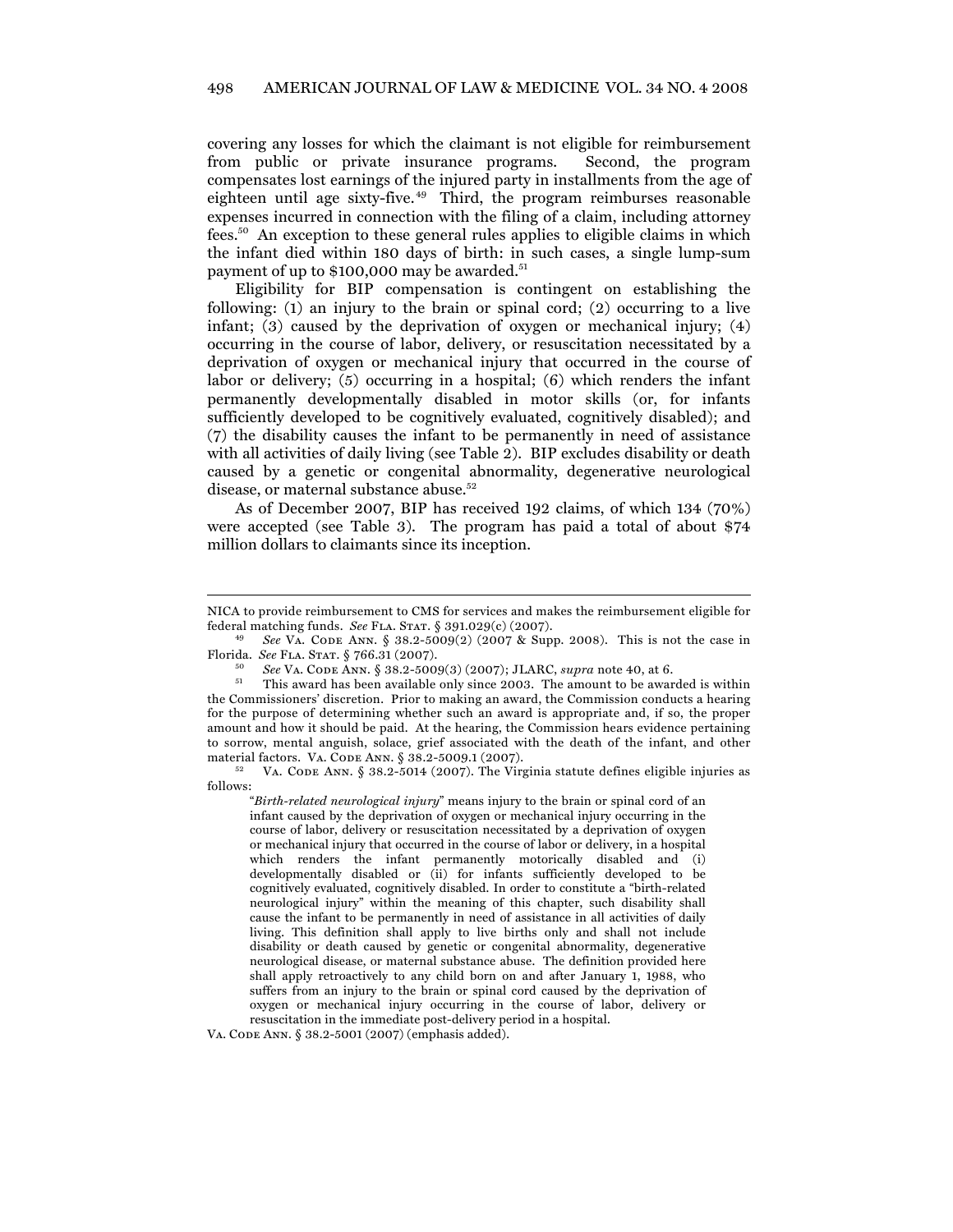# 2. The Florida Neurological Injury Compensation Association ("NICA")

NICA's general structure (see Table 1) was heavily influenced by recommendations from an expert panel convened in 1986.<sup>53</sup> The claims process has been described as follows:<sup>54</sup>

All claims for compensation are filed with the Division of Administrative Hearings (DOAH) and are reviewed by NICA for compensability. NICA collects relevant documentation relating to the claimant's petition, conducts a medical records review, and facilitates the examination of the child by medical experts. After medical experts have reviewed the infant's medical records and other documentation, NICA determines whether a claim should be accepted or rejected and sends its determination to DOAH for approval. A DOAH administrative law judge ["ALJ"] determines the compensability of disputed claims after an evidentiary hearing. Once a claim is approved as payable by the DOAH administrative law judge, NICA begins paying program benefits.

NICA is financed through a system of assessments that is very similar to Virginia's BIP. NICA was initially funded with a \$20 million appropriation from the state legislature, with an additional \$20 million available to be used to maintain the actuarial soundness of the program if required.<sup>55</sup> Currently, the program is funded through a combination of annual assessments from participating and non-participating physicians, participating midwives, and hospitals in amounts similar to those collected in Virginia (\$5,000 annually, \$250 annually, \$2,500 annually, and \$50 per live birth annually, respectively). 56 The NICA statute also authorizes assessments on liability insurers of up to 0.25% of prior-year net direct premiums written if these funds are needed to restore the actuarial soundness of the program.<sup>57</sup> No such assessments have been required to date.<sup>58</sup>

The program meets the costs of all necessary and reasonable medical expenses for eligible infants, including training, residential and custodial care, special equipment, and facilities, but not including amounts paid or payable by private insurance or other sources (see Table 1). These expenses are paid over the lifetime of the child. Compensation also includes a one-time award to the infant's parents or legal guardians, not to exceed \$100,000, and a \$10,000 death benefit.<sup>59</sup> In addition, NICA will pay for some expenses associated with filing a claim, including reasonable attorney's fees, although representation by an attorney is not required to file a claim.<sup>60</sup>

<sup>53</sup> *See* Governor's Select Task Force on Healthcare Professional Liability Insurance, Report and Recommendations 303 (Jan. 29, 2003) (unpublished report) (on file with authors) (citing the Academic Task Force for Review of the Insurance and Tort Systems, Medical Malpractice Recommendation (Nov. 6, 1987) as the first to propose a nofault compensation plan for birth-related injuries). 54 OPPAGA, *supra* note 41, at 2. 55 *Id.* at 3. 56 *Id.* at 3-4. 57 *Id.* 

 $\frac{58}{59}$  *Id.* 

 $\begin{array}{cc} 59 & Id. \text{ at } 2. \\ 60 & Id. \end{array}$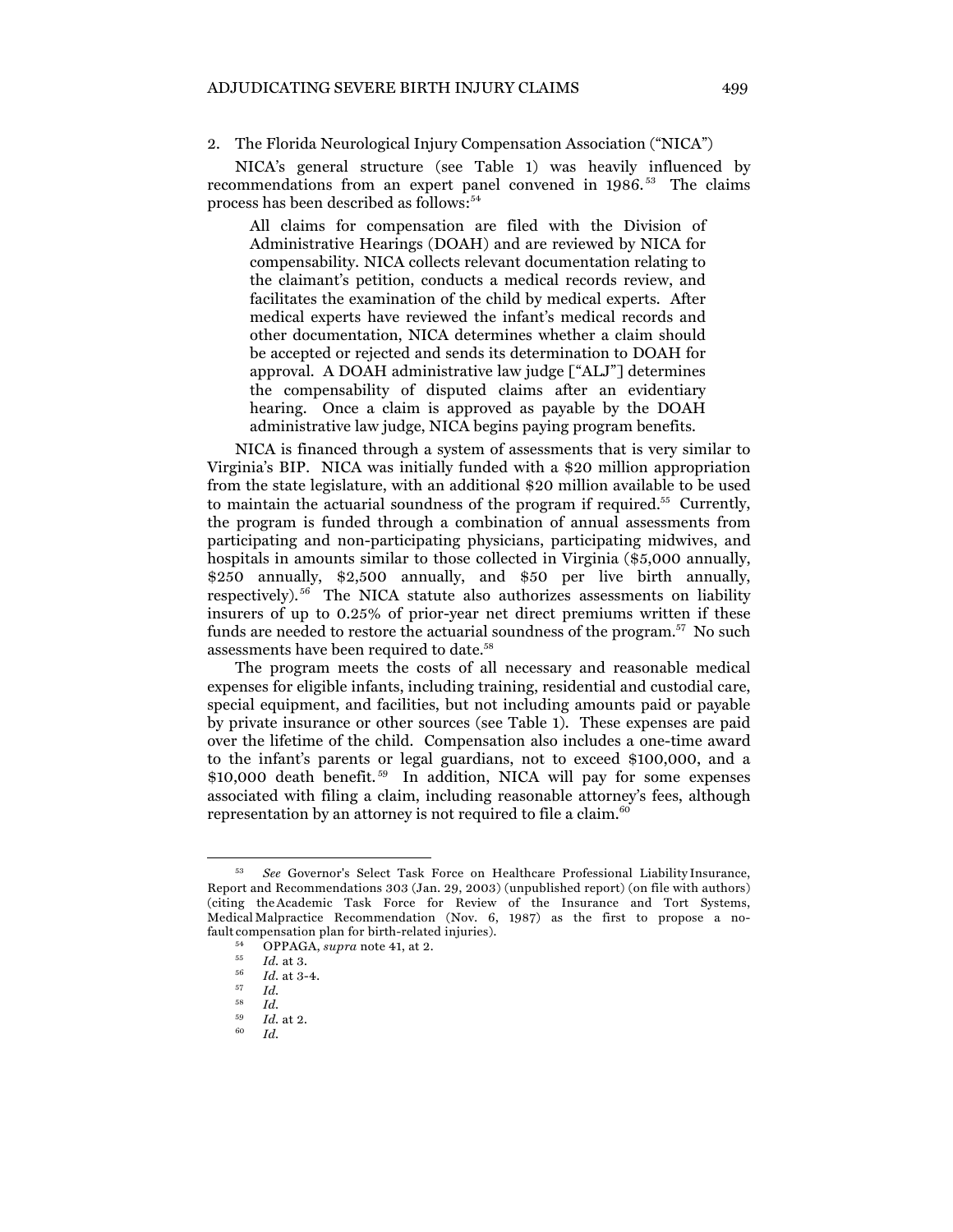NICA's eligibility criteria are virtually identical to BIP's, with the following exceptions: the live infant's birth weight must be at least 2,500 grams (5.5 pounds);<sup>61</sup> the oxygen deprivation or mechanical injury may occur in the course of labor, delivery, or resuscitation in the *immediate postdelivery period*; and the infant should be rendered permanently *and substantially* mentally *and* physically impaired (see Table 2).<sup>62</sup> Caseload and payment data are presented in Table 3.

#### B. Previous Evaluations

A number of previous studies and evaluations of the programs have addressed questions about the origins of the Florida and Virginia programs, various aspects of their operation, and challenges to their legality and viability.63 These studies have also evaluated the performance of the programs in containing administrative costs, satisfying consumers, and preempting litigation. No studies, however, have examined effects on the quality of care or health outcomes.

Certain weaknesses in the programs are evident, most of which can be traced back to original design features. We address these in detail below. Overall, however, the academic evaluations, together with more recent official investigations, have found that the programs have largely achieved their principal objectives—namely, acting as a stabilizing influence on the obstetrics tort environment, improving efficiency and speed of adjudication of claims, and responding to the needs of injured children and their families. $64$ Specifically, the reports found that, relative to the tort system, the programs have shortened the time from claim filing to compensation and lowered overhead costs and attorneys' fees. 65 They have also had high rates of physician participation and have decreased the number of high-cost malpractice claims brought in tort.<sup>66</sup> Finally, they have resulted in lower malpractice insurance premiums for obstetrician-gynecologists, even those who do not participate in the programs.<sup>67</sup>

<sup>61</sup> In the case of a multiple gestation, the applicable requirement is a live infant weighing at least 2,000 grams (4.4. pounds). *Id.* This restriction is meant to exclude premature babies, for whom neurologic injuries are more prevalent and may be primarily the result of prematurity rather than the obstetrician's care. *See id.* at 7. <sup>62</sup> The Florida statute states that:

<sup>&</sup>quot;Birth-related neurological injury" means injury to the brain or spinal cord of a live infant weighing at least 2,500 grams (5.5. pounds) for a single gestation or, in the case of a multiple gestation, a live infant weighing at least 2,000 grams (4.4. pounds) at birth caused by oxygen deprivation or mechanical injury occurring in the course of labor, delivery, or resuscitation in the immediate postdelivery period in a hospital, which renders the infant permanently and substantially mentally and physically impaired. This definition shall apply to live births only and shall not include disability or death caused by genetic or congenital abnormality.

Fla. Stat. § 766.302 (2007) (conversions added). 63 *See* Bovbjerg et al., *supra* note 35; Studdert et al., *supra* note 35; OPPAGA, *supra* note 41; JLARC, *supra* note 40.<br>
<sup>64</sup> *Id.*<br>
<sup>65</sup> Boybjers et al. *supra* 

<sup>65</sup> Bovbjerg et al., *supra* note 35, at 93. 66 *See* JLARC, *supra* note 40, at 33. 67 *See id.* at 36.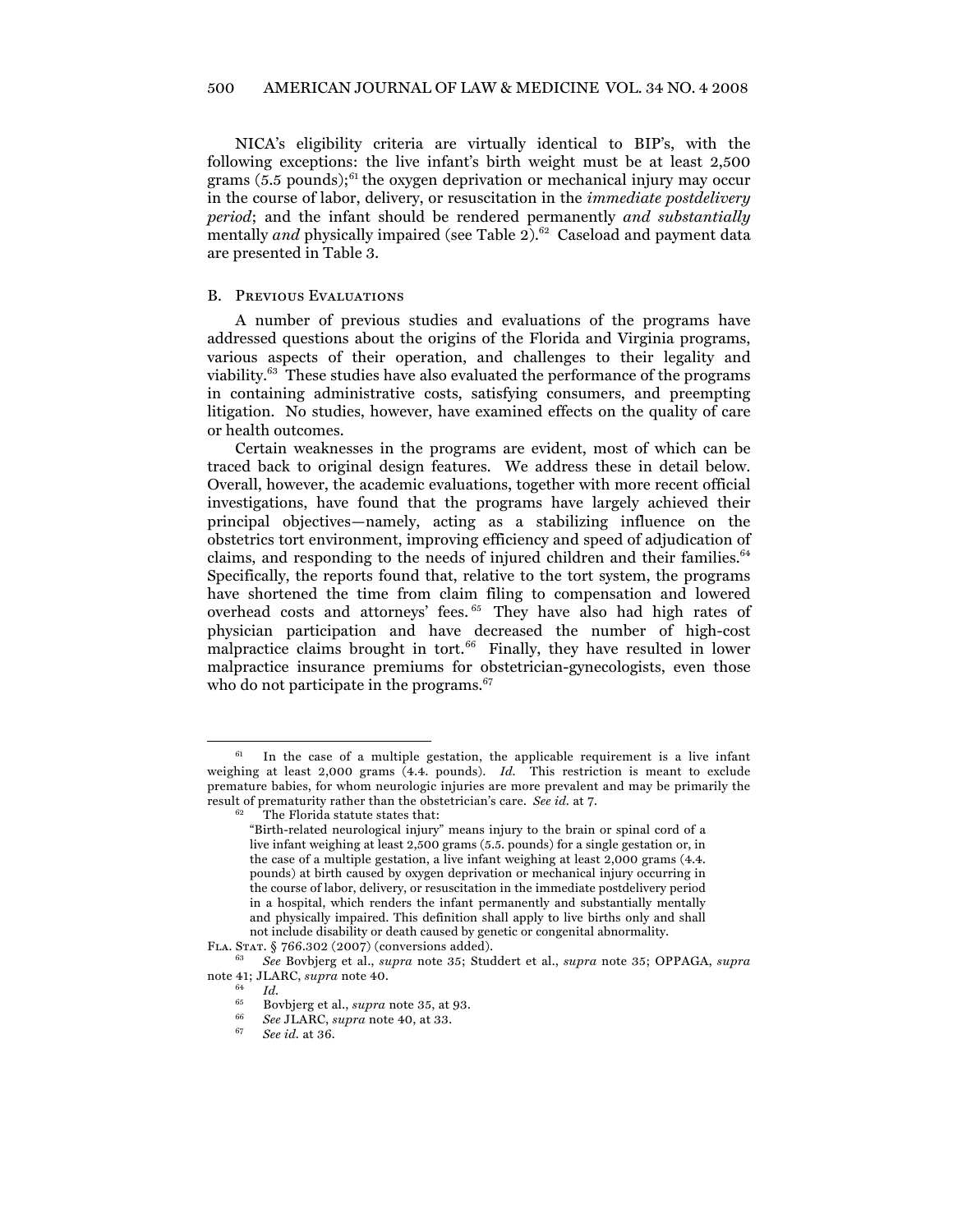Evaluations to date have tended toward broad assessments of the programs in relation to those principal objectives. The nub of the programs' innovation, however—non-negligence-based compensation criteria and the process used to apply them—has received relatively little attention.<sup>68</sup> This article focuses on both the programs' criteria and the process through which they are applied. We consider the following questions: Which criteria are used to distinguish compensable from noncompensable injuries? Who decides eligibility? How is eligibility decided? And how well have these standards and processes worked? The experiences of the Florida and Virginia programs matter because these programs stand, nearly twenty years after their introduction, as the country's most radical and enduring experiments with administrative compensation for medical injury. As such, they tend to be referenced as the primary models for current policy proposals for birth injury funds.

# III. STUDY METHODOLOGY

We conducted a series of key informant interviews from December 2004 through June 2005 in order to investigate how the statutory compensation criteria for BIP and NICA have been interpreted and applied. The majority of the interviews were conducted during site visits to the headquarters of the programs in Tallahassee and Richmond. A total of seventeen interviews were completed. The interviewees consisted of the director of each program (*n*=2) and senior staff (*n*=2); medical experts who work with and advise the programs (*n*=4); attorneys involved in the programs or litigation related to the programs (*n*=3); obstetrics-gynecology practitioners and a hospital administrator  $(n=3)$ ; a journalist  $(n=1)$ ; and insurance experts  $(n=2)$ .

We followed an interview script that contained a core set of questions posed to every interviewee and additional questions targeted to each interviewee's expertise. Core questions elicited information about current interpretations of the compensation criteria and how interpretations have changed over time; particular terms and criteria that have proved difficult to interpret; statutory presumptions; the use of guidelines and other decisionmaking tools; and the perceived performance of the criteria in terms of ease of applicability, comprehensiveness, scientific validity, and fairness.

Interviews lasted one hour on average (range 45 to 75 minutes). Most (14/17, 82%) were conducted in person; the rest were done by telephone. Interviews were tape-recorded and transcribed in full for content analysis. During the analysis and write-up, we obtained follow-up information from several interviewees via telephone and email.

In addition to the interview data, we conducted comprehensive reviews of (1) case law regarding NICA/BIP eligibility criteria using Lexis-Nexis and Westlaw; (2) reports and position papers on the programs from government and private sources; and (3) relevant legal and medico-legal literature.

<sup>68</sup> Bovbjerg et al., *supra* note 35, at 70.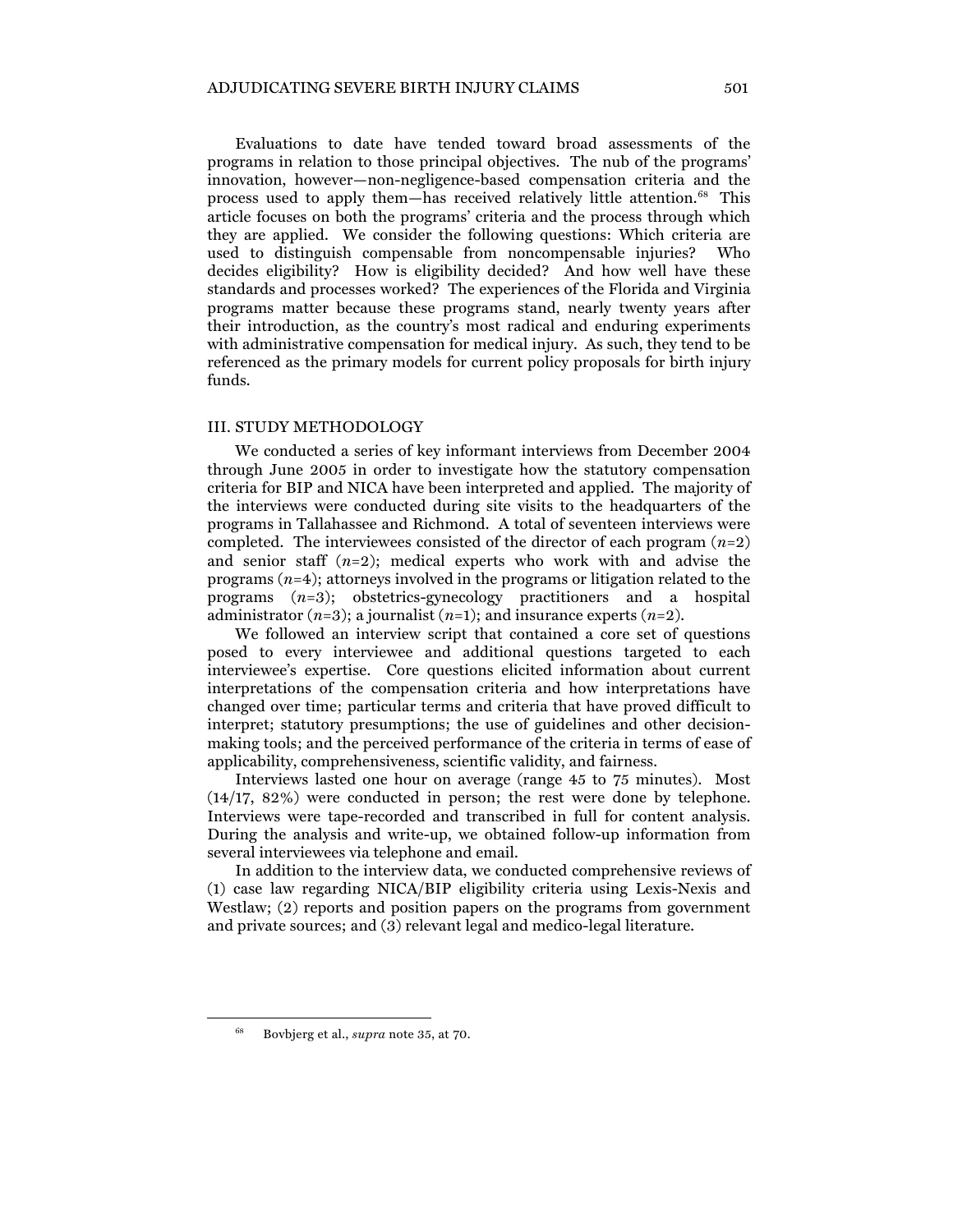# IV. FINDINGS: THE ELIGIBILITY CRITERIA IN ACTION

## A. Realpolitik of Compensation Determinations

The most important of the programs' foundational objectives (noted above) was to help stabilize the malpractice litigation environment in the respective states. This was to be achieved by effectively wresting disputes over severe birth-related neurological injury, traditionally a tinderbox for medicolegal activity, from the courts. In pursuing this goal, the programs have had to confront complex questions about the etiology of birth-related neurologic injuries.

The causality of these injuries is highly controversial. The best epidemiologic evidence suggests that approximately eighty to ninety percent of cases of cerebral palsy are attributable to prenatal or genetic cases, rather than poor perinatal management or oxygen deprivation during birth.  $69$ Determining which ten to twenty percent of cases are birth-related is a difficult enterprise. Thus, the fact that the programs' fundamental jurisdictional parameters are not clearly delineated presents an ongoing challenge in applying the compensation criteria (particularly the medical criteria). These parameters must be defined, case-by-case, in contested and uncertain scientific space.

This challenge was not invisible to the programs' architects. Indeed, one of the reasons birth injury is such a disruptive force in malpractice liability insurance markets, apart from the very severe injury involved, is the uncertainty surrounding causality. In retrospect, however, it is apparent that no one anticipated the reverberations that the causal complexities at the root of the inquiry would create. Dropping provider negligence as a precondition to obtaining compensation trimmed much of the passion play around these disputes and sidestepped the usual battle of the experts. Yet, as long as determination of causal factors remains part of the compensation criteria, pivotal uncertainties persist.

This problem is compounded by certain program design choices. Claims which do not meet the compensation criteria are released back into the tort system, should the claimants and their attorneys choose to pursue them. Hence, it was recognized early on that rigid adherence to a scientific standard of proof, with the burden of proving causality resting with claimants, would likely reduce eligible claims quite dramatically, and seriously undermine the programs' ability to meet their objective of preempting tort claims. In other

<sup>69</sup> The International Cerebral Palsy Task Force has issued a consensus statement stating:

Epidemiological studies suggest that in about 90% of cases intrapartum hypoxia could not be the cause of cerebral palsy and that in the remaining 10% intrapartum signs compatible with damaging hypoxia may have had antenatal or intrapartum origins. These studies show that a large proportion of cases are associated with maternal and antenatal factors such as prematurity, intrauterine growth restriction, intrauterine infection, fetal coagulation disorders, multiple pregnancy, antepartum hemorrhage, breech presentation, and chromosomal or congenital anomalies.

Alastair MacLennan, *A Template For Defining a Causal Relation Between Acute Intrapartum Events and Cerebral Palsy: International Consensus Statement*, 319 Brit. Med. J. 1054, 1055 (1999). *See also* MacLennan et al., *supra* note 32, at 1688.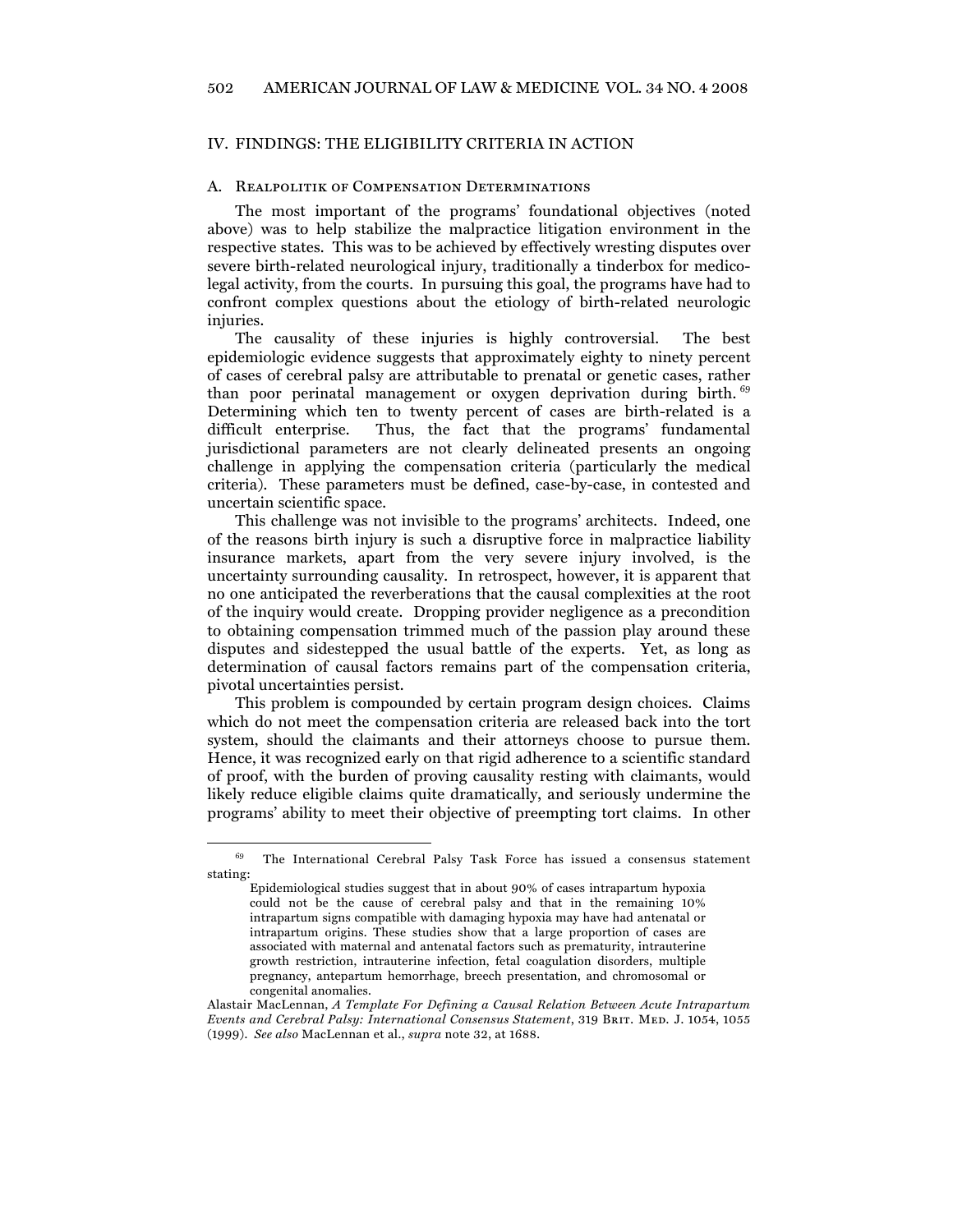words, displacement of high-cost birth injury tort claims would not be possible unless the programs mimicked, to some degree, the courts' receptivity (*over-*receptivity in the eyes of many medical experts) to these claims.

The programs have tackled this tension pragmatically. In practice, when the claimant can show that oxygen deprivation, on the balance of probabilities, appears to have occurred during labor, and that the infant has a poor neurologic outcome, the programs allow a rebuttable presumption that the outcome is linked to the providers' actions. There is a fairly liberal interpretation of causality. The effect is to give claimants the benefit of the doubt in the substantial number of claims that fall within a "gray zone" of eligibility.

With those realpolitik considerations as background, we proceed to specific challenges and issues of interpretation that have arisen in relation to the compensation criteria, both medical and procedural.

## B. Application of Medical Criteria

Applying BIP and NICA's clinical criteria for compensation has posed several practical challenges. We review each of these criteria in turn.

#### 1. "Injury to Brain or Spinal Cord"

The main issue that arises in applying this criterion, informants noted, is that injury to an infant's spinal cord, without accompanying brain impairment, does not satisfy the requirement of cognitive disability. Accordingly, any such claim is ineligible for compensation. The exclusion is particularly salient because of Erb's palsy, a condition characterized by damage to the brachial plexus, a network of nerves running from the spine that controls movement and sensation in the upper limbs.<sup>70</sup> Injury to the brachial plexus during birth typically occurs when the baby's shoulder is caught during vaginal delivery, a complication known as shoulder dystocia, and force is required to release it.<sup>71</sup>

Erb's palsy limits the use of arms, hands, and fingers, sometimes quite significantly. It is relatively common, with a prevalence of 1 case per 1000 births.72 Thus, it was not surprising that the programs have received many claims for Erb's-palsy-type conditions over the years, especially early on in the programs. Most have been rejected because cognitive impairment could not be demonstrated.

A number of interviewees felt that such injuries should be covered and that excluding them because of their exclusively physical impact made little sense, from a clinical or equitable perspective. Including them, however, would clearly require alteration to the statutory criteria allowing mental and physical impairment as alternative rather than dual requirements. Such a change could encounter constitutional hurdles, as we discuss below.

<sup>70</sup> Erb's Palsy Lawyer's Network, http://www.erbspalsynetwork.com/aboutinjury.htm (last visited November 5, 2008).<br>  $\frac{71}{7}$  *Id.*<br>  $\frac{72}{7}$  Suneet P. Chauhan et

<sup>72</sup> Suneet P. Chauhan et. al., *Brachial Plexus Injury: A 23-Year Experience from a Tertiary Center*, 192 Am. J. of Obstetrics and Gynecology 1795, 1797 (2005).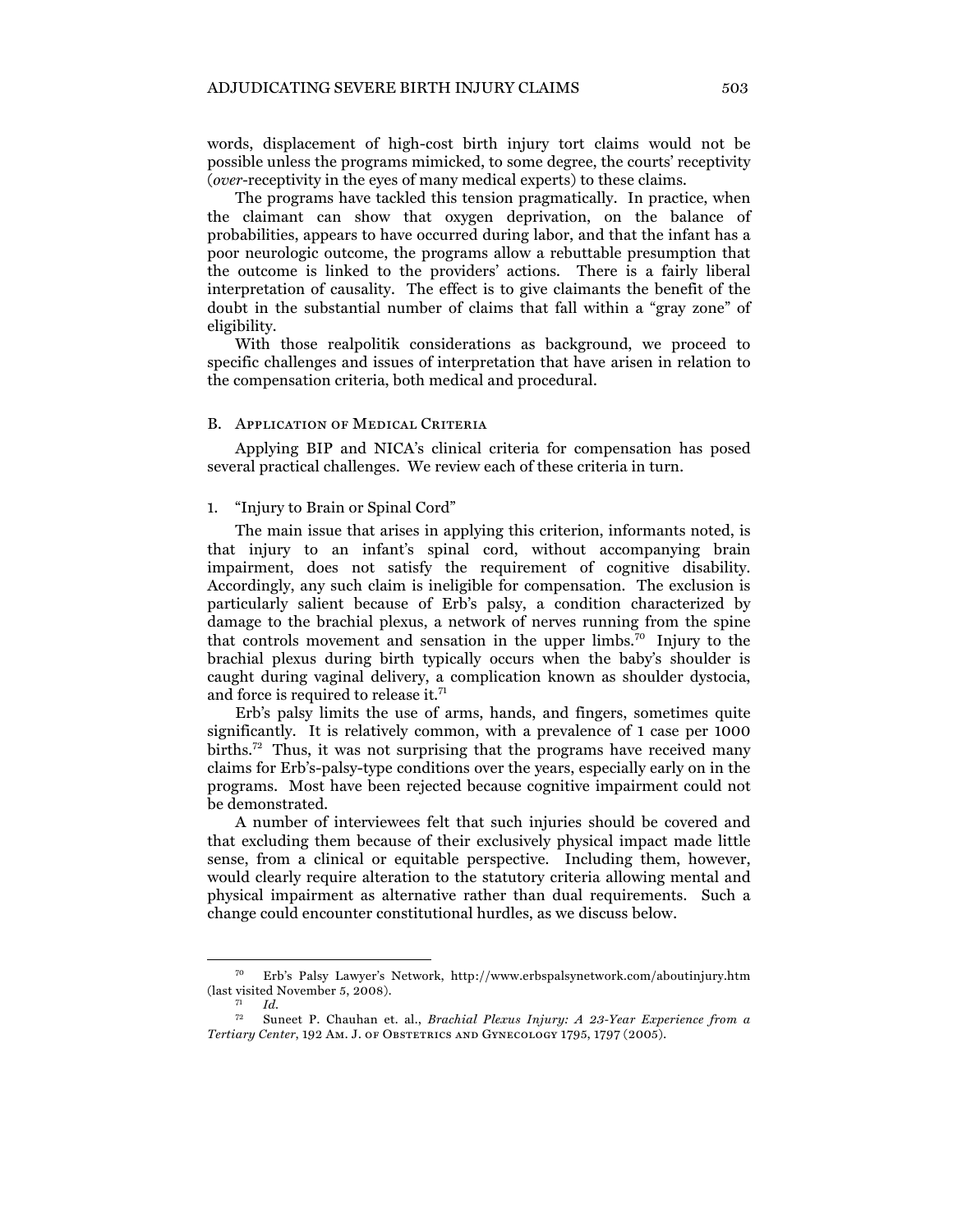# 2. "Caused by Oxygen Deprivation"

Establishing a causal relationship between oxygen deprivation and an infant's impairment has proved to be a major point of contention in Virginia<sup>73</sup> and, to a lesser extent, in Florida. To a considerable extent, as noted earlier, this difficulty is driven by the underlying scientific uncertainty surrounding the etiology of cerebral palsy. Compensation schemes, however, face special challenges. They are confronted with the need to make binary decisions about individual cases. Epidemiological evidence of a probabilistic nature, derived at the population level, becomes background information.

Most interviewees disliked the term "oxygen deprivation." They found it too vague and crude, and not sufficiently sensitive to the complexities and uncertainties in establishing a causal link to injury.<sup>74</sup> Brain hypoxia (shortage of oxygen to the brain) can result in a variety of adverse clinical events, only some of which are linked to provider behavior.<sup>75</sup> Several medical interviewees stated that the more precise term "hypoxic ischemic encephalopathy" would be preferable because it denotes both an etiology and a timeframe for the injury and has recognizable hallmarks in neuroimaging.

The main difficulty in applying the oxygen-deprivation criterion in Virginia stems from the fact that the medical community currently determines oxygen deprivation by an amalgam of circumstantial evidence. No single indicator has proven sufficient to date. Rather, the entire clinical picture is examined to determine the evidence for oxygen deprivation as the cause of impairment.<sup>76</sup>

The use of available professional statements, most notably the Report of the American College of Obstetricians and Gynecologists ("ACOG") Task Force on Neonatal Encephalopathy and Cerebral Palsy, <sup>77</sup> was generally criticized by non-medical interviewees as a basis for guiding the

 $\overline{a}$ 

MacLennan et al., *supra* note 69, at 1058-59.<br><sup>75</sup> For an example of experts' disagreement on the scope and breadth of "oxygen" deprivation," see *In re Elijah David Johnson*, VWC File No. B-04-03 (Va. Worker's Comp. Comm'n May 17, 2005) (unpublished opinion).<br><sup>76</sup> For a comprehensive list of the clinical indicators that current medical opinion holds

to be necessary evidence to draw conclusions about the contributory role of oxygen deprivation, see MacLennan, *supra* note 69, at 1056.<br><sup>77</sup> *See generally* Am. C. of Obstetricians and Gynecologists, Neonatal

Encephalopathy and Cerebral Palsy: Defining the Pathogenesis and PATHOPHYSIOLOGY (2003).

<sup>73</sup>*See* JLARC, *supra* note 40, at 72. 74 Experts attest that:

It is not possible to ascertain retrospectively whether earlier obstetric intervention could have prevented cerebral damage in any individual case where no detectable sentinel hypoxic event occurred. After a detectable sentinel hypoxic event, it is necessary to consider the local conditions and facilities available at the time of the birth in question when commenting on whether the care provided met acceptable standards. Any major deviations from the range of normal clinical responses can only be considered critical to the development of cerebral palsy if they could plausibly and most likely have affected the duration or severity of the hypoxic event. The actual length of time and degree of hypoxia required to produce cerebral palsy in a previously healthy human fetus is not known. Many special physiological mechanisms protect the fetus from acute hypoxia, allowing it to survive intact for a longer period—minutes to perhaps hours—than an adult with similar blood gas concentrations.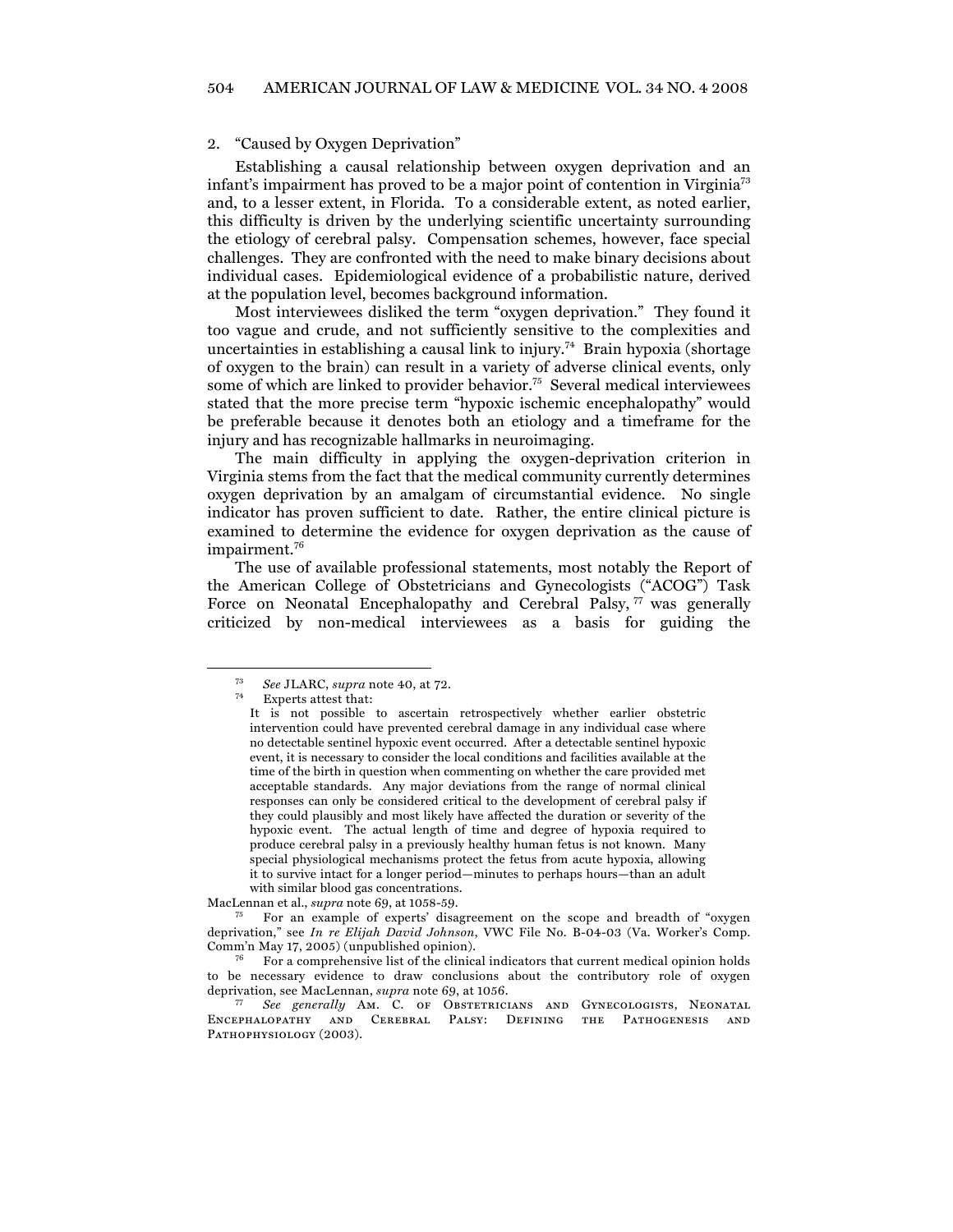determination; indeed, it was actually formally rejected by the WCC.78 The non-medical interviewees' lack of enthusiasm for the ACOG Report stemmed from a mix of reasons, including the Report's lack of peer review,79 use of old data, exclusion of preterm babies, and implicit motivation to protect the profession against cerebral palsy claims. Several medical informants lamented this position, arguing that the rejection of the ACOG Report is a lost opportunity to incorporate expert scientific consensus into the decisionmaking process and leaves decision makers with no alternative tools. Medical informants strongly felt such guiding tools are necessary if coherence, consistency, and justice are to be achieved in compensation decisions.

Another controversy has centered on how to deal with cases in which information about the newborn's umbilical cord gases, an important piece of evidence about oxygen deprivation, is unavailable.<sup>80</sup> In a recent case, a Virginia court ruled that missing blood gases establish a presumption of oxygen deprivation based on a spoliation of evidence theory.<sup>81</sup> This ruling was criticized by informants from both states, who stressed that too much emphasis was given to cord blood gases as an indicator of oxygen deprivation. Obtaining blood cord gases is not part of routine obstetric practice even after the Virginia ruling: blood gases have no medical value for determining needed treatment for the mother or newborn, and errors in drawing the sample are common.<sup>82</sup> As a result, informants felt that if cord blood gases were available, they should be taken into consideration; however, if they were unavailable, no spoliation inference should be drawn.

## 3. "Or Caused by Mechanical Injury"

 $\overline{a}$ 

Mechanical injury provides an alternative causal route through which claimants may establish birth-related impairment. It is intended to cover untoward events ranging from trauma in delivery as a result of forced extraction (forceps or vacuum) to catastrophic infection from fetal scalp electrodes.83 In practice, mechanical injury has proved to be an exotic basis

<sup>78</sup> *See In re* Bakke, VWC File No. B-03-04, at 22 (Sept. 7, 2004), *aff'd*, 620 S.E.2d 107 (Va. Ct. App. 2005), *available at* http://www.vwc.state.va.us/listdecisions\_all/Neonatal/Reviews/B-03-04.rev(9-7-04).doc ("we agree that the ACOG report should not have been considered as independent, probative evidence relating to whether the Program met its burden of rebutting the presumption

provided in Code § 38.2-5008.").<br><sup>79</sup> This assertion was vehemently opposed by our medical informants. Interview with informants (anonymous), in Richmond, Va. (Dec. 8, 2005) (on file with authors). 80 This was perceived as a problem in Virginia more than in Florida. In Florida,

informants stated, determining oxygen deprivation had not proved problematic because in most cases, systemic oxygen deprivation was documented or could be inferred from the entire labor process. Interview with informants (anonymous), in Tallahassee, Fla. (Aug. 4, 2005) (on

file with authors). 81 Wolfe v. Va. Birth-Related Neurological Injury Comp. Program, 580 S.E.2d 467, 475 (Va. Ct. App. 2003).

<sup>(</sup>Va. Ct. App. 2003). 82 *But see* Isaac Blickstein & Tamar Green, *Umbilical Cord Blood Gases*, 34 Clinics in PERINATOLOGY 451, 458 (2007) (observing that, although measurements may be affected by several factors related to the method of sampling, storage, and assessment, a wide margin of accuracy exists even when prompt assessment is unavailable; therefore, "it is doubtful whether standard sampling methods would be ineligible in litigation."). 83 *See In re* Moses, VWC File No. B-94-4, at 6 (Va. Worker's Comp. Comm'n April 17,

<sup>1995),</sup> *available at* http://www.vwc.state.va.us/listdecisions\_all/Neonatal/Evidentiary/B-94-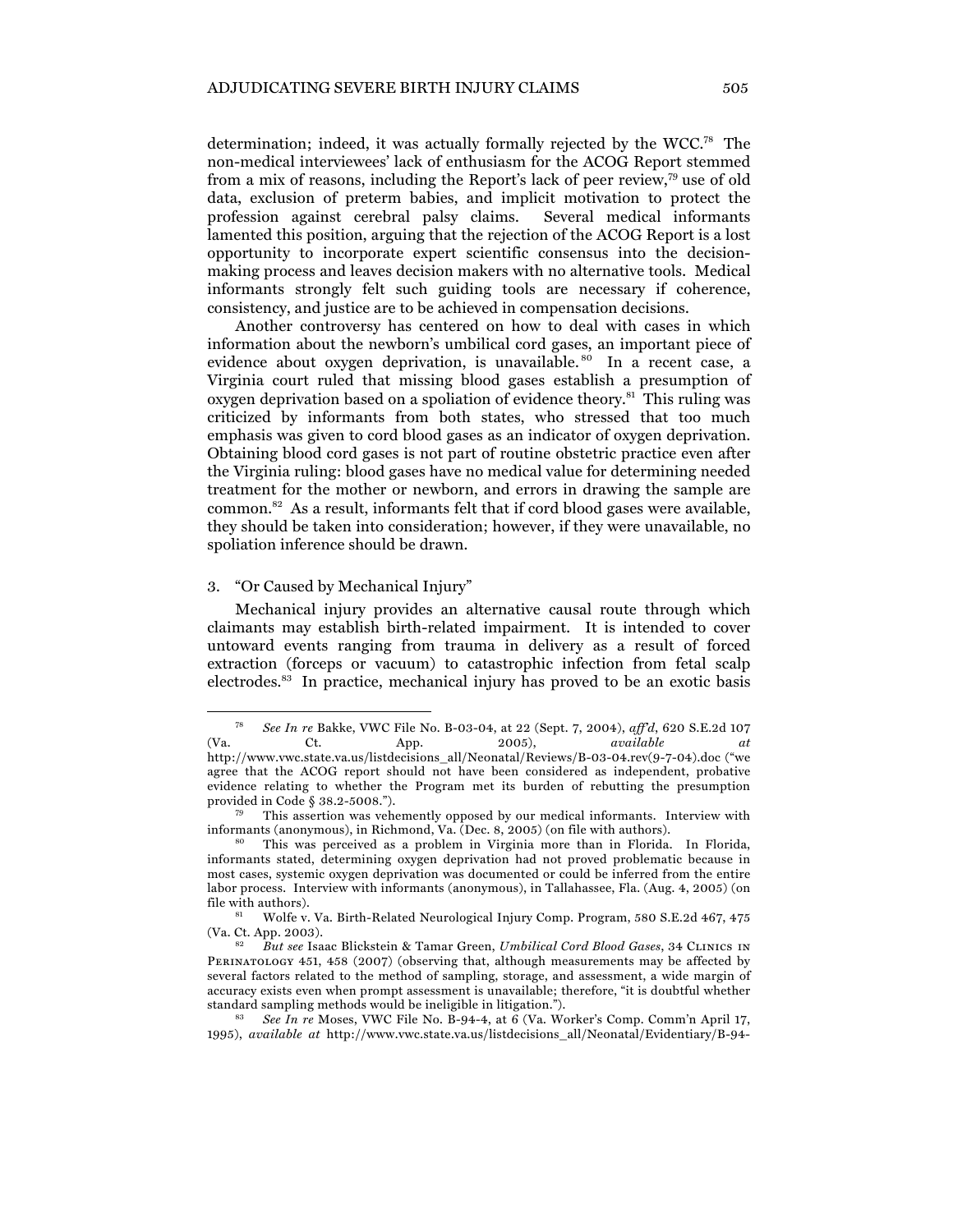for claims. Its low prevalence, compared to hypoxia, as a cause of severe neurological injury probably partly explains its limited use. In addition, because this causal pathway is usually demonstrable in ways that hypoxia may not be, the claimants are held to relatively high standards of proof: they must present neuroimaging showing bruising, fracture, bleeding, or other types of harm consistent with a history of problems during delivery.

# 4. "In the Course of Labor, Delivery or Resuscitation"

Evaluating the temporal connection between the neurological insult and the birth has proved to be another particularly challenging aspect of applying the compensation criteria.84 Like "oxygen deprivation," the key terms are somewhat ambiguous. A series of questions have emerged in relation to the prenatal, intrapartum, and postpartum periods, which have had to be resolved *ad hoc*. For instance, does an injury qualify if its cause originated in utero but continued through labor?<sup>85</sup>

With respect to labor itself, ruptured membranes and effective contractions are the conventional markers of labor, but they are bypassed or irrelevant in some clinical circumstances. Elective cesarean sections, for example, are usually scheduled and occur without labor. When a placental abruption occurs, contractions may not be documented, either because the condition would render them undetectable or because the woman would simply be rushed to the operating room for a cesarean section. The generic term "delivery" may capture some non-active labor scenarios, although the extent to which it does is not entirely clear.

With respect to the immediate postnatal period, statutes in both states stretch the qualifying time to include "resuscitation" of the infant.<sup>86</sup> Florida goes even further, into "the immediate postdelivery period."87 Again, however, the lines are unclear, and both programs have been forced to adjudicate claims that press on this uncertainty. Must resuscitation begin immediately

<sup>04.</sup>opn(4-17-95).doc. In this case, the Commission eventually dismissed the claim because there was no evidence that the infection was transmitted through the mechanical injury or of when it was transmitted. *Id.* at 6.<br><sup>84</sup> Because of the "difficulty in proving when such an injury was sustained" and the

equally difficult task of proving, prospectively, that the infant will permanently need assistance in all activities of daily living, "the legislature enacted a presumption to assist potential claimants in obtaining benefits." Coffey *ex rel.* Coffey v. Va. Birth-Related Neurological Injury Comp. Program, 558 S.E.2d 563, 567 (Va. Ct. App. 2002).<br><sup>85</sup> The WCC opted for accepting such cases once it was established that oxygen

deprivation occurred during labor, even if it began at an earlier stage. *See In re* Wells, VWC File No. B-90-2, at 9-10 (Va. Worker's Comp. Comm'n Feb. 5, 1992), *available at* http://www.vwc.state.va.us/listdecisions\_all/Neonatal/Reviews/B-90-02.rev(2-5-92).doc; *In re* Haggart, VWC File No. B-98-5, at 10 (Sept. 15, 2000), *available at* http://www.vwc.state.va.us/listdecisions\_all/Neonatal/Evidentiary/B-98-05.opn(9-15- 00).doc. *See also In re* Johnson, VWC File No. B-04-03, at 20-24 (May 17, 2005), *available at* http://www.vwc.state.va.us/listdecisions\_all/Neonatal/Reviews/B-04-03.rev(5-17-05).doc (holding that inflammatory and infectious processes commencing prior to labor yet continuing through the labor, delivery, and immediate post-delivery periods qualify for compensation).<br><sup>86</sup> *See* FLA. Stat. § 766.302(2) (2007); Va. Code. Ann. § 38.2-5001 (2007).<br><sup>87</sup> FLA. Stat. § 766.302(2) (2007).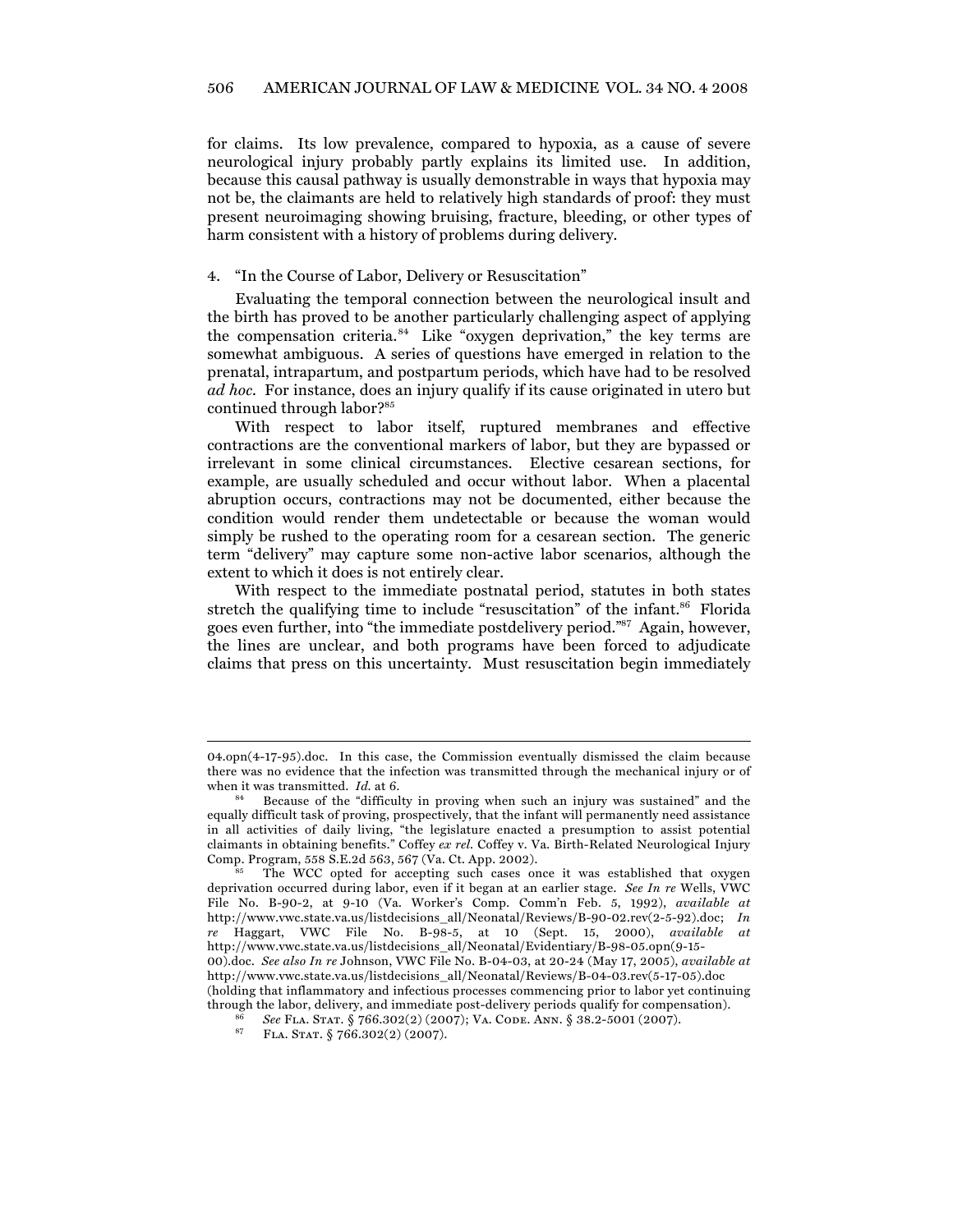after birth, or could it come later?<sup>88</sup> Similarly, is resuscitation in the delivery ward necessary, or could it occur soon after birth in the Neonatal Intensive Care Unit ("NICU")?89

Several interviewees suggested that a term with clearer temporality, such as "until stabilization of the baby," would be a better guide. A more prevalent view, however, was that any extensions of eligibility beyond the actual labor would be problematic because they would diverge from the enabling legislation's explicit coverage intent. The need for clear evidence linking the injury to the birthing process becomes stronger in the postpartum period because of the greater potential for rival causes.<sup>90</sup> In addition, one informant noted that folding resuscitation into the qualifying time period may introduce some unfairness towards obstetrician-gynecologists who participate in the program. The program does not ascribe blame to providers in awarding compensation to claimants. Nonetheless, physicians who deliver babies pay the full assessment (\$5,000), while all other physicians, including pediatricians who typically perform post-delivery resuscitations and may enjoy the program's preemption of tort litigation for some of those resuscitations, are considered non-participating physicians and pay much less  $($250).$ <sup>91</sup>

#### 5. Impairment Requirement

 $\overline{a}$ 

In Florida, the impairment requirement for eligibility is that the injury renders the infant "permanently and substantially mentally and physically impaired."92 Virginia requires that the injury leave the infant "permanently motorically disabled and (i) developmentally disabled or (ii) for infants sufficiently developed to be cognitively evaluated, cognitively disabled . . . [such that the infant is] permanently in need of assistance in all activities of daily living."93 In both states, the impairment criterion has raised two main interpretive difficulties. First, how should non-quantifiable terms such as "substantial" and "permanent" be interpreted? Second, should both physical and mental disability be required?

<sup>88</sup> In Meador v. Va. Birth-Related Neurological Injury Comp. Program, 604 S.E.2d 88, 91 (Va. Ct. App. 2004), the court stated, "[n]or can the term 'birth' be expanded to include the efforts of hospital staff members to resuscitate a child who was born at home."<br><sup>89</sup> Early intubations, such as those performed in preterm births, might delay the onset

of the detrimental effect of oxygen deprivation. American Heart Association, *Neonatal Resuscitation Guidelines*, 112 Circulation 188, 190. In premature infants, the oxygen deprivation that causes the neurological injury does not occur until several hours later. *See generally* Vidya Bhushan, *Cerebral Palsy and Birth Asphyxia: Myth and Reality*, 61 Indian J. PEDIATRICS 49 (1994). Even though the infants receive supplemental oxygen, their lungs are not developed enough to handle the available oxygen. American Heart Association, *supra*. Thus, the question becomes how to determine exactly when the "injury" occurred. In order to prevent frustration of the programs' intent of providing coverage to severely injured infants, the statutes give claimants the benefit of the presumption of this element. VA. CODE ANN.  $\S$ 38.2-5001(a)(1) (2007); Fla. Stat. § 766.31 (2007). 90 *See* Nagy v. Fla. Birth-Related Neurological Injury Comp. Ass'n, 813 So. 2d 155, 160

<sup>(</sup>Fla. Dist. Ct. App. 2002) (holding that the child was not NICA eligible because oxygen

<sup>&</sup>lt;sup>91</sup> See FLA. STAT. § 766.31(4)(b)-(c) (2007); VA. CODE ANN. § 38.2-5020(a), (d) (2007).<br><sup>92</sup> FLA. STAT. § 766.302(2) (2007).<br><sup>93</sup> VA. CODE ANN. § 38.2-5001 (2007).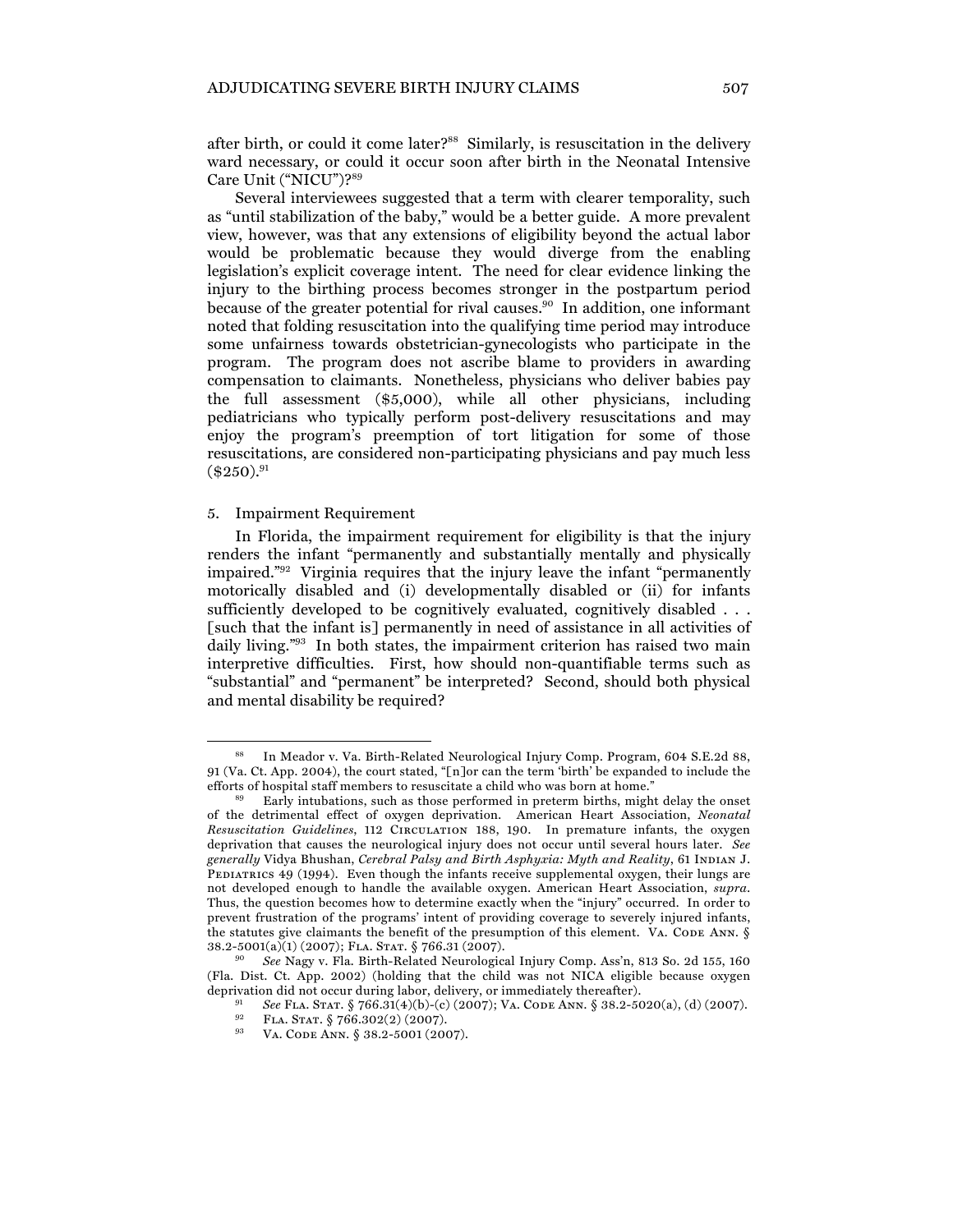The "substantiality"/"need of assistance in all activities of daily living" criterion is usually evaluated through disability assessments made on the basis of one or more examinations or, in some cases, based on review of the child's medical record. Informants with experience in these examinations indicated that they are limited in nature, and often do not involve follow-up assessments. Several benchmarks are used to illustrate the concept of "substantial" physical disability, including whether the child is wheelchairbound, has retractable seizures, or lacks head and/or trunk control.94 In both programs, establishing the degree of mental impairment was said to be fraught with difficulty because most claimants are less than three years old. In young children, few relevant cognitive benchmarks are available, severity is less apparent, and mental evaluations are problematic.

Further complicating matters, assessments of both physical and mental disability call for prognosis of the child's future condition and needs, an exercise that can be quite speculative and uncertain. The term "permanent" suggests that the disability is static over time, but some young children may improve physically and/or mentally as they develop. This possibility raises the question of whether to perform a reevaluation at a later time, as is routinely done in workers' compensation,<sup>95</sup> or to defer the evaluation for a year. Some informants felt that either of these options could help improve the accuracy of disability determinations, but others felt that children should not be "punished" for successful rehabilitation, that is, denied compensation because they had improved their functioning over time. There were also concerns that statutes of limitation might prevent children from accessing the courts and obtaining redress if they are rejected from these programs at a later time, and that delaying eligibility determinations would leave physicians and the program uncertain about their financial obligations for a longer period of time. In light of these concerns, most respondents seemed to favor prompt, one-time disability evaluations.

The requirement that both physical and mental substantial impairment must be established 96 has provoked controversy, as noted earlier in the discussion of Erb's palsy. Defenders of the requirement point out that adopting a formulation that permits these types of injury in the alternative would dramatically increase program expenditures. 97 The cost increases would be a function of both the larger pool of eligible injuries and the longer life expectancies that would accompany the influx of less-seriously injured claimants, stringing compensation commitments out over long timelines.<sup>98</sup> The budgetary pressures created by such a change, some informants asserted,

<sup>94</sup>*See* Bovbjerg et al., *supra* note 35, at 97-98. 95 *See, e.g.*, *In re* Hoell, VWC File No. B-03-11 at 7-16 (Va. Worker's Comp. Comm'n Apr. 2, 2004). 96 *See* Adventist Health Sys. v. Fla. Birth-Related Neurological Injury Comp. Ass'n, 865

So. 2d 561, 567-68 (Fla. Ct. App. 2004). *See also In re* Mason Allen McGrady, VWC File No. B-03-08 at 18 (Va. Worker's Comp. Comm'n Apr. 19, 2005).<br><sup>97</sup> *See* OPPAGA, *supra* note 41, at 8-9.<br><sup>98</sup> The current life expectancy of enrollees was reported to be around thirty years. *See* 

The Fla. obstetric & gynecological Soc'y President's Task Force, NICA Update 2007: The Fla. Obstetric & Gynecological Soc'y President's Task Force Report on the Fla. Birth-Related Neurological Injury Compensation Ass'n (NICA) 4 (2007), http://www.flobgyn.org/nica\_newsletter.pdf.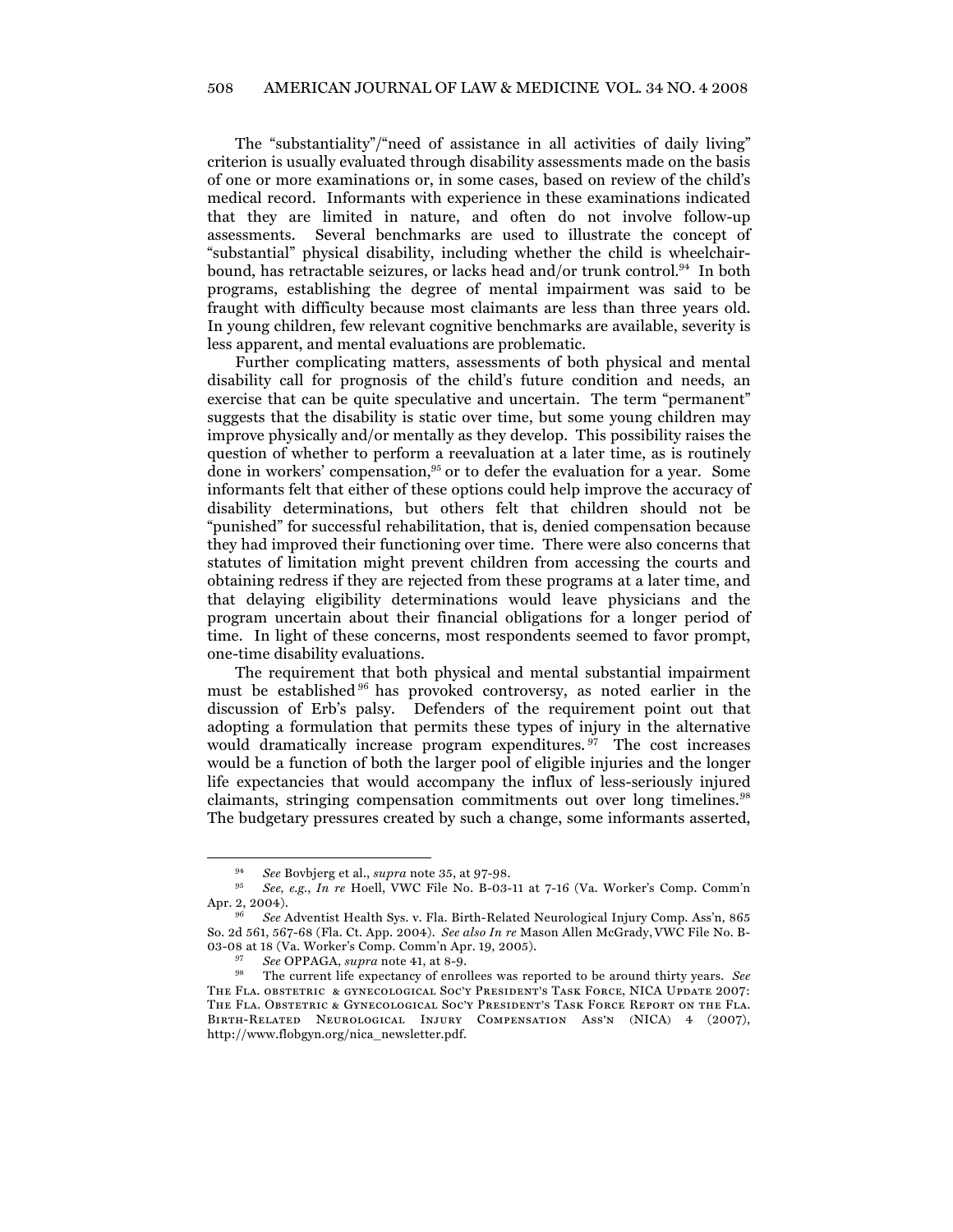could be so substantial as to undo NICA's ability to operate on a selfsustaining basis through assessments and may deepen BIP's woes regarding future liabilities.99 Finally, a shift to the alternative could raise legal concerns. The programs' license to abrogate the constitutional rights of injured patients to access the courts was based on a perceived public necessity arising from the need to relieve the tort system of the burden of catastrophic birth injuries.<sup>100</sup> Admitting a new, less severe class of injuries could lead to a legal challenge revisiting this argument.

Although no large changes to the injury severity requirements are on the horizon, there have been modest shifts toward expanding eligibility over time. BIP began slowly, with fewer claimants compensated in the early years than expected.<sup>101</sup> Many claims in this period were rejected because of the very high physical injury threshold, which demanded the child be "permanently nonambulatory, aphasic and incontinent."102 Organized medicine and other stakeholders insisted that this restrictive formulation frustrated the goals of the initiative, an argument taken seriously by the Virginia legislature, which altered the formulation to "permanently disabled and in need of assistance in all activities of daily living."<sup>103</sup> In addition to such formal changes, informants in Florida suggested that a more lenient attitude towards qualifying mental disability could and should be adopted.<sup>104</sup>

<sup>&</sup>lt;sup>99</sup> This change would result in additional claims expenses of \$39.7 million to \$52.2 million per year. *See* OPPAGA, *supra* note 41, at 6-8.

Univ. of Miami v. Echarte, 618 So. 2d 189, 196-198 (Fla. 1993) (holding that a statute that provides a cap on noneconomic damages in medical malpractice is constitutional in part because the legislature showed an "overpowering public necessity."); Kluger v. White, 281 So. 2d 1, 4-5 (Fla. 1973) (holding that the Constitution guarantees a right of access to courts unless: 1) a reasonable alternative approach is available; or 2) the legislature makes a showing of "overpowering public necessity for the abolishment of such right" and no available alternative method of meeting the public necessity); OPPAGA, *supra* note 41, at 9 (stating that, to expand coverage, legislature will have to include in the law findings of fact that compensation for these injuries serves an overpowering public necessity, provides no commensurate benefit to plaintiffs and no alternative or less onerous method to meet the public necessity has been shown).<br><sup>101</sup> *See* JLARC, *supra* note 40, at 52.<br><sup>102</sup> *Id.* at 70.<br><sup>103</sup> In 1989, the Medical Society of Virginia contracted with the Williamson Institute at

the Medical College of Virginia to conduct a study of birth injury claims in Virginia, examining whether the definition in the Act captured the types of cases that were most likely to result in high payouts to claimants. Reviewing actual medical malpractice claims data in Virginia between 1980 and 1988, the researchers found that babies who met the disability criteria of the previous definition were very likely to die shortly after birth, and that the definition excluded a large number of infants who had more costly medical needs and who had obtained higher payouts from medical malpractice suits. The research concluded that the previous definition of eligibility was too restrictive. *See* JLARC, *supra* note 40, at 90; Bovbjerg, *supra*

note 35, at 80. 104 The courts have not gone in this direction. *See, e.g.*, Fla. Birth-Related Neurological Injury Comp. Ass'n v. Fla. Div. of Admin. Hearings, 686 So. 2d 1349, 1356 (Fla. 1997) (adhering to the plain wording of the statute and requiring that injuries must involve permanent and substantial impairment that has both physical and mental elements).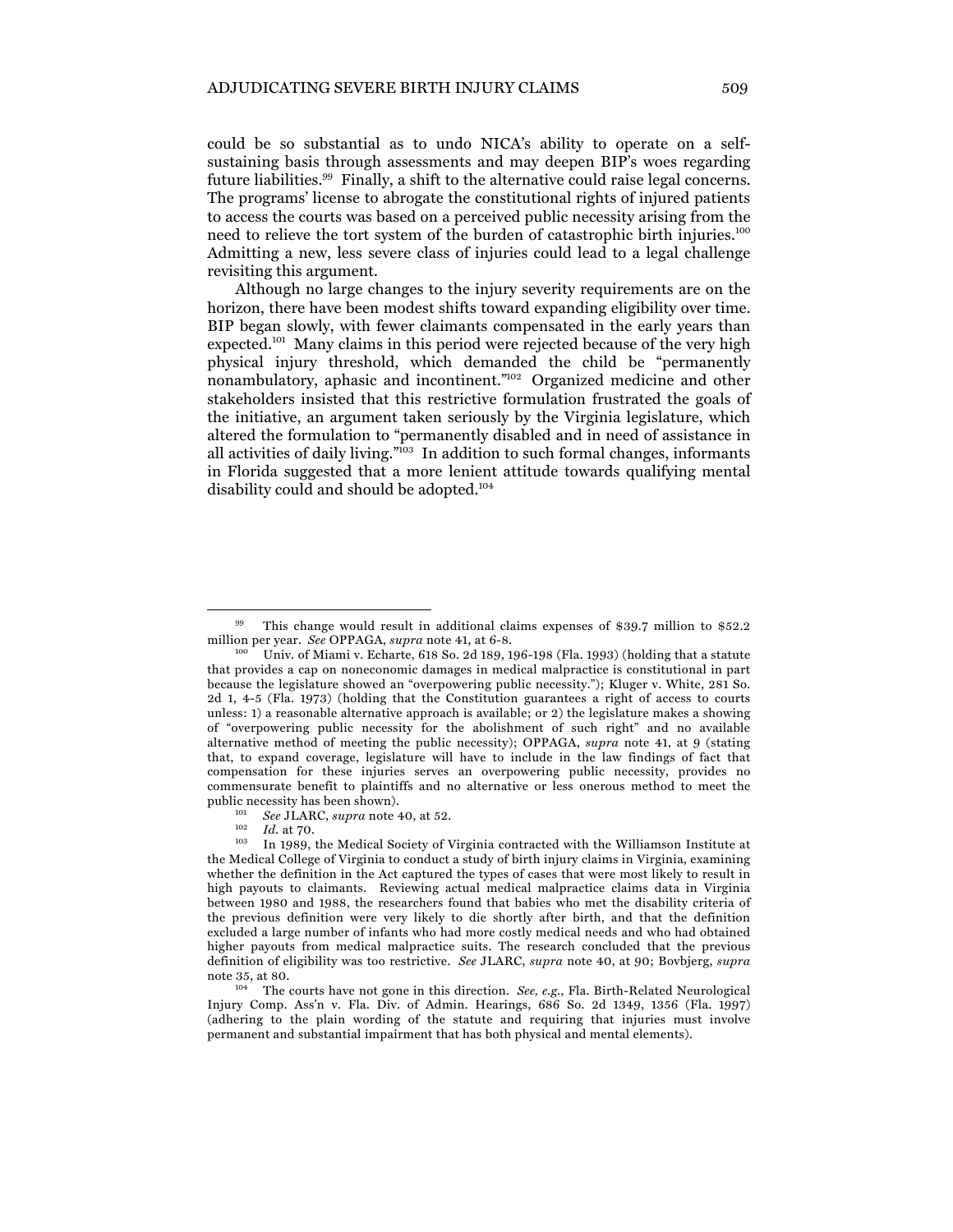# C. Application of Procedural Criteria

In addition to medical criteria, both programs apply a set of procedural or administrative criteria in determining eligibility. This process is part of the standard administrative decision-making functions of the WCC and NICA. Because these determinations generally do not require expert input, and do not turn on hotly-disputed scientific issues, we expected application of the procedural criteria would be relatively clear-cut. Although this proved true in Virginia, we found that the non-clinical criteria had been surprisingly controversial in Florida. Families who ostensibly fell within NICA's jurisdiction, but sought to escape it and obtain relief in the courts, had repeatedly argued that they were not subject to NICA because procedural criteria were not met. The two main criteria that have formed the basis of such arguments are those relating to participation and notice.<sup>105</sup>

Program participation by physicians and hospitals in both states is voluntary, with the exception of hospitals in Florida, for which participation is<br>mandatory. <sup>106</sup> Over seventy-five percent of Florida's obstetrician-Over seventy-five percent of Florida's obstetriciangynecologists participate, a proportion that is believed to include virtually all obstetrician-gynecologists who deliver babies in the state. 107 In Virginia, approximately half of hospitals and sixty percent of obstetrician-gynecologists participate.108 The relatively large proportions of non-participating physicians and hospitals in Virginia underscore the importance of notification requirements. Because participation is not the norm and the formal requirements to provide patients with notice concerning the program are limited,<sup>109</sup> concerns loom large about parents failing to recognize that their provider is a participant.

Unlike in Florida, many families in Virginia have realistic options for securing care from nonparticipating providers should they wish to preserve their rights to litigate, which means notification may be quite influential in care choices. Yet, a number of interviewees opined that many families, particularly poor and uneducated patients who deliver in participating hospitals, have little or no real understanding of what they are signing up for. Some informants expressed the view that standardizing the compensation of birth-related injuries by making participation mandatory would do much to ensure equality. Other informants objected to the notion of mandatory

<sup>105</sup> Other issues include statute of limitations or tolling of the statute of limitations. FLA. STAT. § 766.306 (2007).<br><sup>106</sup> FLA. STAT. § 766.314(4)(a) (2007).<br><sup>107</sup> Studdert, *supra* note 35, at 516.<br><sup>108</sup> In 2000, the Virginia program was expanded to include professional corporations

and other entities through which physicians may practice. VA. CODE ANN. § 38.2-5001 (2007) (effective April 1, 2000). *See* Berner v. Mills, 579 S.E.2d. 159, 161-162 (Va. 2003) (altering the rulings in Fruiterman & Assocs. v. Waziri, 525 S.E.2d 552 (Va. 2000)). 109 The Virginia statute requires that "Each physician, hospital, and nurse midwife shall

disclose in writing to their obstetrical patients . . . whether such physician, hospital or nurse midwife is or is not a participating provider under the Program." VA. CODE ANN.  $\S 38.2$ -5004.1 (2007). Parents are not required to be informed that the program has exclusive jurisdiction over birth injury claims until after a baby is delivered. *Id.* ("In addition to any other postpartum materials provided to the mother . . . every hospital shall provide for each infant who was hospitalized in a neonatal intensive care unit an informational brochure . . . describ[ing] the rights and limitations under the Program, including the Program's exclusive remedy provision . . . .").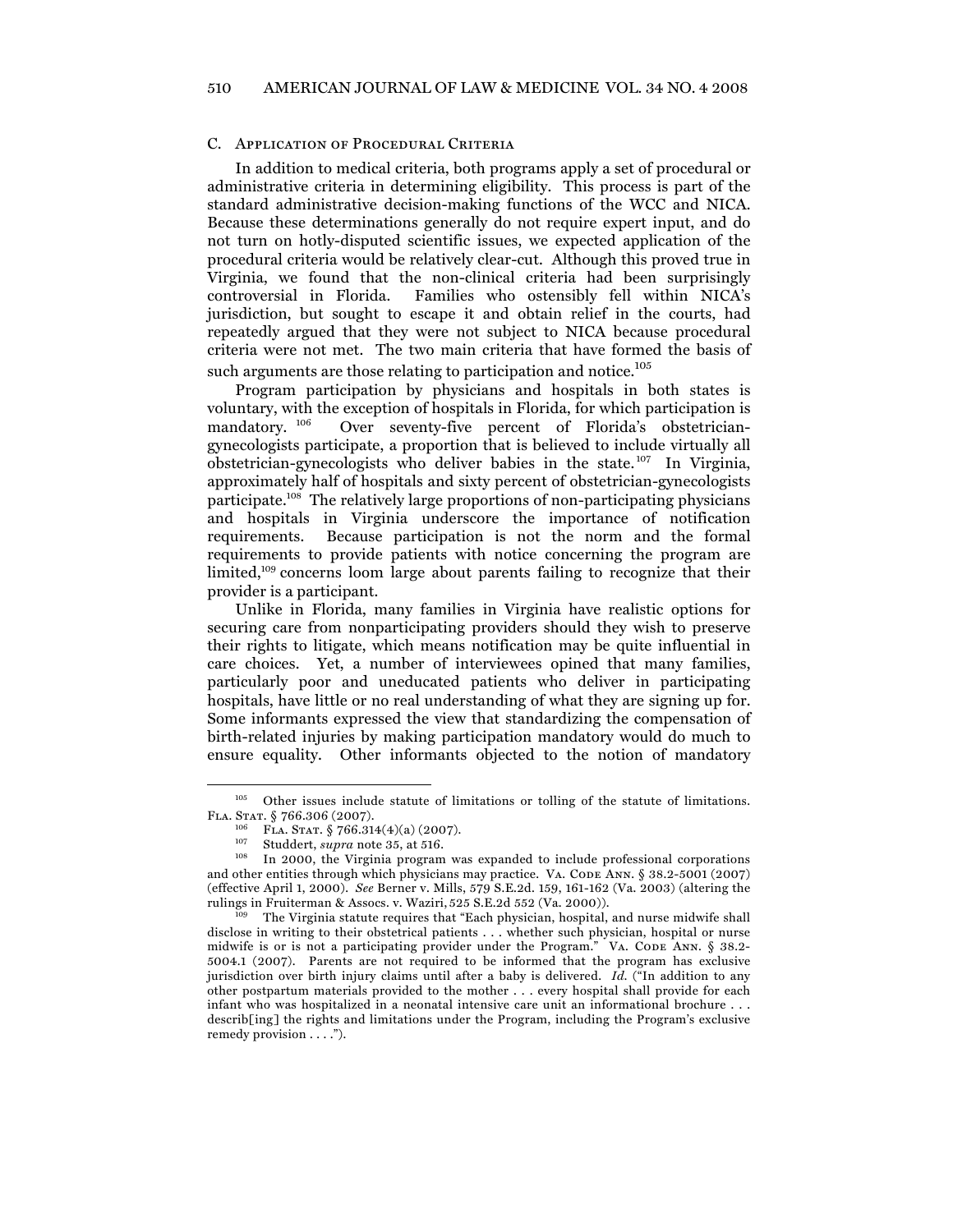participation, arguing that it imposes a considerable expense on practitioners (who must also maintain their regular liability insurance to cover claims that fall outside the BIP's jurisdiction), and that they should be free to decide whether BIP is a value proposition for them.

In Florida, tensions around the notice issue have played out in quite a different way. The NICA statute requires that both participating physicians and participating hospitals notify patients that NICA compensation will be an exclusive remedy for qualifying injuries and that tort options will be foreclosed.110 The goal is to facilitate choice of provider. Where notice is not forthcoming or is deficient, the parents may choose to pursue remedies in either NICA or tort.<sup>111</sup> Arguments of inadequate notice have emerged as the leading justification for seeking to avoid NICA's exclusivity and pursue compensation in the courts. One informant called the notice objection an "escape hatch for lawyers."<sup>112</sup>

A number of issues related to the notice requirement caused disputes, including whether it is within NICA's authority to determine whether notice has been properly given.<sup>113</sup> Another uncertainty is whether notice from the hospital, but not the physician, constitutes adequate notice under the statute. The Florida Court of Appeal ruled that only the entity that failed to give notice

 $\overline{a}$ 

 $F$ <sup>11</sup> *See* Galen of Fla., Inc. v. Braniff, 696 So.2d 308, 311 (Fla. 1997) (holding that "notice under the plan was intended to serve as a condition precedent to immunity  $\dots$ ."). There is a certain irony when one juxtaposes the situations in Florida and Virginia with respect to patients' choices. Florida has strict notification requirements, but participation rates are so high among obstetrician-gynecologists that, as a practical matter, it would be difficult for patients to exercise their choice to have a non-participating provider. In Virginia, participation rates are lower and patients likely could find a non-participating obstetriciangynecologist to deliver their baby, but they may receive inadequate notice of their right to do

so. 112 For example, plaintiffs' attorneys could argue that the mother was underage or did not understand English. However, a patient's signature acknowledging receipt of the notice creates a rebuttable presumption that notice was given. *See* Fla. Stat. § 766.316 (2007). 113 This issue remained in conflict until recently. Some cases held that the administrative

law judge (ALJ) determines whether notice was given. *See* Tabb v. Fla. Birth-Related Neurological Injury Comp. Ass'n, 880 So. 2d 1253, 1259-1260 (Fla. Dist. Ct. App. 2004); O'Leary v. Fla. Birth-Related Neurological Injury Comp. Ass'n, 757 So. 2d 624, 627 (Fla. Dist. Ct. App. 2000); Behan v. Fla. Birth-Related Neurological Injury Comp. Ass'n, 664 So. 2d 1173, 1174 (Fla. Dist. Ct. App. 1995). Other cases held that the ALJ could not determine the sufficiency of notice. *See* Fla. Health Sci. Ctr., Inc. v. Div. of Admin. Hearings, 871 So. 2d 1062, 1065-66 (Fla. Dist. Ct. App. 2004); Fla. Birth-Related Neurological Injury Comp. Ass'n v. Ferguson, 869 So. 2d 686, 688 (Fla. Dist. Ct. App. 2004); All Children's Hosp. v. Dep't of Admin. Hearings, 863 So. 2d 450, 455 (Fla. Dist. Ct. App. 2004); Bayfront Med. Ctr., Inc. v. Div. of Admin. Hearings, 841 So. 2d 626, 628 (Fla. Dist. Ct. App. 2003). The Florida Supreme Court recently decided that "when notice is raised as part of a claim filed under NICA, an ALJ has jurisdiction to make findings regarding whether a health care provider has satisfied the notice . . . requirement . . . ." Florida Birth-Related Neurological Injury Comp. Ass'n v. Florida Div. of Admin. Hearings, 948 So. 2d 705, 707 (Fla. 2007).

<sup>110</sup> The law states:

Each hospital with a participating physician on its staff and each participating physician . . . shall provide notice to the obstetrical patients as to the limited nofault alternative for birth-related neurological injuries. Such notice shall be provided on forms furnished by the association and shall include a clear and concise explanation of a patient's rights and limitations under the plan . . . . Notice need not be given to a patient when the patient has an emergency medical condition . . . or when notice is not practicable.<br>FLA. STAT.  $\S$  766.316 (2007).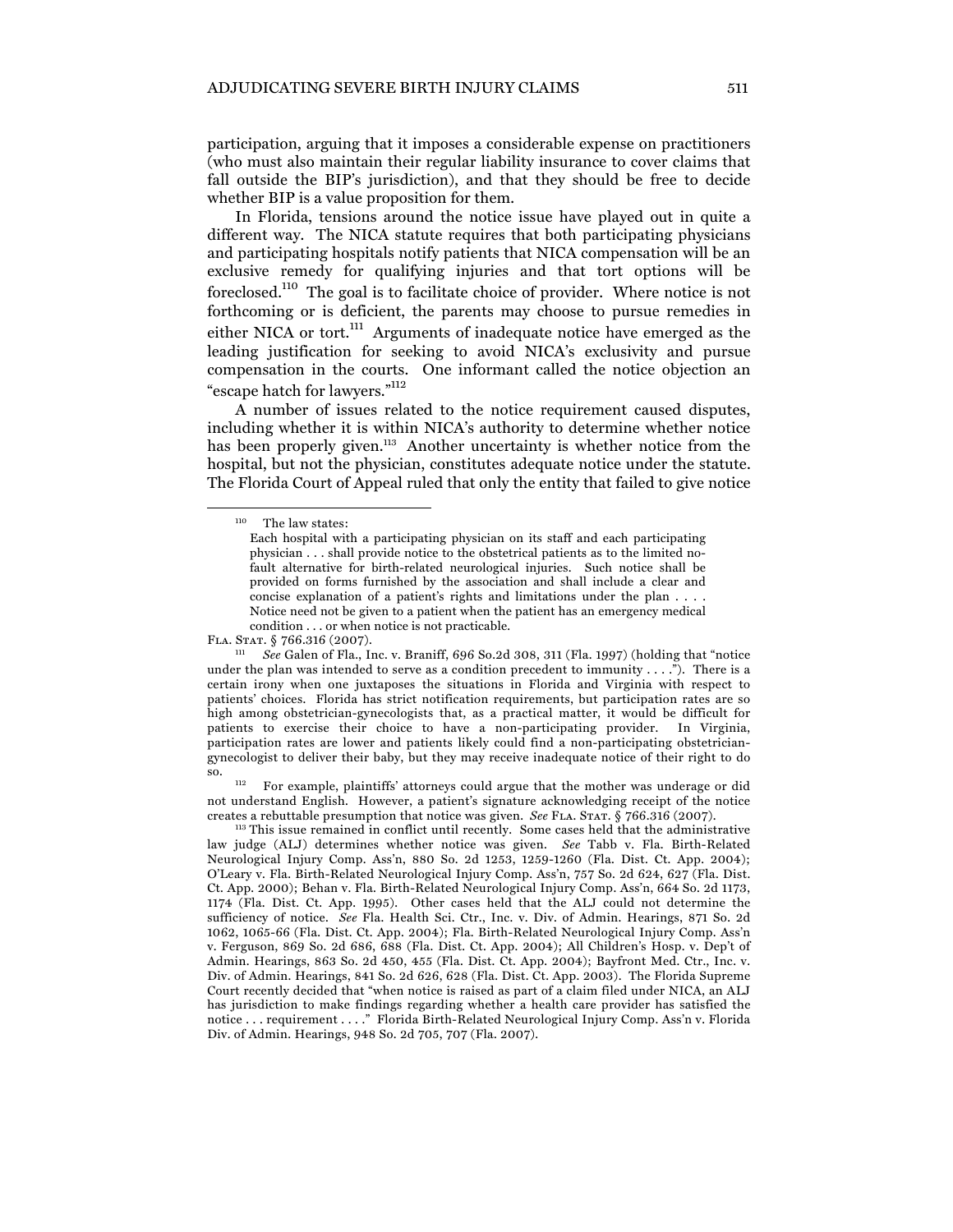could be sued.114 The ALJ has ruled that notification from both parties is required for either to enjoy NICA coverage.<sup>115</sup> The Florida Supreme Court has yet to resolve this difference.

In the meantime, NICA has a number of initiatives underway to improve the quality of the notification process. One involves an outreach effort to educate physicians and hospitals. 116 In addition, during administrative hearings, attorneys for NICA now routinely question key hospital administrators regarding the existence of established processes for facilitating notice.117

# D. Use of "Presumptions" in Determining Eligibility

 $\overline{a}$ 

The enabling statutes of both programs introduce certain presumptions into the process of determining eligibility. These presumptions are intended to operate chiefly for the benefit of claimants, and are particularly important to interpretation of the medical criteria because of the difficulties of proof that arise in relation to the birthing process.<sup>118</sup>

The most important of the presumptions is the one related to causation. Once invoked, it shifts the burden of production, as well as the burden of persuasion, to the program to show that the eligibility criteria related to causation are not met.119 Failure to rebut the presumption means acceptance into the programs. In Virginia, the presumption is stated as follows:

<sup>114</sup> All Children's Hosp., Inc. v. Dep't of Admin. Hearings, 989 So. 2d 2, 3 (Fla. Dist. Ct. App. 2008). 115 Schur v. Fla. Birth-Related Neurological Injury Comp. Ass'n, 832 So. 2d 188, 192

<sup>(</sup>Fla. Dist. Ct. App. 2002). 116 Fla. obstetric & gynecological Soc'y President's Task Force, *supra* note 98, at

<sup>5-6, 8;</sup> *see* OPPAGA, *supra* note 41, at 6 n. 22. 117 *See Tabb*, 880 So. 2d at 1255 (considering evidence that hospital routinely provided

patients with NICA brochure); Galen of Fla., Inc. v. Braniff, 696 So.2d 308, 310, 314 (Fla. 1997) (requiring that patient routinely receive notice of plan in "reasonable time prior to delivery" and that such notice "shall be provided on forms furnished by the association and shall include clear and concise explanation of a patient's rights"); Weeks v. Florida Birth-Related Neurological, 977 So.2d 616, 619 (2008) (requiring hospitals give notice to patients "in sufficient time to make a meaningful choice"). *See generally* OPPAGA, *supra* note 41. 118 "Because of the 'difficulty in proving when such an injury was sustained' and the

equally difficult task of proving, prospectively, that the infant will permanently need assistance in all activities of daily living, 'the legislature enacted a presumption to assist potential claimants in obtaining benefits.'" Cent. Va. Obstetrics & Gynecology Assocs, P.C. v. Whitefield, 590 S.E.2d 631, 636, n.6 (Va. Ct. App. 2004) (citing Coffey *ex rel.* Coffey v. Va. Birth-Related Neurological Injury Comp. Program, 558 S.E.2d 563, 568 (Va. Ct. App. 2002)). 119 Va. Birth-Related Neurological Injury Comp. Program v. Young, 541 S.E.2d 298, 301

<sup>(</sup>Va. Ct. App. 2001) (finding that "[t]he purpose of Code § 38.2-5008(A) is to implement a social policy of providing compensation to families whose neonates suffer birth-related neurological injuries. To give full effect to this policy, the presumption must be clothed with a force consistent with the underlying legislative intent . . . . Therefore, the presumption set forth in Code § 38.2-5008(A) shifts to the Program both the burden of production and the burden of persuasion on the issue of causation.").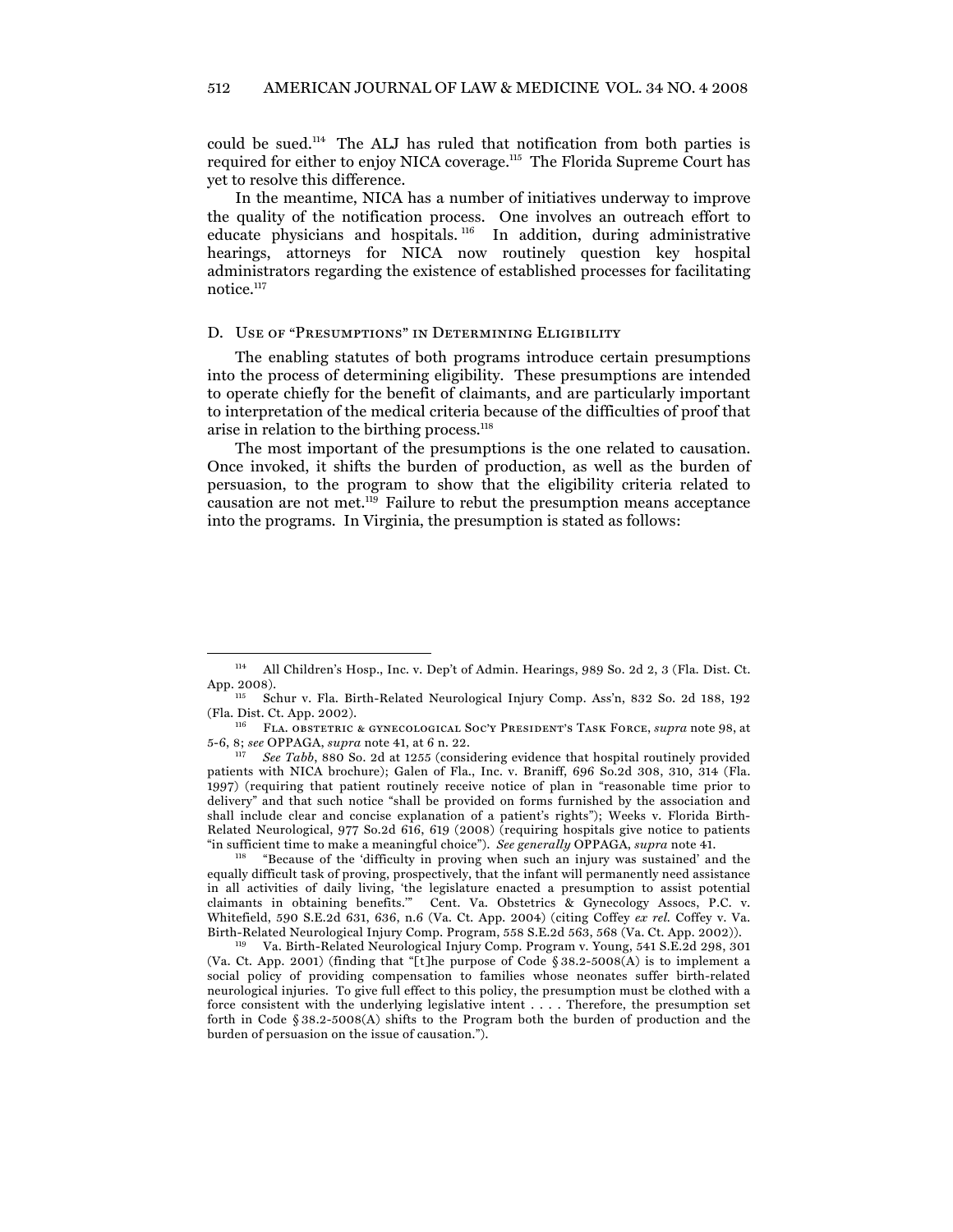A rebuttable presumption shall arise that the injury alleged is a birth-related neurological injury where it has been demonstrated, to the satisfaction of the Virginia Workers' Compensation Commission, that the infant has sustained a brain or spinal cord injury caused by oxygen deprivation or mechanical injury, and that the infant was thereby rendered permanently motorically disabled and (i) developmentally disabled or (ii) for infants sufficiently developed to be cognitively evaluated, cognitively disabled.<sup>120</sup>

Once the applicant establishes the presumption that the injury is birthrelated by proving the required elements (site of injury, severity, and causation in respect to oxygen deprivation), he need not prove that it occurred during labor as a result of care processes. The programs, on the other hand, must prove either that the injury did not occur in the course of labor, delivery or resuscitation in a hospital, or that there was a specific, non-birth-related cause of the injury;<sup>121</sup> or, in Virginia, that the infant's disability did not create the permanent need for assistance in all activities of daily life.<sup>122</sup> Courts have ruled that the party seeking to invoke the presumption must persuade the factfinder, not merely raise the plausibility of the proffered fact to a sufficient degree that a factfinder *could* be persuaded.<sup>123</sup> It should be noted that both sides, the claimants and the program, may take advantage of the presumption: the claimant, when attempting to gain access (the majority of cases), and the program, when seeking to prevent the claimant from evading the program's jurisdiction. $124$ 

A second presumption relating to fetal distress, an essential element of birth-related injury, was added in Virginia in 2003. A presumption of fetal distress arises if the hospital fails to provide the fetal heart monitor tape to the claimant. 125 The Virginia courts have created a similar presumption in situations where information on cord blood gases is missing.<sup>126</sup> A final

<sup>&</sup>lt;sup>120</sup> VA. CODE ANN.  $\S 38.2 - 5008$  (2007 & Supp. 2008). In short, the elements to be proved are (1) injury to brain or spinal cord (2) caused by oxygen deprivation or mechanical injury (3) leading to catastrophic physical impariment. The Florida wording is very similar: "If the claimant has demonstrated, to the satisfaction of the administrative law judge, that the infant has sustained a brain or spinal cord injury caused by oxygen deprivation or mechanical injury and that the infant was thereby rendered permanently and substantially mentally and physically impaired, a rebuttable presumption shall arise that the injury is a birth-related

<sup>&</sup>lt;sup>121</sup> *Coffey, 558 S.E.2d at 569.*<br><sup>122</sup> Wolfe v. Va. Birth-Related Neurological Injury Comp. Program, 580 S.E.2d 467, 473 (Va. Ct. App. 2003).<br>
<sup>123</sup> See Coffey, 558 S.E.2d at 563; Whitefield, 590 S.E.2d 631, 636, n.6.<br>
<sup>124</sup> Whitefield, 590 S.E.2d at 636, n.6.<br>
<sup>125</sup> VA. CODE ANN. § 38.2-5008(A)(1)(b) (2007 & Supp. 2008).<br>
<sup>126</sup> See Wolfe,

informants in Virginia suggested should be added to the decision-making process relates to premature babies. Currently, BIP excludes them outright. The rationale is that there are too many competing causes of serious neurological injury in this subpopulation, most of which are far more likely than perinatal management to have caused the impairment. Several informants accepted this clinical fact, but argued that such infants should nonetheless be candidates for compensation, provided that claimants carried the burden of burden of proof for all of the prescribed criteria statutory eligibility. Interview with informants (anonymous), in Charlottesville, Va. (Dec. 7, 2005) (on file with authors).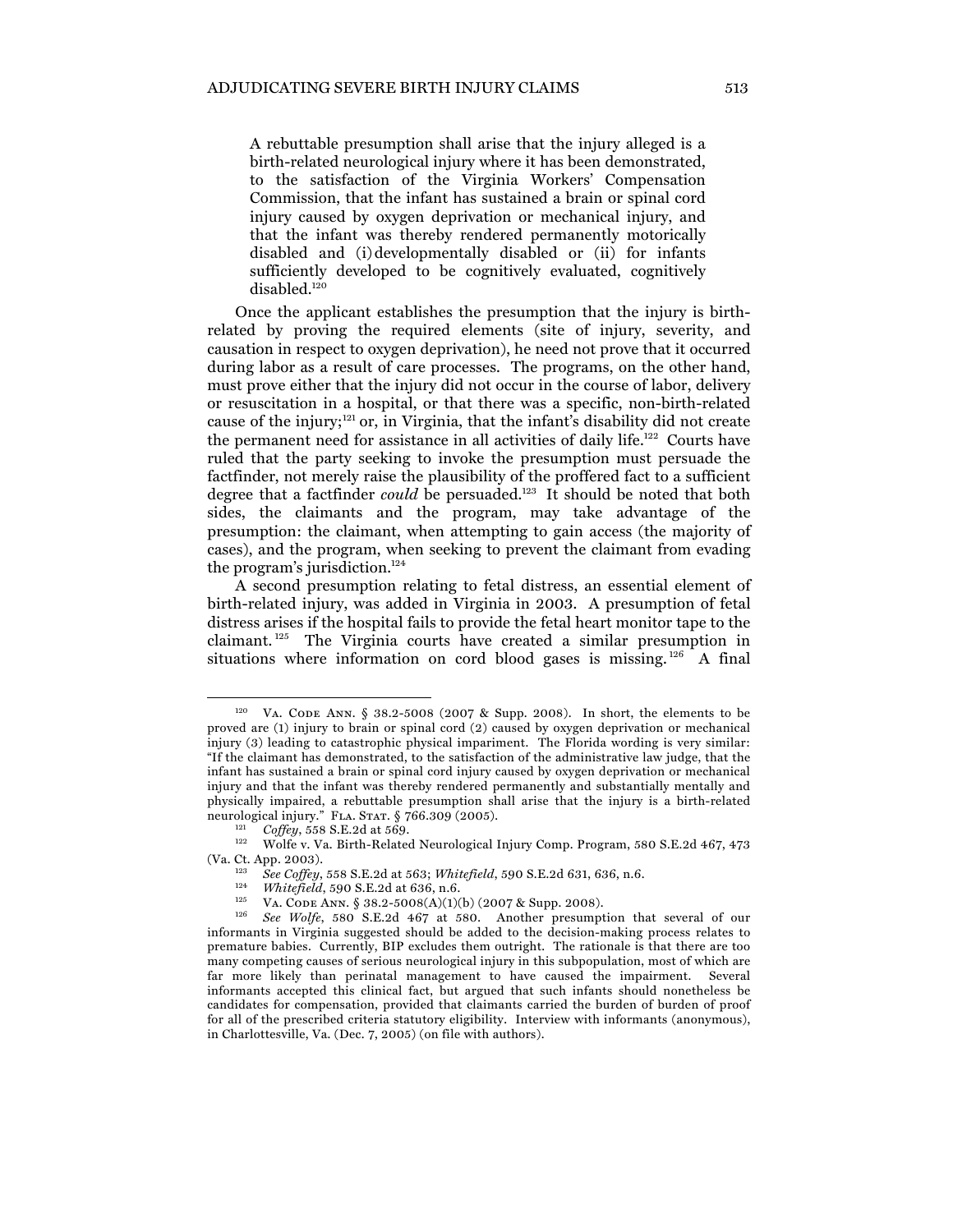presumption, in use in Florida, relates to the procedural criteria. In Florida, a patient's signature acknowledging receipt of the notice form regarding a physician's participation in NICA raises a rebuttable presumption that NICA's notice requirements have been met.<sup>127</sup>

Overall, the presumptions appeared to be a highly useful tool in operationalizing the eligibility criteria in both programs. Informants in Virginia and Florida regarded them as a positive influence on the compensation process, augmenting transparency and coherence, and narrowing points of contention. Some informants suggested that nonrebuttable presumptions would have even greater utility by foreclosing avenues of legal challenge.

## E. Expanding Eligibility

Interview informants repeatedly raised the issue of expanding the programs to include injuries outside those covered by the current eligibility criteria. Because complexities in the adjudication process center on causation, one way to sidestep much of the time and effort associated with determining eligibility would be to predicate compensation solely on outcomes. Under this alternative, infants with very severe neurological conditions would receive compensation, regardless of causation.<sup>128</sup> Such an expansion would be quite radical, essentially turning the programs into targeted social insurance programs. Nonetheless, proponents highlighted the inherent fairness and administrative advantages of an outcomes-based approach. Some regarded the existing requirement that claimants prove causation as onerous and felt that it worked to the advantage of privileged claimants who, by obtaining expensive representation, could build a stronger case. Others simply found the idea of a program that cared for all who were in need of essential benefits morally appealing.

Another suggestion for expansion discussed by informants related to premature babies. In Florida, informants suggested lowering the minimum birth weight for eligibility from 2500 to 2000 grams. They felt that such a change would benefit a greater number of deserving infants, while still excluding most infants whose injuries were more likely to have stemmed from causes other than the birthing process—most notably, prematurity. Informants in Florida who opposed this idea stated that injuries to premature

<sup>&</sup>lt;sup>127</sup> *See* FLA. STAT.  $§$  766.316 (2007).<br><sup>128</sup> Shoulder dystocia and Erb's palsy could also be folded into the covered outcomes were this approach adopted. Interview with informants (anonymous), in Richmond, Va. (Dec. 5, 2005) (on file with authors). Shoulder dystocia occurs when the infant's anterior shoulder cannot pass below the mother's pubic symphysis and the remainder of the body fails to deliver. *Id.* Erb's palsy is the paralysis of a group of muscles of the shoulder and upper arm, commonly caused by difficult childbirth. These injuries can be serious, but vary in their severity. *Id.* They frequently show up in malpractice claims, but one interviewee commented that "you just can't win these cases in court." *Id.* Informants who advocated expanding program coverage to these injuries stressed the attractiveness of being able to care for children who have difficulty obtaining compensation in tort, but others cautioned that covering these injuries would be fiscally feasible only if a fixed compensation amount was agreed upon and a re-evaluation of the patient's condition was conducted at later dates to assess actual disability on an ongoing basis. *Id.* Otherwise, this expansion would likely result in the overcompensation of a large number of claimants and the failure to adequately compensate a small number of severely injured claimants. *Id.*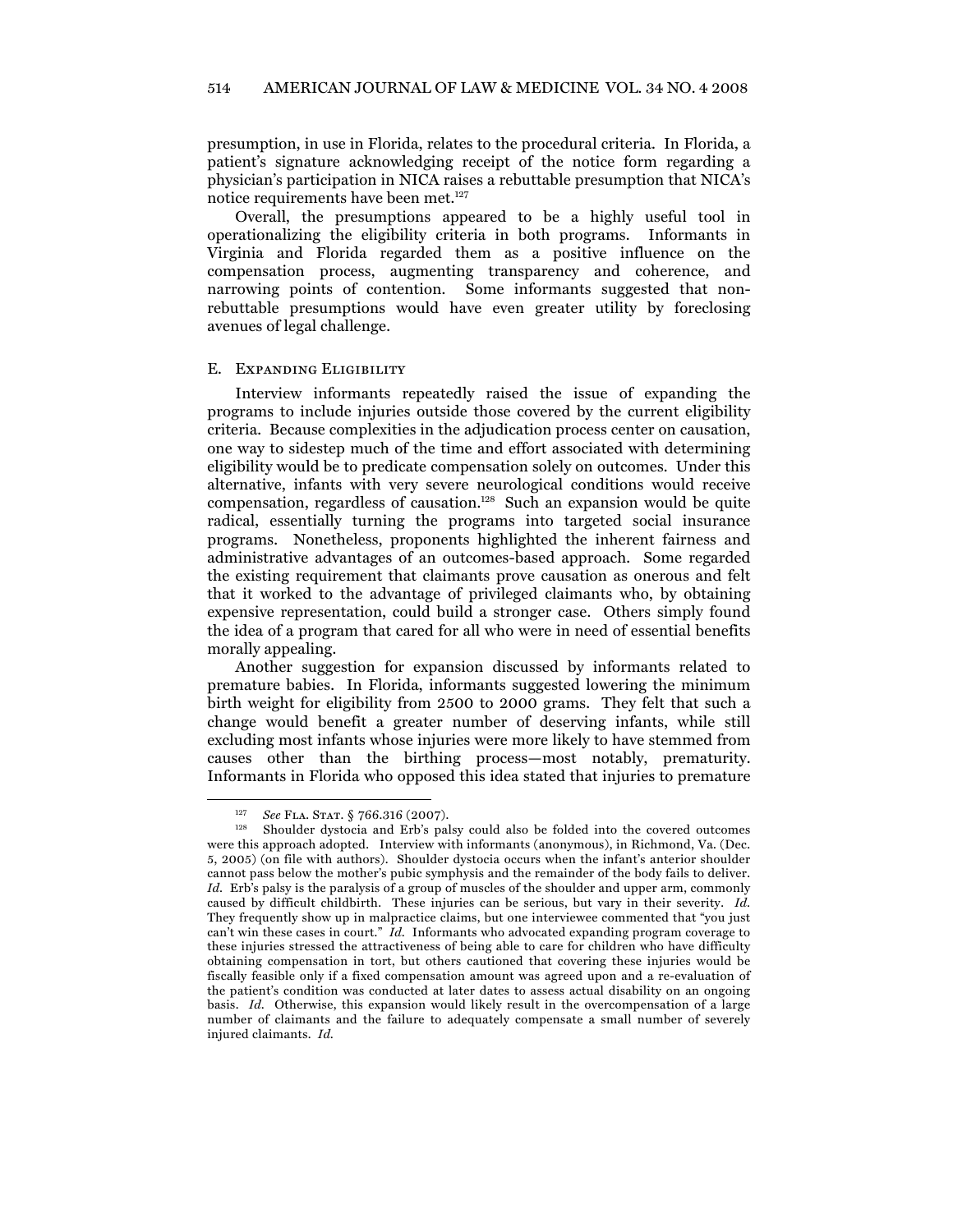babies are not likely to be related to the care the infants received, and the programs' explicit intent was to extract from the tort system only those cases that were very likely to result in an award to the plaintiff.

Despite qualified enthusiasm for expansion among many of the informants, nearly all were cautious about change. Some noted that the political debate any such reform proposal might initiate could actually lead to contractions of the programs, given the trial bar's ongoing opposition and considerable political clout. The budgetary uncertainties introduced by any change in the eligible pool would also be unwelcome. 129 In addition, informants pointed out that any proposed expansions would be considered against the programs' clear statutory objective: to limit the cost and destabilizing influence of high-cost "bad babies" cases in the tort system. The schemes were not built on social insurance foundations. Finally, expansions may confront constitutional challenges, which would require the state to again demonstrate an overwhelming public necessity and resulting social benefit as a justification for abrogating patients' right of access to courts.130

Respondents expressed similar thoughts and concerns when asked whether they supported expanding the programs beyond birth-related injuries to include other injuries related to medical care. Their concerns were primarily practical in nature rather than principled objections to the idea. Many felt the complexity of the system would make it a difficult political sell. They also suspected there would be public concern about the extent to which deterrence and accountability for patient safety would be achieved without tort oversight, and about the extent to which the existing programs had been able to police substandard physicians. 131 There were also concerns about where the needed funds could be found. Finally, a nationwide system would have to cope with the wide variation in the kinds of tort reforms that states

<sup>129</sup> The OPPAGA report notes:

To improve the program's ability to meet its statutory goals, NICA's eligibility requirements could be expanded. For example, the current birth weight requirement could be reduced from 2,500 to 2,000 grams, the requirement of mental and physical impairment could be changed to mental or physical impairment, and brachial plexus injuries could be covered. However, these options would increase annual costs between \$9.5 million and \$130.8 million. Expanding eligibility would require significant increases in hospital and participant fees and may require casualty insurers and exempt hospitals to begin contributing funds to the program.

OPPAGA, *supra* note 41, at 1.<br><sup>130</sup> *See* Kluger v. White, 281 So. 2d 1, 3 (Fla. 1973); Univ. of Miami v. Echarte, 618 So. 2d 189, 191 (Fla. 1993). *See also* Fla. Birth-Related Neurological Injury Comp. Ass'n v. Division of Admin. Hearings, 686 So. 2d 1349, 1355 (Fla. 1997) (stating that since NICA is a statutory substitute for common-law rights and liabilities, it should be strictly construed to include only those subjects clearly embraced within its terms and the legislature's explicit intent); Meador v. Va. Birth-Related Neurological Injury Comp. Program, 604 S.E.2d 88 (Va. Ct. App. 2004) (same).<br><sup>131</sup> For example, VA. CODE ANN. § 38.2-5004 (2007 & Supp. 2008) directs the Board of

Medicine and the Department of Health to review all birth injury petitions submitted to the WCC and assess whether the physician(s) involved in the birth provided substandard care that should give rise to disciplinary action. Respondents reported that in reality, however, only minimal investigations are carried out, and in most cases, the agencies read the petitions but take no further action. Some non-medical informants felt that programs fail to hold physicians accountable for their negligence. Interview with informants (anonymous), in Charlottesville, Va. (Dec. 8, 2005) & Richmond, Va. (Dec. 7, 2005) (on file with authors).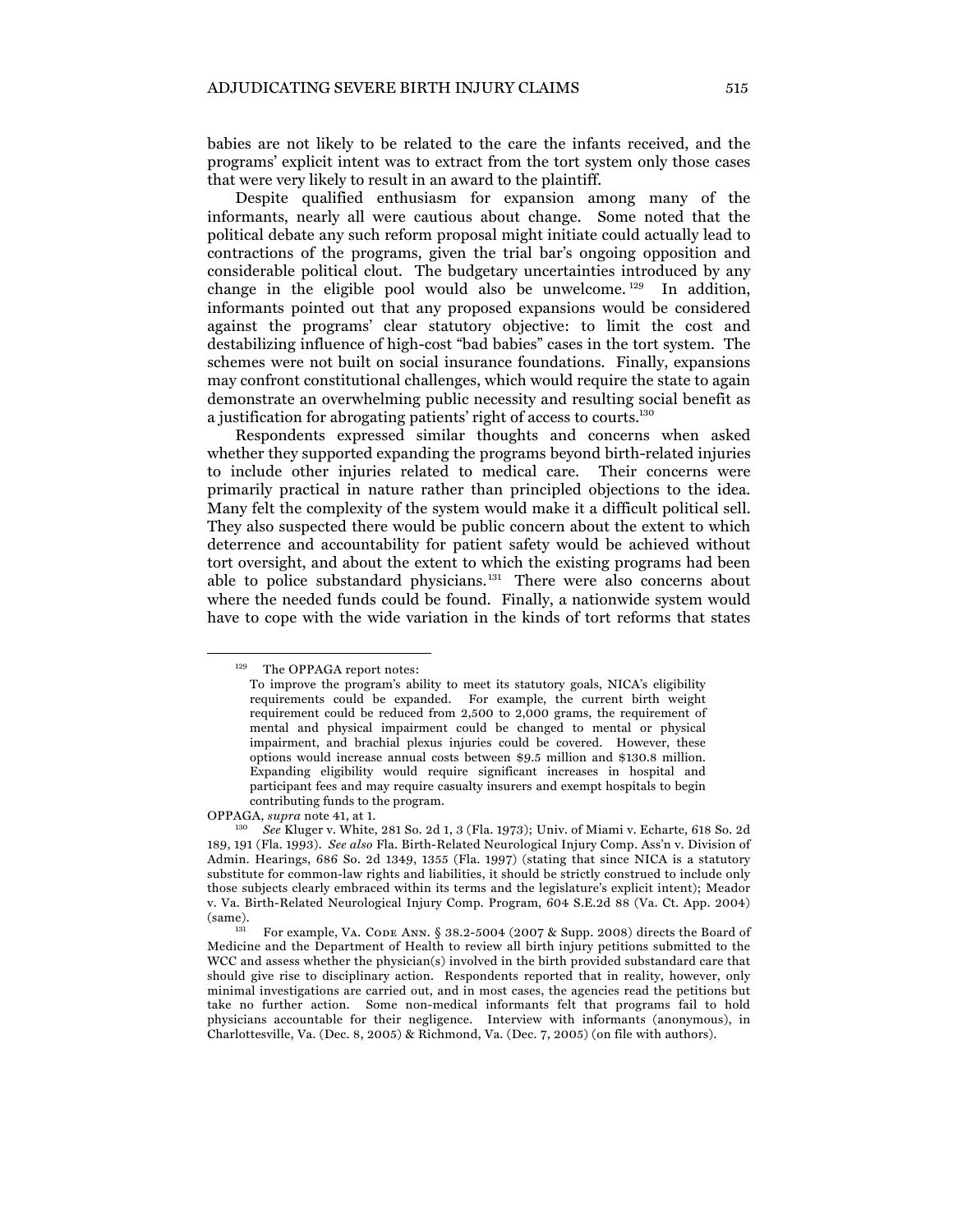have already adopted. Most respondents favored adoption of additional small, carve-out programs to remove other kinds of burdensome litigation from the tort system, rather than broad-scale reform.

### V. FINDINGS: ORGANIZATIONAL CHALLENGES

The previous section outlined a number of practical and technical issues the programs have confronted in applying the eligibility criteria that sit at the heart of their enterprise. These issues arise in an organizational context. Structural features of any compensation scheme have an important bearing on the effectiveness and efficiency of decision making within that scheme.<sup>132</sup> This section considers a mix of organizational challenges that the programs have encountered, and how they have dealt with them. These challenges relate to defining suitable decision makers, organizing medical expert reviews, the use or nonuse of preliminary screening of claim applications, and the role of attorneys in the claim process. Again, our primary reference point in discussing these challenges consists of the information and opinions conveyed in the key informant interviews.

## A. Decision Makers

At every step of the claim process in the Florida and Virginia schemes, reviewers are needed to ascertain entitlement to compensation. As we have discussed, the etiology of birth injuries and the controversies around the meaning of the eligibility criteria make these assessments highly complex in many cases, often demanding considerable scientific and medical knowledge as well as skill in legal interpretation. Thus, identifying adequately qualified decision makers is pivotal to the success of the scheme.

Both programs have grappled with the question of what qualifications decision makers should have. Should adjudicators have medical training? Should they be jurists? Laypersons? Should the caregiver community or the insurance industry be represented among the adjudicators? There are also larger questions about the extent to which adjudicators should exercise discretion or adhere to precedent or decision guidelines, and whether the schemes should rely on existing adjudicatory mechanisms (such as the Workers' Compensation Commission) or establish new, dedicated mechanisms to evaluate birth injury claims.

In both Florida and Virginia, the legislature opted to vest decision-making authority in nonmedical entities. In Florida, the WCC was originally charged with adjudicating these claims, but after a short while, authority was transferred to the Division of Administrative Hearings.<sup>133</sup> Today, decisions are rendered by an administrative law judge who decides only NICA cases.<sup>134</sup> In Virginia, the BIP caseload was added to the WCC's charter and has stayed there. 135 A 2002 report by the state Joint Legislative Audit and Review

<sup>132</sup> *See* Troyen A. Brennan, *Helping Courts with Toxic Torts: Some Proposals Regarding Alternative Methods for Presenting and Assessing Scientific Evidence in Common Law Courts*, <sup>51</sup>U. Pitt. L. Rev. 1, 63 (1989); Mello et al., *supra* note 12, at 470. 133 *See* Common Good, *supra* note 21. 134 *Id.*

<sup>135</sup> *See* JLARC, *supra* note 40, at 7-8.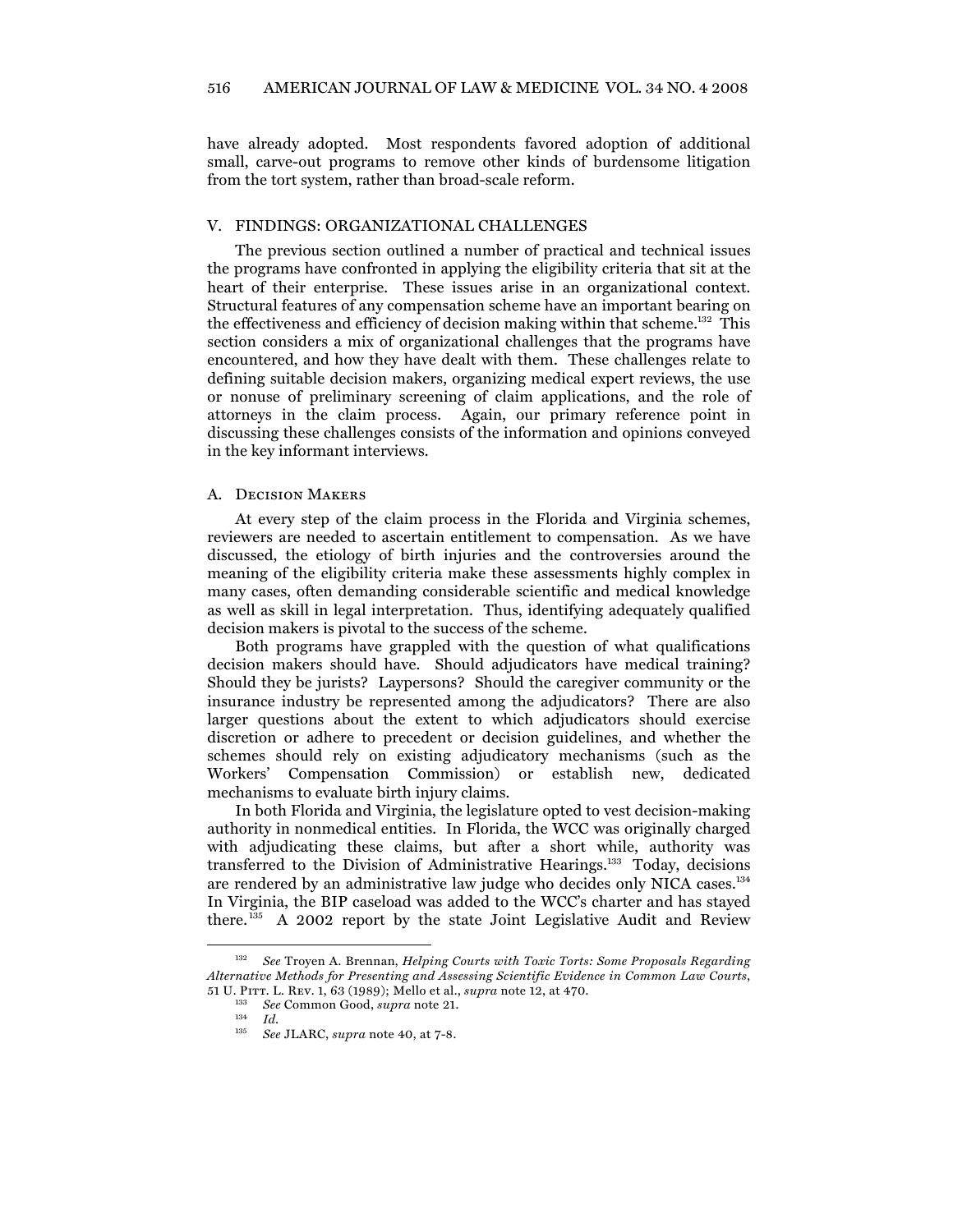Commission ("JLARC") opined that this venue is adequate and should continue hearing these cases.<sup>136</sup> Reversals of WCC decisions have been rare.<sup>137</sup>

However, we heard a fair degree of skepticism from some informants in Virginia about how well this arrangement has worked. Although WCC deputy commissioners, who make the first tier of eligibility decisions, are experienced jurists in the field of workers' compensation, members of the full WCC committee are political nominees, not necessarily jurists, and rarely are medical professionals. Many of our informants complained that the commissioners had no relevant qualifications in evaluating complicated perinatal clinical information, received no training, and had little in the way of guidelines or instructions to aid them. They further objected to an administrative decision in recent years to allow *all* WCC deputy commissioners to review cases, rather than routing cases to a specially dedicated deputy commissioner. Informants felt that this change had reduced consistency in decision making and impeded the accumulation of knowledge and expertise.

Workers' compensation claims are the main fare of WCC deputy commissioners, and there are considerable differences in the nature of medico-legal matters raised in birth injury cases. 138 Worker injuries are usually relatively simple to identify, causation is typically straightforward, and the current injury and its future prognosis are relatively predictable. There is a considerable written body of knowledge defining the causes and consequences of occupational injury. Adjudicators of birth injuries enjoy none of these advantages.

In both states, the adjudicators seek medical expert input. These inputs are essentially recommendations, and they are not binding on the decision maker, although in reality they are often very persuasive, even outcome determinative, especially in Florida.<sup>139</sup> Informants in Florida attributed this deference to the expert opinions to a longstanding working relationship that had resulted in substantial trust in the experts. There is a lesser degree of deference to the experts' recommendations in Virginia.140

The medical experts we interviewed in Virginia felt that allowing the WCC to disregard expert panels' learned opinions was unreasonable and supported the creation of a dedicated adjudication panel of physicians and attorneys, whose rulings would be final. "At my level of knowledge and expertise," one expert stated, "no out-of-town expert should be regarded as superior, and the same applies to the WCC overruling our decisions." Another said, "It should be like a jury—if a jury decides a person is innocent, you don't just take another jury to find the opposite." They pointed to Florida's decision-making system as an example that should be followed, suggesting that the use of dedicated, repeat decision makers allowed for more sophisticated consideration of medical recommendations.

<sup>&</sup>lt;sup>136</sup> *Id.* at 76-77.<br><sup>137</sup> *Id.* at 80.<br><sup>139</sup> *See* Kenney Shipley, Executive Director, Neurological Injury Compensation<br>ciation, NICA: An Alternative That Works For OBGYN, Association, NICA: An Alternative That Works For http://www.flobgyn.org/se/2110.php.<br><sup>140</sup> Over thirty percent of medical panels' recommendations are rejected by the WCC.

JLARC, *supra* note 40, at 79.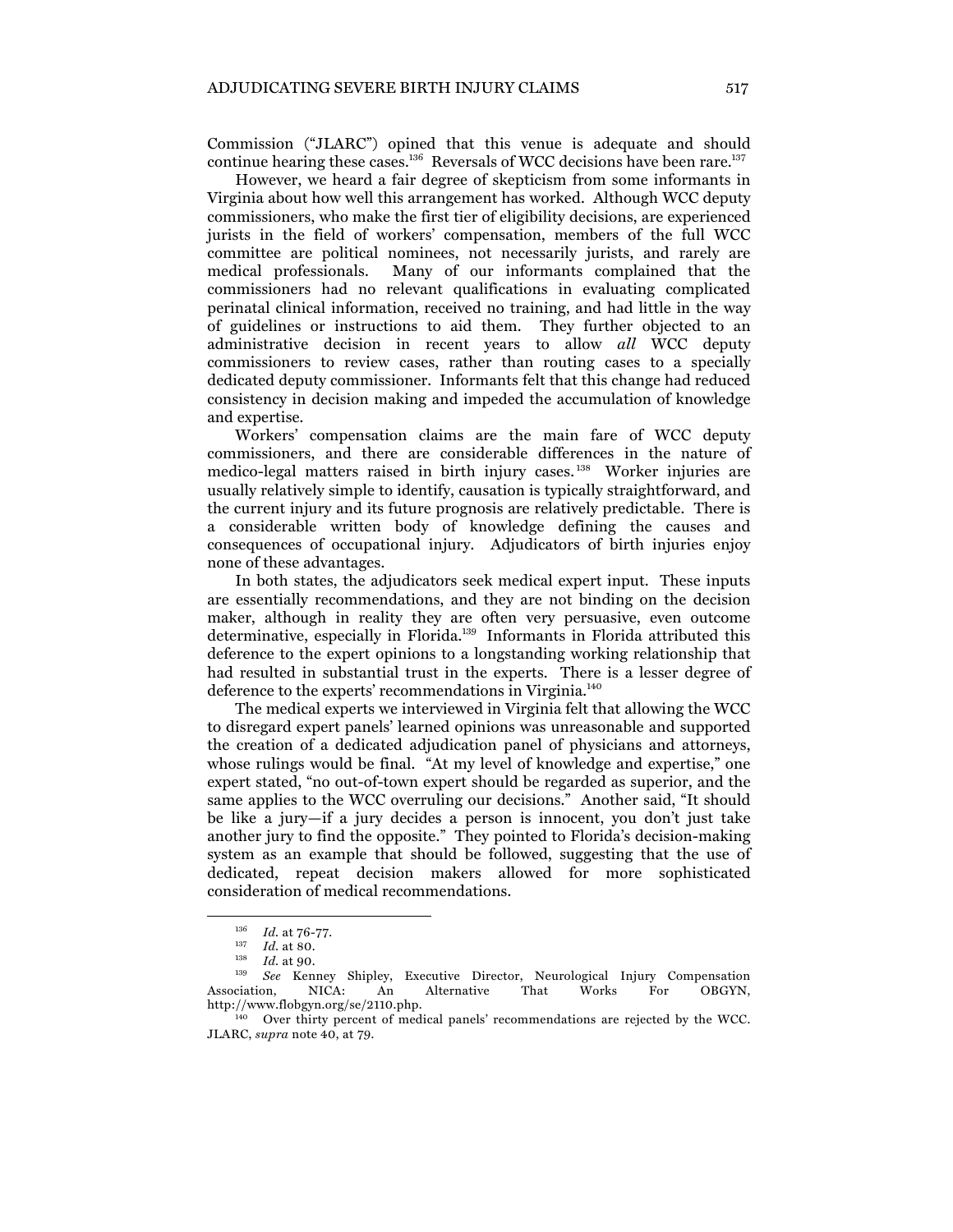# B. Medical Experts

#### 1. Composition of Expert Panels

Medical opinion in the Virginia scheme is rendered by one of three expert panels composed of professors from the state's three leading universities.141 The experts are appointed by the deans of the three medical schools, who in practice delegate this authority to the chairs of their respective departments of obstetrics and gynecology.

The composition of the expert panels in Virginia has been the subject of some debate. The BIP statute originally did not specify the required professional qualifications of experts. Each panel historically has been composed of three obstetrician-gynecologists from these universities who specialize in high-risk obstetrics. Most of our informants in Virginia, except for the expert panelists, criticized the program's failure to include a pediatric neurologist on each of the three panels.<sup>142</sup> They noted that the eligibility criteria that panels must grapple with require expert knowledge in pediatric neurology—for example, assessing effects of oxygen deprivation and estimating the likely future needs for assistance in daily life activities resulting from severe neurologic injuries. Courts have recognized the superior credibility of pediatric and neurologic experts' opinions over those of obstetrician-gynecologists in birth injury cases.143 Some informants suggested that the enabling statutes in both states should explicitly name the specialties to be represented on the panels.

In March 2008, the Virginia legislature adopted this position by passing a statutory amendment stating that panel experts may be drawn from the fields of obstetrics, pediatrics, pediatric neurology, neonatology, physical medicine and rehabilitation, or any other specialty appropriate to the facts of a particular case.<sup>144</sup> It further stipulated that no panel could contain more than one obstetrician, effectively ensuring representation of a more diverse range of specialties.<sup>145</sup>

The selected experts in Virginia contribute their time as part of their professorial work—until recently, without any compensation from BIP. 146

<sup>141</sup> *Id.* at 78; *see also* Welcome to the VA Birth Injury Program, http://www.vabirthinjury.com/Eligibility\_Benefits.htm (last visited Nov. 4, 2008).<br><sup>142</sup> The obstetrician-gynecologists who served as experts in both programs are maternal-

fetal medicine specialists with expertise in high-risk obstetrics. JLARC, *supra* note 40, at 83. The experts believed that they had sufficient medical knowledge to evaluate the medical reports and opinions, including those of pediatric neurologists and developmental experts, that routinely accompany claim files. *Id.* at 83-84.<br><sup>143</sup> See, e.g., Commonwealth v. Bakke, 620 S.E.2d 107, 112 (Va. Ct. App. 2005) ("Of the

physicians who have offered expert opinions in this case, we conclude that Drs. Hermansen and Latimer are the most qualified to evaluate the timing of the injury causing [the infant's] cerebral palsy. Dr. Hermansen is a pediatrician who specializes in neonatology and Dr. Latimer is a neurologist specializing in treating children. In contrast, Drs. Christmas, VanDorsten and the members of the [medical panel] are obstetricians, gynecologists and specialists in maternal-fetal medicine who, although involved in high-risk pregnancies involving mothers and fetuses, do not regularly treat infants after their birth.").<br><sup>144</sup> H.B.1305, 2008 Sess. (Va. 2008).<br><sup>145</sup> *Id.*<br><sup>146</sup> See II ABC sunga pote 40, at 86. As of March 2008, BIP pays \$3,000.

<sup>146</sup> *See* JLARC, *supra* note 40, at 86. As of March 2008, BIP pays \$3,000 to the expert's institution for each review completed. *Id.*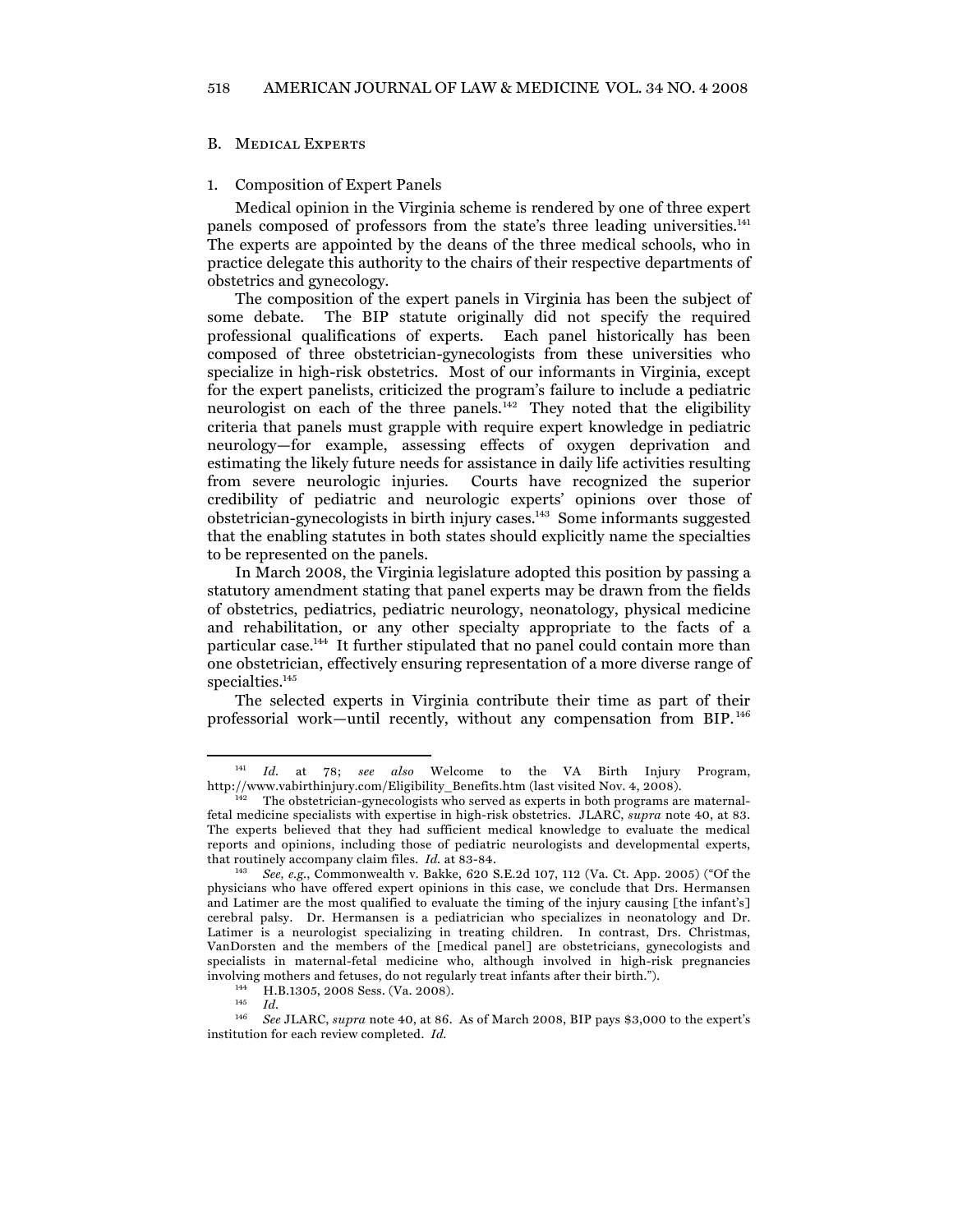One expert informant believed that the lack of compensation and voluntary nature of expert service had had implications for the kinds of opinions the panels rendered: "The result is that we deliver our opinions in a more succinct manner, which is unjustly interpreted by the WCC as lacking the same clout as claimants' experts' testimonies, which are paid by the length. Fairness dictates fair and equal compensation to experts on both sides."

In Florida, the administrative law judge receives recommendations from two experts, one obstetrician-gynecologist specializing in high-risk obstetrics and one pediatric neurologist.<sup>147</sup> Florida recently modified its expert roster to include a second pediatric neurologist who provides both initial evaluations and second opinions.<sup>148</sup> The experts are appointed and paid by NICA. These experts have a long tenure with NICA: the primary pediatric neurologist has been employed since the program's inception, and there have only been two consulting obstetrician-gynecologists during that time. Informants indicated that one reason for the longstanding reliance on these experts is the difficulty of finding alternatives; few physicians have the right expertise and are willing to review NICA cases.

This narrow pool of advisors has its advantages. Advisors have a very high level of relevant expertise; an institutional memory has developed that allows decisions to inform one another; and NICA staff know these reviewers very well. However, a narrow pool also has drawbacks. In particular, solo reviews preclude whatever benefits expert opinions may gain from peer-to-peer discussions. Informants stated that NICA does consult more broadly when specific clinical questions arise beyond the expertise of their stable of usual reviewers, but this is more an extension of the solo advice model than a departure from it.

# 2. Conflicts of Interest

One point of controversy among interview respondents was whether expert panelists in the two programs should be barred from serving as an expert witness in newborn injury malpractice litigation (and vice versa). One informant thought such a restriction necessary in order to guarantee unbiased decisions within the program. Otherwise, he felt, decision making within the program could be consciously or unconsciously shaped by decisions and testimony in past tort cases or the prospect of future pecuniary gain from serving as a hired expert in litigation. Other experts did not share this view.

A related conflict-of-interest concern is the possibility that expert reviewers might have a personal relationship with the physician involved in the petitioner's claim. In small communities with few obstetriciangynecologists, it is possible, if not likely, that reviewers will know the involved physician. Some informants were concerned that an expert reviewer's personal acquaintance with the physician might jeopardize his or her impartiality as a reviewer. Many thought that a close relationship would be prohibitive. Informant opinion was less clear, however, about whether simply knowing a particular physician would trigger recusal. Toeing such a line

<sup>&</sup>lt;sup>147</sup> See Shipley, *supra* note 139.<br><sup>148</sup> FLORIDA Obstetric and Gynecological Society President's Task Force, *supra* note 98, at 5.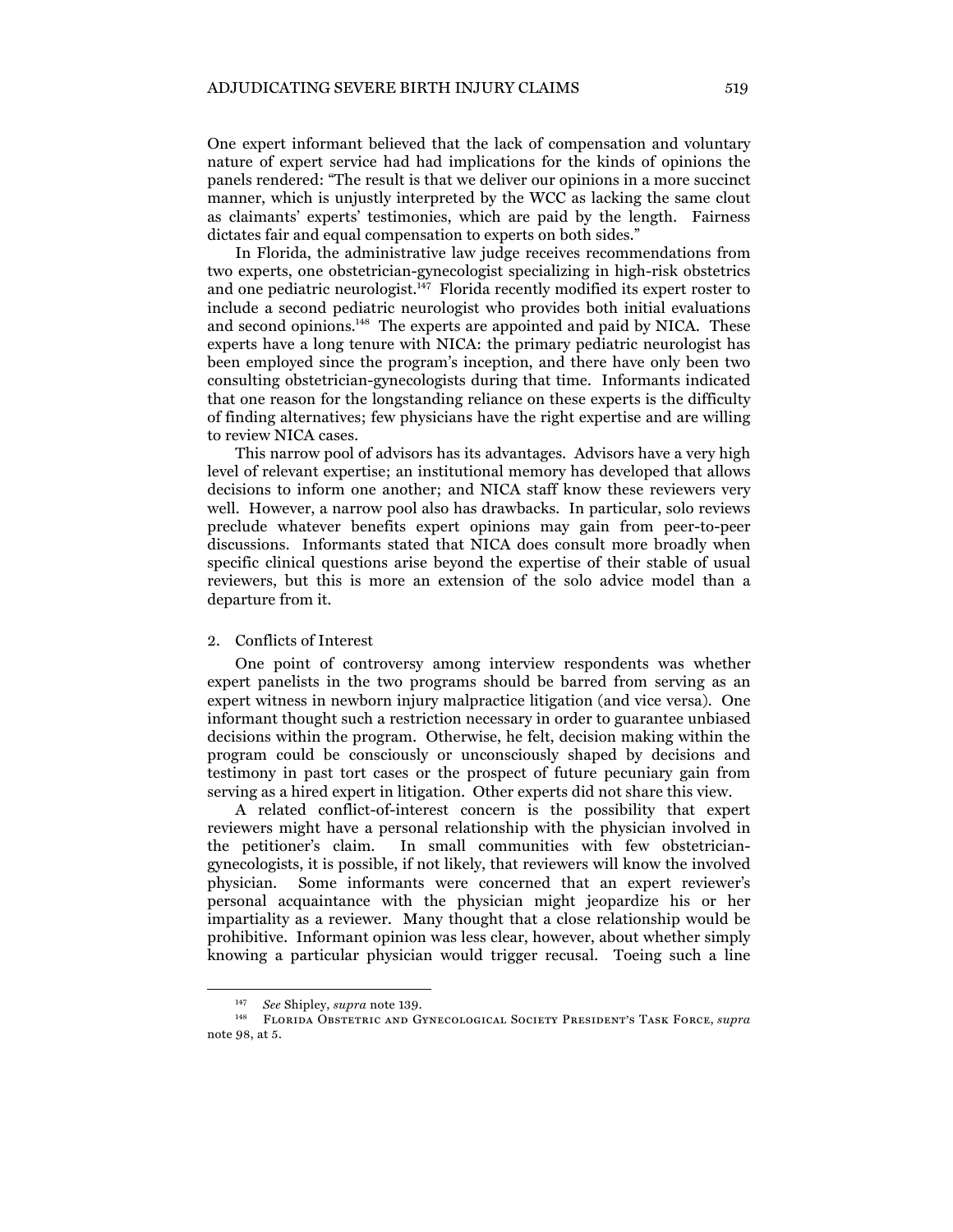could worsen problems of expert availability. Moreover, one informant suggested that the programs' eschewal of negligence findings changes the dynamic in this regard, making it more like peer-review or quality-assurance activities within a hospital.

# 3. Single versus Multiple Experts

The Virginia and Florida schemes have reached different conclusions about whether medical expert opinions should be rendered by a panel of physicians acting together or by experts who opine independently of one another. Virginia uses a committee of three obstetricians who reach an opinion through mutual consultation, while Florida employs two physicians from different clinical specialties who act independently, their opinions representing the perspective of their respective fields of expertise.

NICA officials cited several reasons for NICA's decision to use independent experts rather than a panel: lower costs, more rapid decision making, simplified coordination, greater consistency, and greater possibilities for the physicians to accumulate expertise.<sup>149</sup> Consistency—and therefore predictability—of decisions was characterized as important not only in the interest of equitable decision making across like cases, but also for actuarial planning and sound fiscal management of the scheme. The accumulation of expertise was thought to arise from NICA's use of a small number of key experts who are repeat players over a long period of time. Although this strategy promotes consistency throughout each expert's service, it poses challenges when experts are eventually replaced because there is no institutional memory, as there would be if just one of several experts on a consensus panel was replaced. Florida informants felt that the expertise could be taught by the outgoing experts, though admittedly, no such process had been instituted.

One argument in favor of Virginia's consensus-decision approach revolves around the complexities of the decisions. Deliberations and debate among a group of experts each of whom contributes his or her own perspective and expertise would appear to be a useful way to address complex clinical issues. As mentioned above, the use of a panel is also advantageous in ensuring transfer of knowledge and consistency of decision making when individual experts transfer out of and into the program. Overall, panel decision making seems the more attractive approach, particularly if the experts do indeed bring different clinical expertise to the table.

## 4. Training

Both the Florida and Virginia schemes faced challenges with respect to training participating experts. Neither program has a structured, formal training program for experts or adjudicators. This seems at odds with the complexities involved, which are legal as well as clinical. For example, the statutory definitions of eligibility have changed more than once, and experts have interpreted these complex provisions differently over time.<sup>150</sup>

<sup>149</sup> *But see*, *id.*

<sup>150</sup> JLARC, *supra* note 40, at 69-81.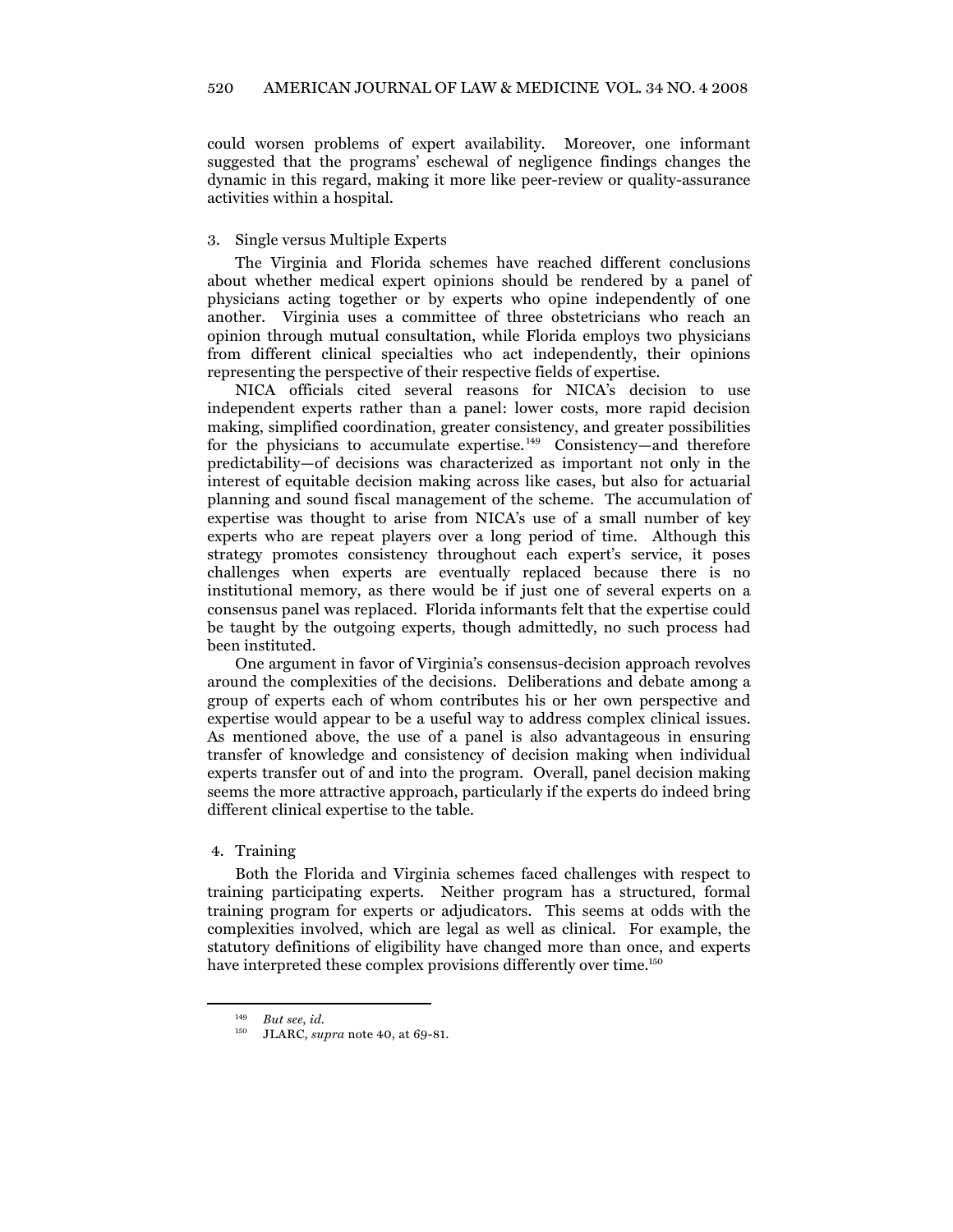One informant stated that his predecessor at NICA had facilitated an informal coaching process, consisting of reviewing simple cases and debating them with the coach and NICA personnel. Others experts were self-educated. As one expert put it, "They just handed me a copy of the law and a claim.". Experts generally seemed to have encountered difficulty, at least initially, in comprehending legal language, applying legal terms to their medical knowledge, and divining legislative intent in order to facilitate their interpretations of the statutory eligibility criteria. All informants felt that new experts and adjudicators would greatly benefit from more structured mechanisms of knowledge transfer from outgoing personnel.

## 5. Use of Guidelines, Precedent, and Exchanges of Information

There is perhaps no more systematic way to pass along experience from past adjudications to future ones than through the use of guidelines and decision aids. Somewhat surprisingly, however, given the emphasis that informants put on consistent decision making and adequate training, neither program used formal decision aids. The programs do not, for example, furnish their medical experts with evolving judicial and WCC interpretations of the medical eligibility criteria such as "permanent and substantial" impairment. Virginia informants explained that the WCC prefers to have unbounded discretion to adjudicate cases on their specific merits without being constrained by fixed algorithms or guidelines.

Proponents of more structured decision-making processes felt that such processes would present an opportunity to promote transparency, predictability, and efficiency in the eligibility determination process.151 The use of guidelines has the potential to simplify the process of eligibility determination, allowing for prescreening and expedited acceptance in clearcut cases. Moreover, convergence toward guidelines and uniformity in clinical decision making is regarded as an important evolutionary step in high-quality medical care.152 However, a hesitance to routinize decision-making pathways has also been observed in administrative compensation systems abroad.<sup>153</sup>

Herein lies a classic tension between legal and medical paradigms. Despite the perceived medical advantages of guided clinical decision making, a mentality of *de novo* review dominates because the birth injury programs are essentially structures making legal decisions (albeit informed heavily by clinical expertise). Indeed, it may even extend to stamp out attempts at standardization in the medical strands of the decision-making process. In Virginia, for example, an attempt by the chairs of the expert panels to introduce a template for reviewing cases was, in part, directed at promoting knowledge accumulation of consistency across cases and panels; the plan was rejected by the WCC.154

<sup>&</sup>lt;sup>151</sup> The JLARC opined similarly: "The medical panels should develop a review form, in consultation with the Workers' Compensation Commission, that addresses each aspect of the eligibility definition. This form should be completed by the panels in each case they review for the Workers' Compensation Commission."  $Id$ . at 83.

<sup>&</sup>lt;sup>152</sup> *See* Mark R. Chassin, *Is Healthcare Ready for Six Sigma Quality?*, 76 MILBANK Q. 565, 582 (1998). 153 *See* Kachalia et al., *supra* note 19. 154 *See* JLARC, *supra* note 40, at 83.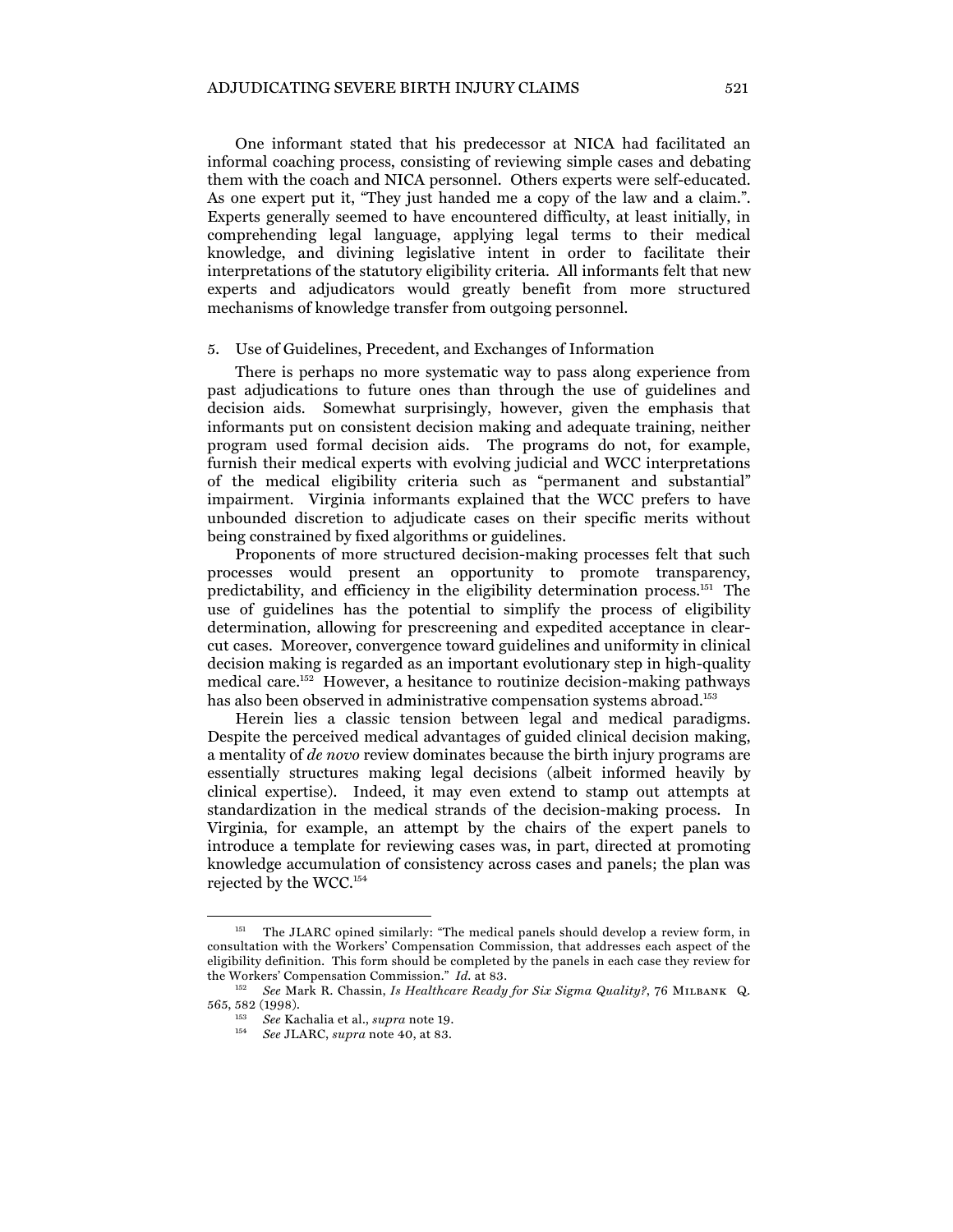The JLARC review of Virginia's program concluded that inadequate information-sharing negatively affected the decision-making process. It recommended that the legislature consider requiring the WCC to meet with medical expert panels annually "to discuss the eligibility process and any improvements that may be needed" and also that the WCC provide copies of all case opinions to the expert panel members.155 However, no changes have been instituted. There are still few or no channels of communication among experts or between experts and the WCC. The result is a *de facto* isolation of the experts from their peers and from the initial adjudicators and the courts. This isolation precludes a learning process through which experts could come to understand how the courts and adjudicators interpret the eligibility criteria. Such a process might reduce variability in recommendations across experts, improve fidelity to legislative intent, and reduce the rate of overturn of expert recommendations by the adjudicators.

There also is little information exchange between the Florida program and the Virginia program. This is a somewhat surprising fact considering the similarities in their heritage, design, and geographical proximity.<sup>156</sup> The courts have peered across jurisdictions on occasions. 157 The heads of the programs know one another, but no formal channels of communication or cross-learning are in place.

There is a further disconnect between the programs and their respective communities of practicing obstetricians and neonatologists. Deterrence and creation of incentives for patient safety are not founding objectives of administrative compensation programs—indeed, administrative schemes are often criticized for diminishing such incentives—but there is little diffusion of information about how the birth injury schemes interpret the statutory eligibility criteria.158 As a consequence, the physicians who deliver and care for infants do not know how to document adverse birth outcomes in a way that facilitates informed decision making by the programs. The case reviewers rely heavily on the claimant's medical records to understand what happened and whether the infant meets the eligibility criteria, but the physicians who create these records may use key terms differently from the program administrators. For example, informants reported that treating physicians

<sup>&</sup>lt;sup>155</sup> *Id.* at 82-83.<br><sup>156</sup> BIP actually predated NICA, and in its November 6, 1987 report, the Florida "Task Force recommended adoption of a no-fault compensation plan for birth-related neurological injuries similar to the then-newly-enacted Virginia plan (1987 Va. Acts Ch. 540)." Galen of Fla., Inc. v. Braniff, 696 So.2d 308, 310 (Fla. 1997) (citing Academic Task Force for Review of the Insurance and Tort Systems, Medical Malpractice Recommendations 31

<sup>(1987)).&</sup>lt;br><sup>157</sup> In a 2003 case, for example, a Florida Court of Appeal noted that the Florida birth injury program was intended to have been similar to the preexisting program in Virginia. It then cited a Virginia appellate court's interpretation of a provision in the Birth-Related Neurological Injury Compensation Act and noted that "[o]ur analysis in this case appears consistent with the Virginia court." Romine v. Fla., 842 So.2d 148, 155 (Fla. Dist. Ct. App. 2003) (citing Berner v. Mills, 560 S.E.2d 925, 925 (2002)). We find this exchange encouraging, and the potential for state-to-state migration of administrative compensation

<sup>&</sup>lt;sup>8</sup> *See* JLARC, supra note 40, at 74.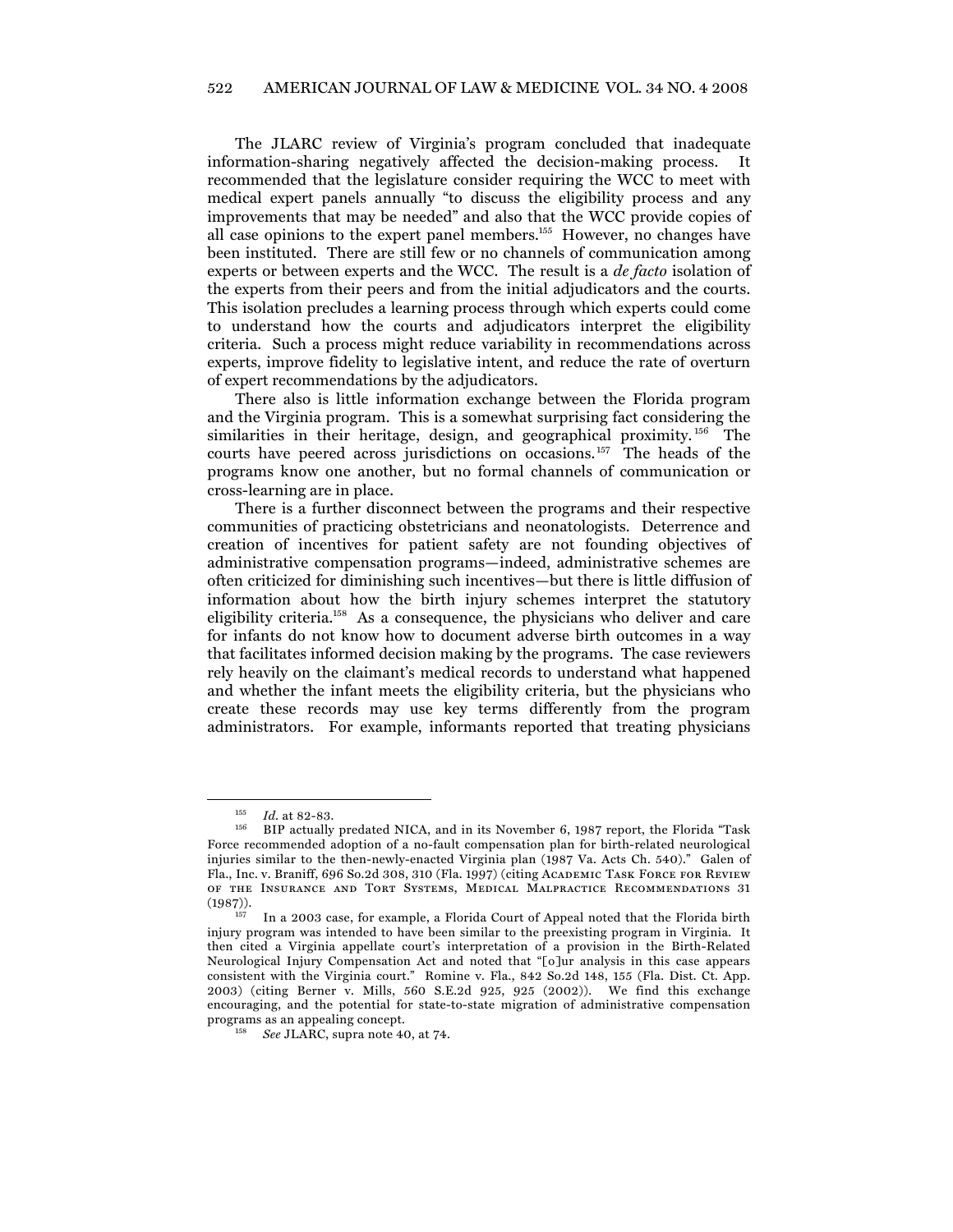use the term "asphyxia" too broadly, without an appreciation for its legal ramifications and clinical ambiguities.<sup>159</sup>

Many informants felt that the programs' outreach responsibilities went even farther, arguing that they should transfer knowledge and lessons learned to the community of caregivers of infants with neurologic injuries. The expertise that the programs have accumulated in managing and coordinating the care of such infants, informants felt, would be quite valuable to parents and others trying to navigate a fragmented system of health care and social services. Information about care costs and needs of children with birthrelated neurological injuries could also be useful to juries making damages determinations in tort cases. Finally, it was felt that greater transparency about injured infants' prospects for obtaining compensation through the tort system would be useful to parents weighing their options.

#### C. Decision Processes

## 1. Use of Preliminary Screening and Expedited Decision Making

A key procedural question that both programs face is whether to increase preliminary screening of claims prior to submitting them to medical experts for review. Expert review is time-consuming and has a tangible price tag. In theory, routing at least some claims through a screening or expedited-review process could save time and money.

In days past, BIP did accept many claims without a full review and hearing. However, the JLARC review criticized this practice, emphasizing that "to ensure that the fund is protected from inappropriate claims, the medical panel review process should be strengthened and used for every case."160 Many of our interview informants in Virginia felt that this eliminated a valuable opportunity to employ expedited review when no real contention exists about the eligibility of the claim, and that full review in such cases unnecessarily prolonged the process for families and created avoidable work for the program.

NICA currently prescreens claims. 161 For the last three years, NICA's Claims Supervisor, who is trained as a neonatal intensive care unit nurse, performs the preliminary screening.162 The purpose of the screening is to formulate an early opinion on the case in order to estimate NICA's actuarial risk and to ensure that the program allocates an appropriate insurance reserve to the case. The screen also serves as an early warning that the petitioner may be trying to escape NICA, an inference that the screener draws when the petition raises the issue of inadequate notice of rights. This determination is

<sup>159</sup> For a discussion of some of these ambiguities, see generally George P. Giacoia, *Low Apgar Scores and Birth Asphyxia: Misconceptions That Promote Undeserved Negligence Suits*, 84 Postgraduate Med. 77 (1988); Steven R. Leuthner & Utpala G. Das, *Low Apgar Scores*  and the Definition of Birth Asphyxia, 51 PEDIATRIC CLINICS NORTH AM. 737 (2004); Jeffrey M. Perlman, *Intrapartum Hypoxic-Ischemic Cerebral Injury and Subsequent Cerebral Palsy: Medicolegal Issues*, 99 PEDIATRICS 851 (1997).<br><sup>160</sup> JLARC, *supra* note 40, at 80.<br><sup>161</sup> FLA. Stat. §766.106(2) (2007).<br><sup>162</sup> *Id.*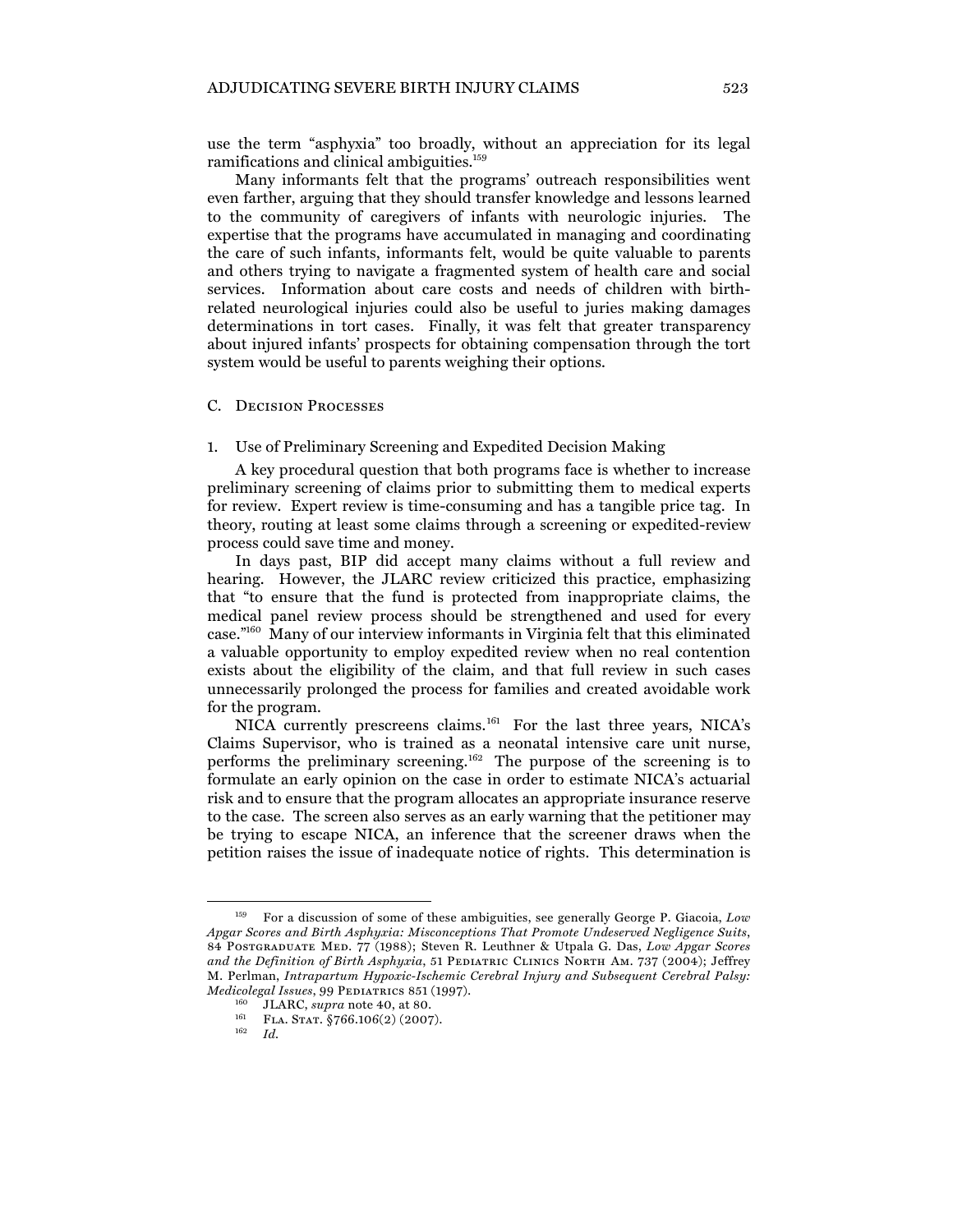useful to the program because in such cases, it reserves additional funds for potential legal fees.

The screener also performs basic eligibility checks, rejecting cases that clearly fall outside the coverage of NICA because the child is older than five years, the infant's weight at the time of labor was less than 2,500 grams, or the delivering physician and hospital were not NICA participants. In cases that do meet these thresholds eligibility criteria, she reviews the medical records to search for key measures and circumstances during and after the delivery or later in life that may bear on the medical eligibility criteria, including Apgar score, umbilical cord pH, length of hospitalization in the neonatal intensive care unit, and time spent on a ventilator. She then writes a short opinion, which is examined by NICA's director and, subsequently, the medical experts.163

A review of two years of claims suggests that the prescreener's report is highly predictive of the ultimate outcome of claims.<sup>164</sup> At the time of our interviews, the screener had reviewed fifty-one claims since June 20, 2003, twenty-eight of which had reached final disposition by the administrative law judge (three had been voluntarily dismissed by the petitioner and the remainder were still open). In twenty-six of these twenty-eight cases (93%), the screener's opinion matched the opinion of both the experts and the judge. Further, in all fourteen cases that had been reviewed by the experts but had not yet reached the judge, the prescreener's opinion matched the experts' opinion. The high rate of agreement suggests either that the experts and judge afford considerable deference to the initial judgments made during prescreening, or that the screener is quite adept at predicting how cases will be resolved. Either way, it suggests that the additional layers of review primarily serve a validating function for the preliminary decision made in each case. Given the time and expense involved in full review, there seems to be potential for earlier termination of cases—at least the relatively clear-cut decisions—without significant loss of accuracy in the system.

Clearly, though, some determinations should continue to rest with medical and legal experts further downstream. In Florida, for instance, judges have more experience determining whether adequate notice was given than medical reviewers. In both states, adjudication of cases of injury to preterm infants is highly complex and requires thorough review by medical experts. The most desirable course seems to be the use of prescreening to rapidly identify claims that are suitable for an expedited eligibility decision because they involve no complicated or controversial clinical or legal issues.

## 2. Legal Representation and Adversarialism

 $\overline{a}$ 

Informants perceived trends toward increased adversarialism in the Florida and Virginia programs, which raises the question of the extent to which representation of claimants by attorneys is a desirable feature of administrative compensation programs for medical injury. The programs were designed to allow families to claim without the hassle and expense of

<sup>&</sup>lt;sup>163</sup> See generally FLA. Stat. §766.106 (2007); FLA. Stat. §766.315 (2007).<br><sup>164</sup> Interview with informants (anonymous), in Tallahassee, Fla. (Aug. 4, 2005) (on file with authors).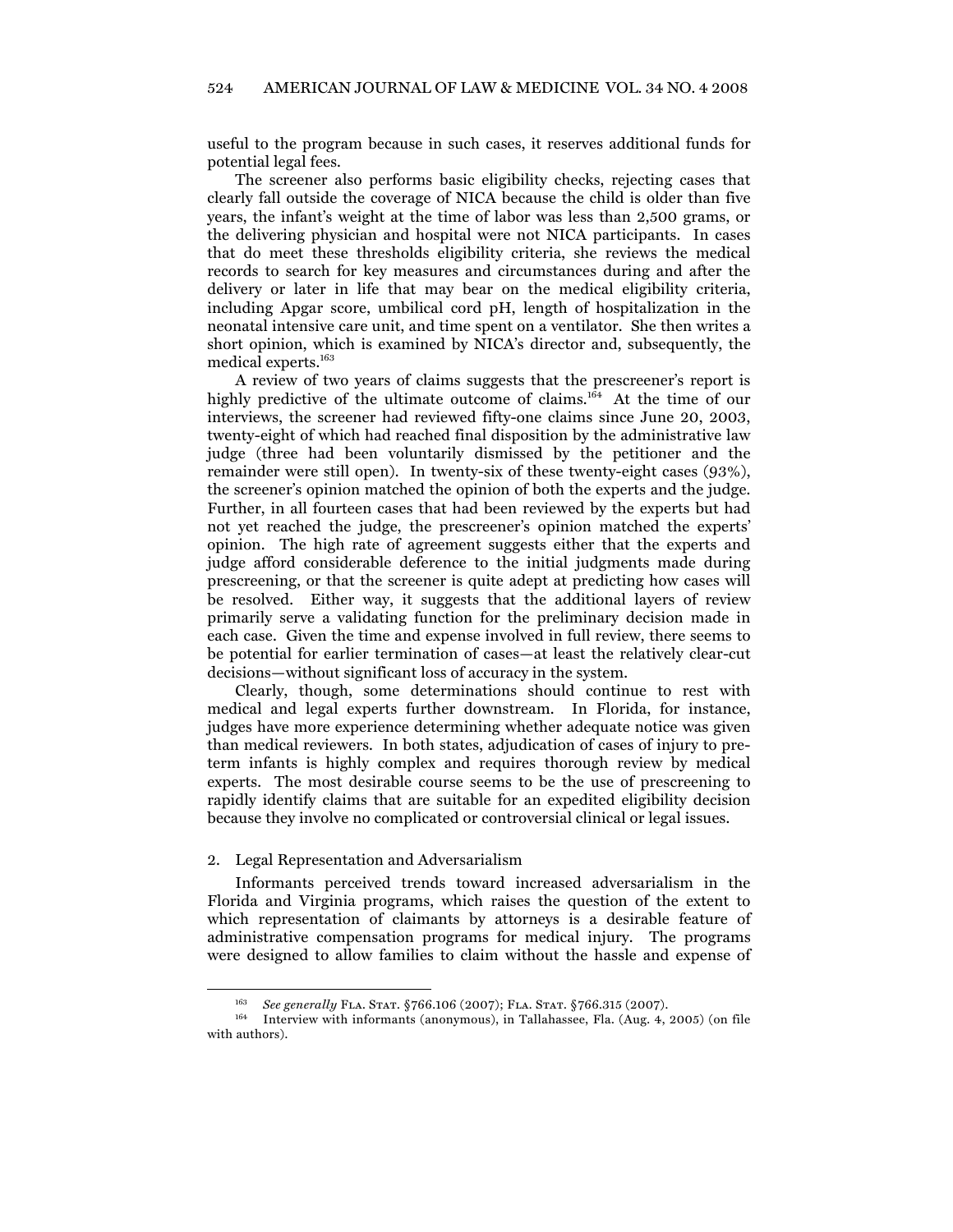obtaining legal representation if they wished, but in many cases, families reasonably conclude that such representation will improve their chances of receiving compensation. This may lead to greater procedural justice in the schemes, but has had implications for the speed and tenor of the claim adjudication process.

Virginia informants unanimously perceived that attorney involvement has caused the claim process there to become much more adversarial, leading to higher legal expenses, longer waits until disposition, and consequently, delays in getting coverage to eligible families. 165 They reported that attorneys increasingly were investing considerable resources (up to \$30,000) to obtain opinions from out-of-state experts.166 Occasionally, this happens even in cases in which BIP has already decided to accept the child. Interviewees from BIP objected that although such moves were consistent with attorneys' obligations to vigorously represent their clients and were not ethically inappropriate, these adversarial "tactics" made it difficult for the program to adhere its framers' intent that WCC commissioners make eligibility decisions based on the preponderance of the evidence provided by the expert panel.<sup>167</sup>

Although informants acknowledged that legal representation improved claimants' prospects at the WCC hearings, noting that the expensive lawyers had a higher success rate in getting infants accepted into the program, BIP informants described the resulting battle of the experts as having made the process less fair. The perceived injustice lay in the informants' notion that those claimants who can afford expensive representation and expert testimony have a higher chance of prevailing than those who cannot.<sup>168</sup>

Overall, there was a sense of ambivalence among Virginia informants about the evolving adversarialism in the system. On the one hand, the legislature intended to create a process that would be faster, more efficient, and involve fewer unnecessary legal expenses than the tort system. On the other hand, additional information from multiple experts and skilled legal representation in many cases allowed the non-medically-trained decision makers to understand the medical and legal issues better.

Adversarialism also was perceived to create problems in the long-term relationships between families accepted into BIP and program administrators. If the program initially opposes a claim but the family is ultimately accepted

<sup>165</sup> For an example of a hotly disputed case, see *In re* Katie Taylor, VWC File No. B-05- 03 (Va. Worker's Comp. Comm'n 2005) (involving disputes over evidentiary rules and discovery).

*See, e.g.*, *In re* Elijah David Johnson, VWC File No. B-04-03 (Va. Worker's Comp. Comm'n May 17, 2005) (unpublished opinion).<br><sup>167</sup> The preponderance standard is described in Cent. Va. Obstetrics & Gynecology

Assocs, P.C. v. Whitefield, 590 S.E.2d 631, 639 (Va. Ct. App. 2004), and Coffey *ex rel*. Coffey v. Va. Birth-Related Neurological Injury Comp. Program, 558 S.E.2d 563, 567-68 (Va. Ct. App. 2002). This is, of course, a critique that applies to many areas of the U.S. legal system. It is

noteworthy that BIP does reimburse claimants' "reasonable legal expenses," but our informants reported that the reimbursement is usually less than the amount spent and that it does not help those who may cannot afford to front the funds initially (or find an attorney willing to accept delayed and contingent payment), nor is this reimbursement available to those who are ultimately rejected by BIP. *See* JLARC, *supra* note 40, at 88. *See also* interview with informants (anonymous), in Richmond, Va. (Dec. 8, 2005) & Charlottesville, Va. (Dec. 7, 2005) (on file with authors).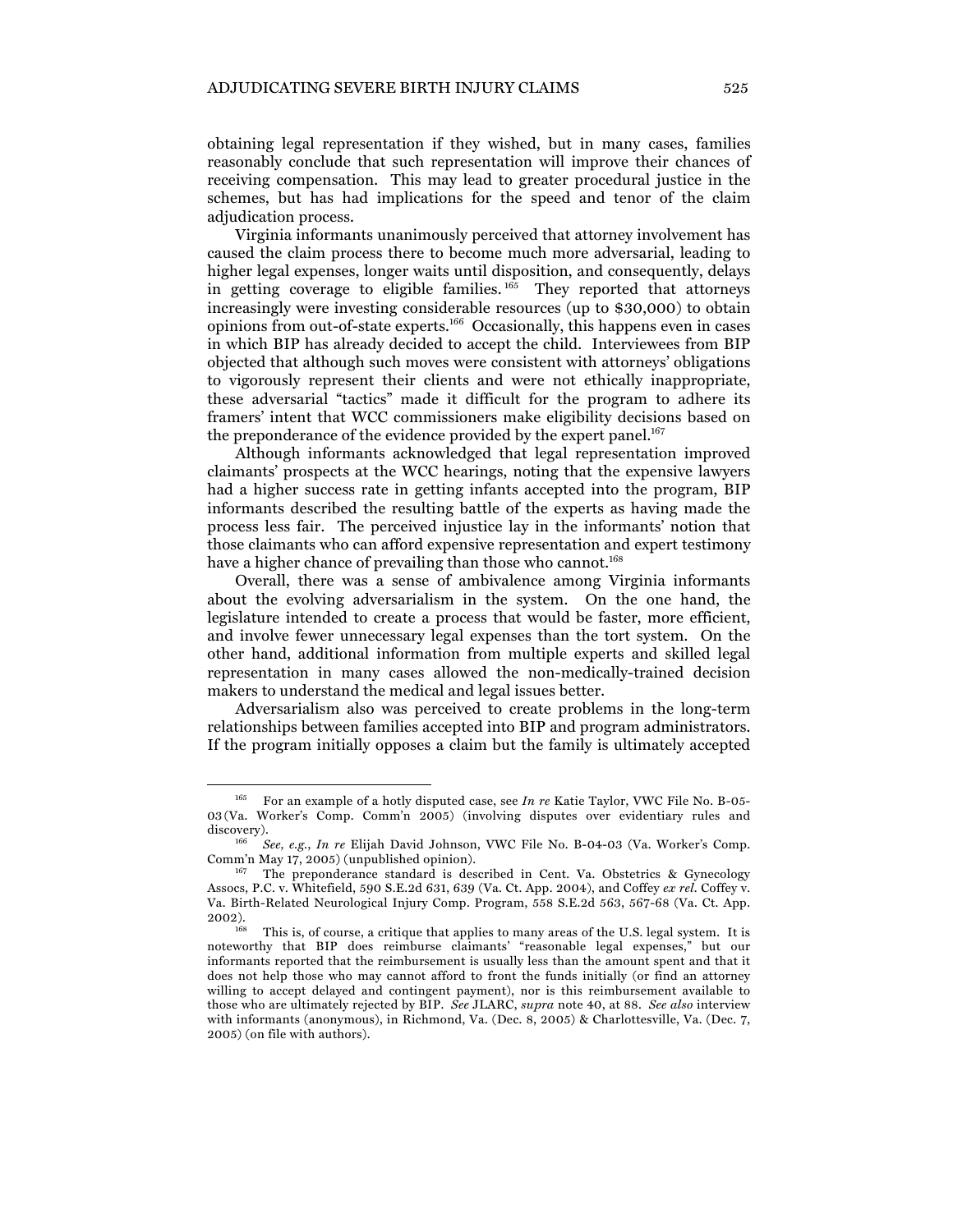after a hard-fought battle, hard feelings may linger, hampering constructive collaboration to provide for the child's ongoing care needs.

In Florida, informants reported that a majority of petitioners are represented by lawyers during hearings, but petitioners are using independent medical expert opinions less frequently than they did in the past. Informants suggested that this trend has occurred because NICA's positions on medical issues have been so consistently accepted by the ALJ that petitioners' counsel expect contrasting or opposing expert opinions to have little impact on outcomes. In addition, a critical distinction between Virginia and Florida is that the role of attorneys in Florida is not usually to establish the infant's eligibility for acceptance into the birth injury program, but rather to show that the infant is entitled to get out of NICA and pursue compensation in tort. Medical expert opinion may be relevant to such claims, but often is not, because the argument is about the adequacy of notice rather than the satisfaction of clinical criteria.

In summary, both programs illustrate the challenges of keeping administrative compensation schemes for medical injury from importing the lumbering pace, high costs, and adversarial nature of their tort ancestor. The benefits of legal representation for claimants, particularly in complex cases, must be balanced against the financial burden, the time costs, and the potential to put claimants and program administrators in opposition to one another.

## VI. LESSONS LEARNED

Close review of the practical tasks associated with distinguishing compensable from noncompensable events in BIP and NICA highlights several key objectives for an administrative compensation scheme of this kind. The scheme should have:

- good sensitivity and specificity in the eligibility criteria (i.e., accepting those that meet the standard and rejecting those that do not);
- adjudicators with appropriate expertise and training to make the needed eligibility determinations;
- effective mechanisms for obtaining medical and scientific input and incorporating such information in final eligibility determinations;
- flexibility to accommodate evolving scientific and medical knowledge;
- a capacity to use and learn from prior decisions;
- equality of access to benefits and services;
- consistency in its decision making; and
- efficient and user-friendly processes.

In addition, the scheme must remain faithful and responsive to its founding objectives. The programs we studied were initiated largely in order to ease pressures on the tort system. Structural features or reforms that do not resonate with this goal may imperil the political viability of the wider scheme, regardless of any benefits they deliver in relation to the above goals.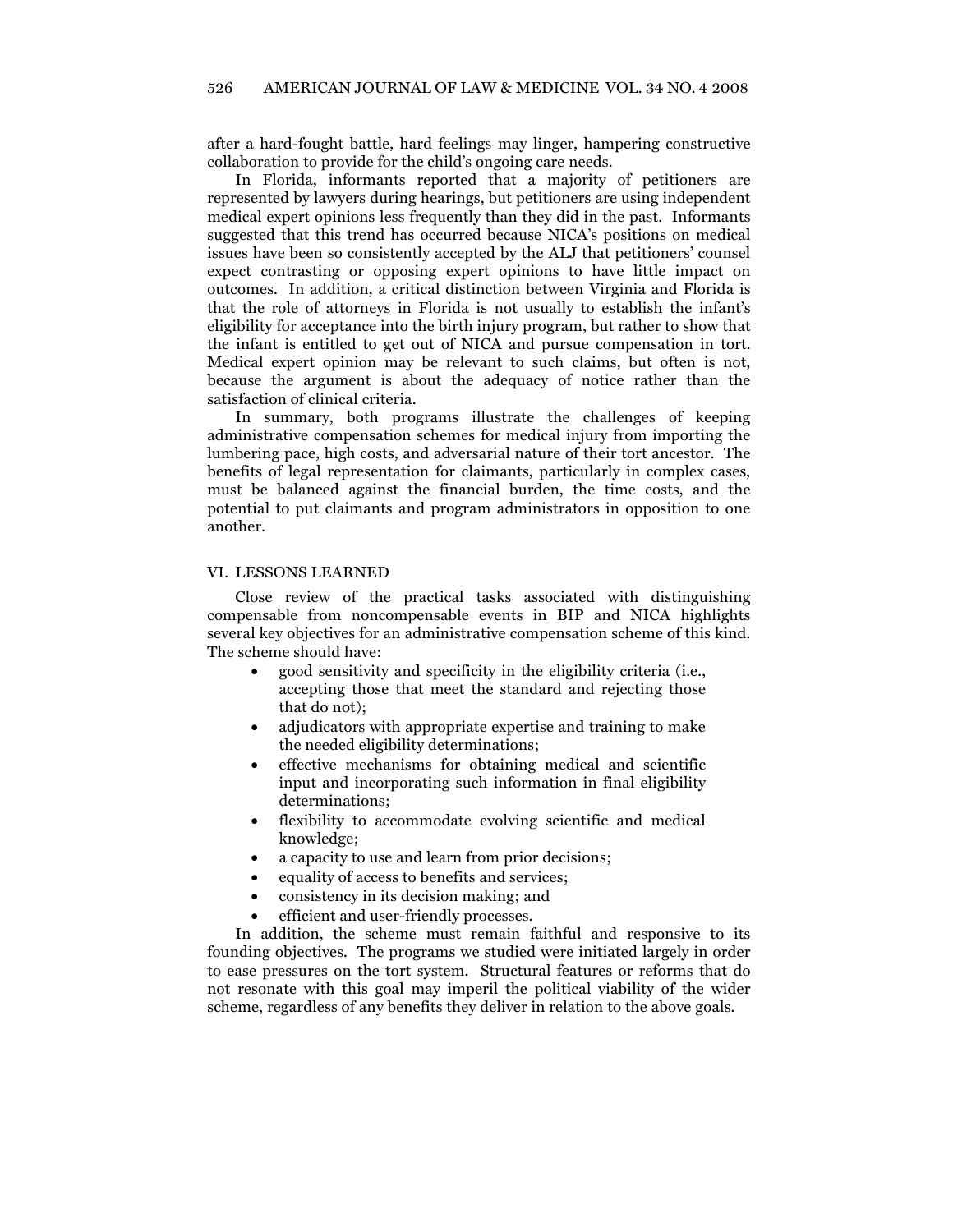In this section, we elaborate on several of the vital ingredients listed above, relaying the lessons from Virginia and Florida about their importance to the ongoing viability of administrative compensation schemes.

# A. Feasibility of Alternative Compensation Criteria

Administrative compensation schemes generally do not employ negligence as the basis for compensation decisions. 169 Our review of the Florida and Virginia schemes focused on identifying issues that arise when negligence is jettisoned in favor of alternative, less familiar compensation criteria. It is clear that any alternative eligibility criteria for injury compensation will come under considerable pressure. This is especially true in circumstances in which the alternative program essentially carves out its jurisdiction from tort claims, and litigation avenues run in parallel for similar injuries.

The best defense against such pressure is compensation criteria that are clear, easy to apply, and scientifically defensible. NICA and BIP have partially achieved these objectives. Nonetheless, stresses and strains are evident in the application of the neurological birth-injury criteria. Many of these problems stem from the murkiness of cerebral palsy causality. The determination of eligibility for much of the NICA and BIP caseload rests on an uncertain and evolving scientific evidence base. Because many decisions must thus be made in a "gray zone," they become vulnerable to opposing forces.

A key question for any program will be which direction decision making should lean under conditions of uncertainty. Prioritizing the goal of curbing the financial burden of medical injury litigation, for example, may counsel selectivity. However, some informants spoke to a pull in the opposite direction. The dire situation of families, we heard, pushed many involved in the process, particularly in Florida, to search for ways to accept claims, especially if the family's prospects in the courts were dim.

Context exerts a strong influence on these postures in other ways. From a system-wide perspective, selectivity will be "penny wise and pound foolish" if its effect is to drive claims back into the tort system, where administrative costs and payouts are much larger. In Florida, NICA staff are highly attuned to this reality. In Virginia, on the other hand, the pressures created by BIP's precarious fiscal position are palpable. Technically, such considerations have no place in eligibility determinations, but vagaries in compensation criteria open up the possibility that they may indirectly assume weight.<sup>170</sup>

One strategy for achieving greater clarity against a backdrop of scientific uncertainty is to acknowledge the impossibility of definitively determining eligibility in certain cases and account for it in decision-making rules and awards. Like judicial determinations, the administrative decisions we studied

<sup>&</sup>lt;sup>169</sup> See Francine A. Hochberg, *The Injustice of Health Courts*, 44 Trial 42, 46 (2008).<br><sup>170</sup> In our interviews, a Virginia program official stated that "[t]he tendency of the WCC

and the courts to broaden eligibility is compromising the financial basis of the Program. The law must take sides on the major issue—is it meant to provide support to afflicted children (and thus must find ways to provide the needed funds) or narrow the eligibility only to 'tortwinnable' cases" where doctors' fault caused the injury?" Interview with informants (anonymous), in Richmond, Va. (Dec. 8, 2005) & Charlottesville, Va. (Dec. 7, 2005) (on file with authors).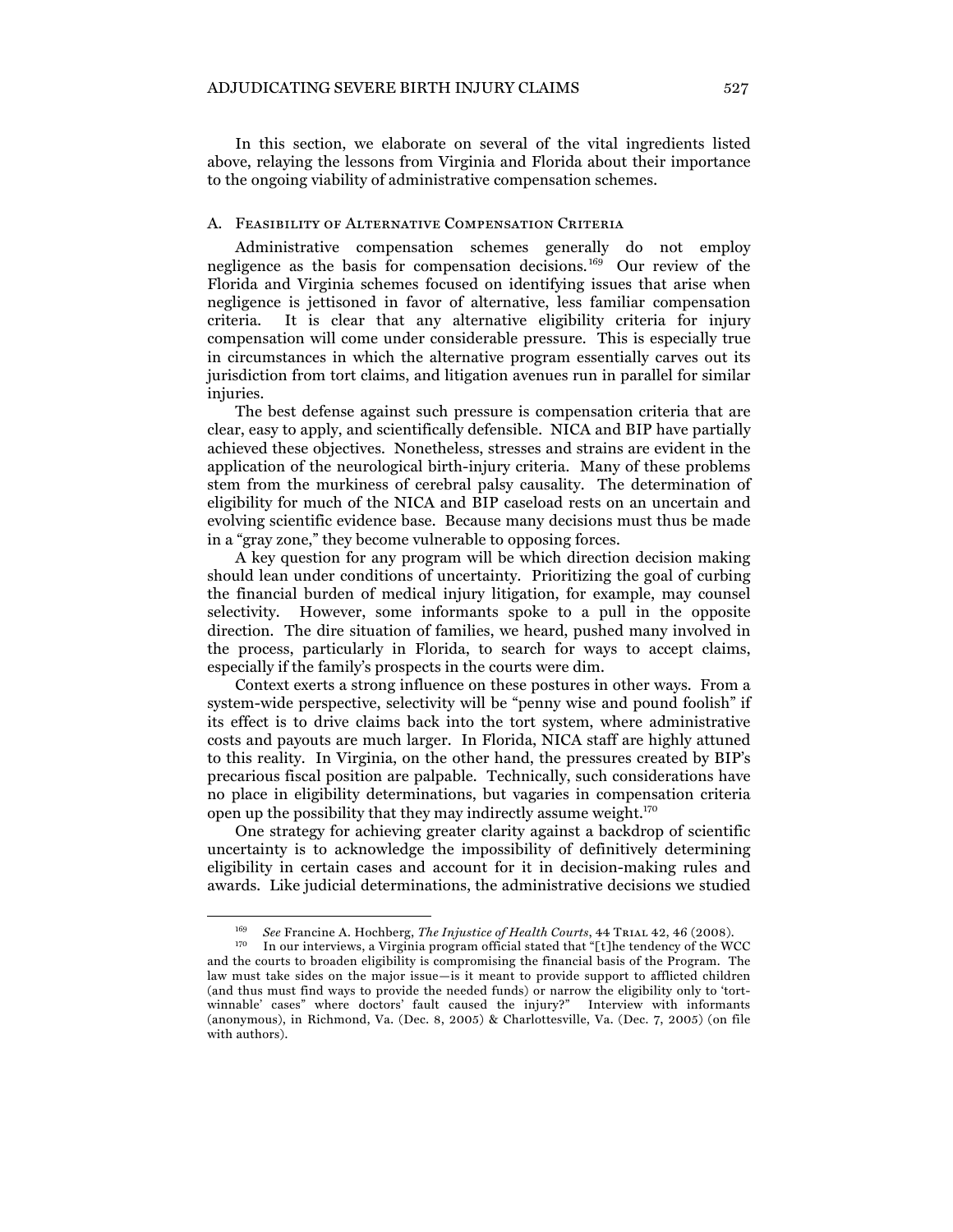were essentially binary: a claim is either accepted, in which case a comprehensive range of benefits becomes available, or rejected, in which case the family gets nothing. A probabilistic approach to causation would provide compensation commensurate with the degree of certainty in cases where it is unclear whether the eligibility criteria were met. Traditionally, courts have been resistant to arguments about probabilistic causation and proportionate benefits.<sup>171</sup> The removal of alternative compensation programs from the courts, however, provides an opportunity to incorporate such an approach without causing major doctrinal upheaval.

Probabilistic causation is an example of a strategy that can be used to address unavoidable vagaries in the adjudication of eligibility. Other weaknesses in compensation criteria are more amenable to fixes. For example, we found that some of the medical criteria the programs use are known to be obsolete or erroneous, but the steps needed to amend them had not been taken. Programs should be supported by procedures that allow smooth alteration of criteria to take account of new scientific evidence and medical knowledge. Schemes that require frequent amendments to the enabling laws (as has occurred five times in fifteen years in Virginia) are overly cumbersome.

A better approach would be to establish an expert body, composed of medical and allied health professionals and jurists, that meets periodically and is empowered to introduce changes to the eligibility criteria needed to keep them up-to-date and evidence-based.<sup>172</sup> The changes could be judicially reviewable to ensure that they do not take the program beyond its legislative purpose. A body of this kind could also serve as a technical resource to the legislature in relation to the program.

# B. Structure of the Adjudicative Body

 $\overline{a}$ 

The fundamental difference between the decision-making structures in Florida and those in Virginia is that the former developed a dedicated process for adjudicating eligibility while the latter opted to entrust the tasks to existing agencies and a loosely-configured and rotating panel of medical experts. Although we recognize that there is little appetite today for new bureaucracies, we believe that the NICA approach is preferable. It facilitates the acquisition of expertise, provides greater consistency and predictability in decision making, and may reduce the contentiousness of decisions.

The decision process in BIP may also be more complex than necessary, particularly in cases that are appealed at the full Commission level. The process in Florida is sleeker. Besides in-house handlers, most claims are reviewed by two experts and an ALJ. NICA's simplicity is worthy of emulation, though any sparer a process—and, arguably, the one NICA currently employs—would raise questions about the concentration of decision-making power. Also, the NICA model relies heavily on the quality,

<sup>171</sup> Troyen A. Brennan, *Causal Chains and Statistical Links: The Role of Scientific Uncertainty in Hazardous-Substance Litigation*, 73 CORNELL L. REV. 469, 493-501 (1988).<br><sup>172</sup> Similar organs have been suggested in other areas fraught with uncertainty. *See id.* 

at 525 ("[a] Federal Hazardous Substance Science Panel would perform three functions: policymaking, adjudication, and boundary-drawing. These three functions would deal respectively with the first, second, and third levels of uncertainty.").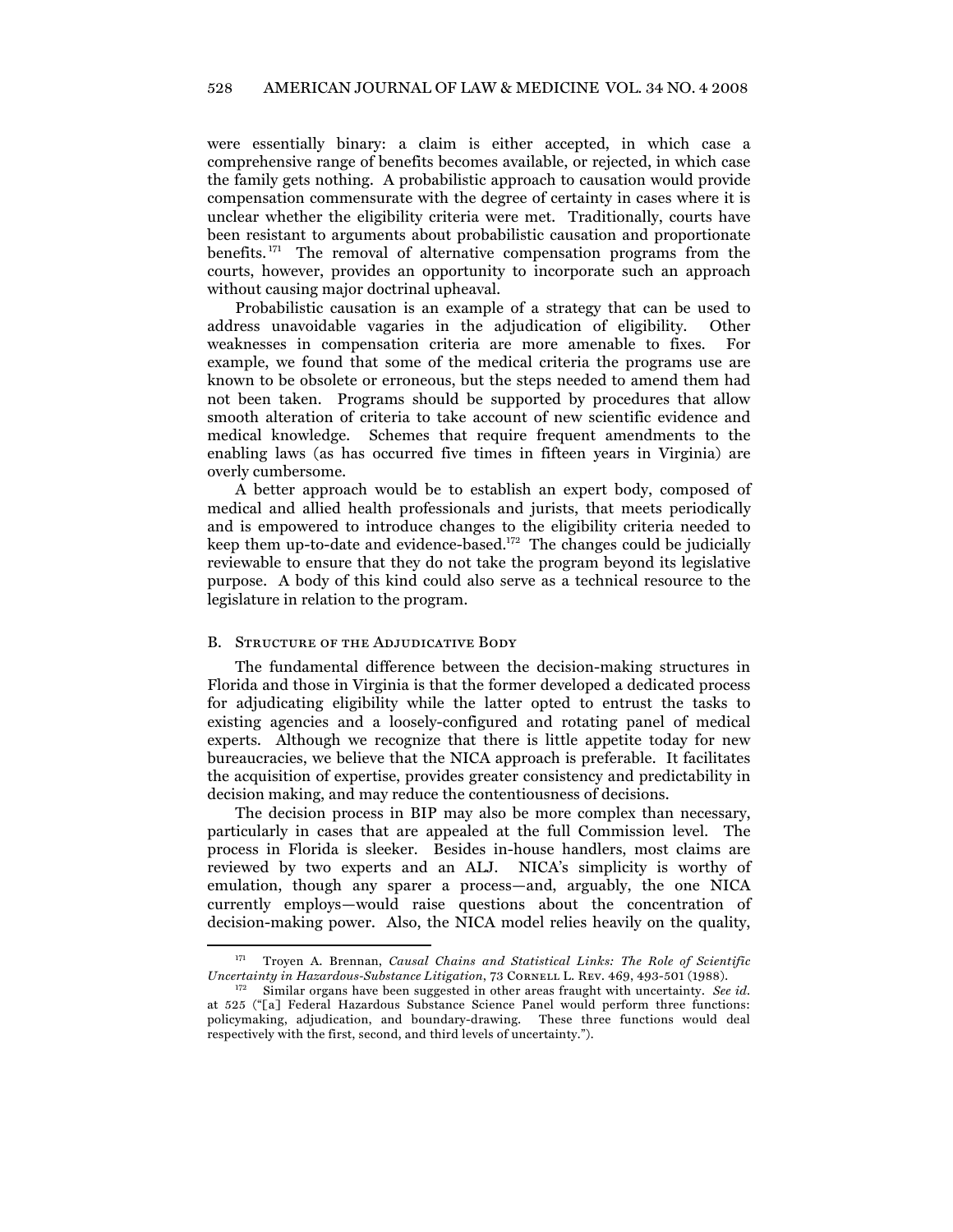expertise, and objectivity of the reviewers involved. On that note, the lack of structured training programs for experts in both programs is undesirable; it confronts new decision makers with a steep learning curve, which they must climb in real time.

# C. Opportunities to Streamline Decision Making

Streamlined decision making depends on more than limiting the number of decision makers involved. Screening activities that are conducted early in the life of a claim play an important role in simplifying and focusing the work of subsequent adjudicators. The quality of screening procedures at NICA is impressive. On the other hand, neither NICA nor BIP has moved to incorporate guidelines or precedent in their deliberations in any systematic way, which would appear to be a lost opportunity to boost consistency and efficiency.

A frequently heard message from informants was that both programs, but particularly Virginia's, had suffered from a discernible drift towards adversarialism and "legalization" of policies and procedures. 173 To some extent, this may be unavoidable. Yet, as alternative programs like BIP and NICA move in this direction, their distinctiveness from the tort system is diluted, and many of their touted advantages over litigation—including financial savings, shorter timeframes, and less anguish among the parties involved—likely are compromised.

## D. Managing Information Flows

The efficient flow of information throughout and beyond compensation schemes is evidently a vital ingredient in their successful operation. Disjunctions may occur in the data available to decision makers from case to case, between legal and medical arms of the decision-making apparatus, across similar programs (like BIP and NICA), and between the programs and the broader community. Both programs we studied had deficiencies in these areas, the costs of which were not trivial. In some instances, improved information flows would improve the quality of eligibility decisions—for example, a feedback loop would allow medical experts to understand how the legal adjudicator interpreted and dealt with their input. In other instances, information exchange would enable programs to contribute more broadly to society by, for example, sharing their expertise in managing the needs of severely injured children with providers and agencies serving this population.

#### E. Conclusions

 $\overline{a}$ 

Two decades after their establishment, the birth injury programs in Virginia and Florida stand as unique experiments in American personal injury law. Despite much debate about and interest in administrative compensation for medical injury among policymakers and academics, virtually all claims for compensation arising from medical injury are still litigated in courts under

Another major contributor to Virginia's more adversarial climate is the growing financial unsoundness of its program, as opposed to Florida. *See* JLARC, *supra* note 40, at 8.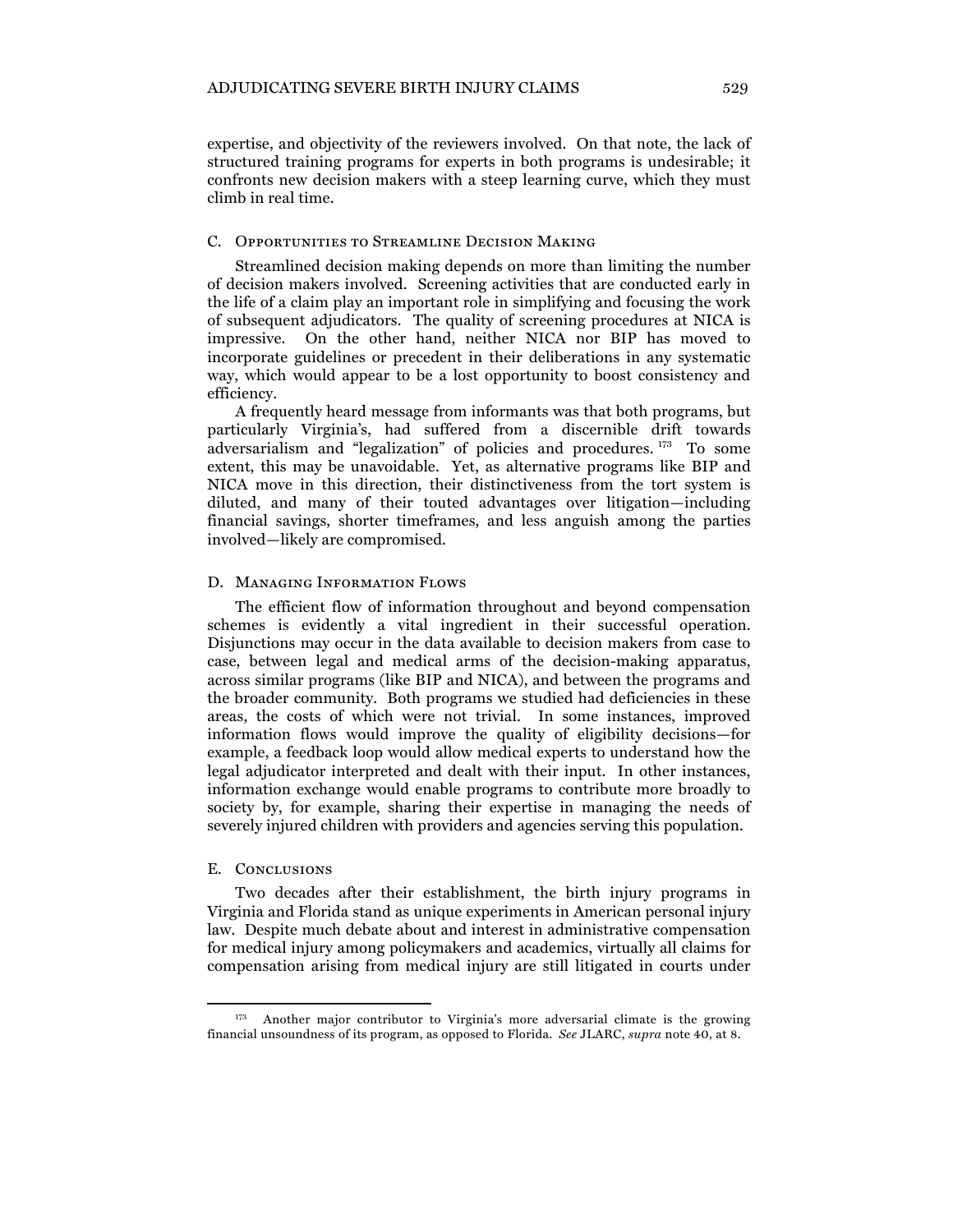negligence law, much as they have been for over a century.<sup>174</sup> BIP and NICA are anomalies.

That these models have failed to inspire replications in other states, despite widespread dissatisfaction with the current medical malpractice system, is somewhat surprising. The failure to launch new programs likely reflects a mix of political, legal, and sociological factors.<sup>175</sup> Though successful on many fronts, the programs have not been problem-free. In Virginia, in particular, financial strains have overshadowed all other dimensions of program performance in recent years.

The centerpiece of the birth injury programs, and the design features that differentiate them most clearly from their tort counterparts, are the nonnegligence compensation criteria and the way in which nonadversarial processes are used to incorporate expert opinion into determination of eligibility. From a technical standpoint, both programs have demonstrated successful operationalization of compensation criteria that do not involve negligence, and there is much to admire about how they have accomplished this. There are also cautionary tales. A clearer understanding of the Florida and Virginia experiences should position health courts or other programs modelled along these lines to deploy alternative compensation criteria in ways that avoid the pitfalls experienced by BIP and NICA. Optimal design will go far toward ensuring a program's successful operation. But architects of future initiatives should also note this lesson: some factors largely external to the program itself—including the conditions that lead to the program's establishment, the quality of the medical knowledge that can be marshalled to support the compensation criteria, and the programs' relationship to the tort system—may well end up exerting a stronger influence on the program's performance scorecard than any design choice.

<sup>174</sup> James C. Mohr, *American Medical Malpractice Litigation in Historical Perspective*, 283 JAMA 1731, 1731-32 (2003). 175 Paul J. Barringer et al., *Administrative Compensation of Medical Injuries: A Hardy* 

*Perennial Blooms Again*, 33 J. Health Polit. Pol'y L. 725, 752 (2008).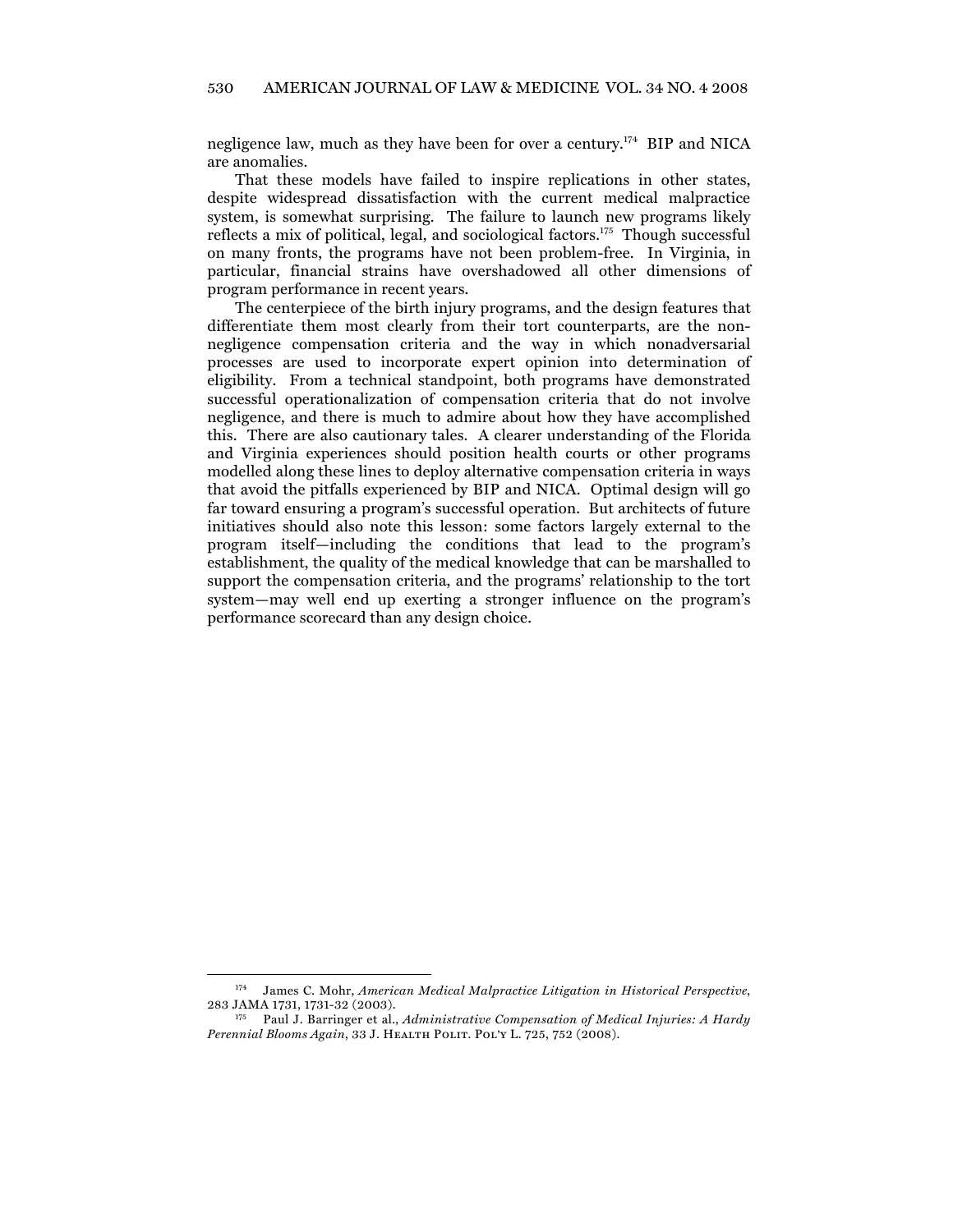| Table 1. Major Features of the             |                                                                                                                                                                                                                                                                                                                                                                                                                         |                                                                                                                                                                                                                                                                                      |  |  |
|--------------------------------------------|-------------------------------------------------------------------------------------------------------------------------------------------------------------------------------------------------------------------------------------------------------------------------------------------------------------------------------------------------------------------------------------------------------------------------|--------------------------------------------------------------------------------------------------------------------------------------------------------------------------------------------------------------------------------------------------------------------------------------|--|--|
| Virginia and Florida Birth Injury Programs |                                                                                                                                                                                                                                                                                                                                                                                                                         |                                                                                                                                                                                                                                                                                      |  |  |
|                                            | Virginia                                                                                                                                                                                                                                                                                                                                                                                                                | Florida                                                                                                                                                                                                                                                                              |  |  |
| <b>Covered</b><br><b>Entities</b>          | Physicians, nurse midwives,<br>and hospitals that provide<br>obstetrical care to indigent<br>patients eligible for Medical<br>Assistance Services and that<br>pay the participation fee                                                                                                                                                                                                                                 | Physicians, nurse midwives,<br>and hospitals that pay the<br>participation fee                                                                                                                                                                                                       |  |  |
| <b>Notice</b><br><b>Requirements</b>       | Must prospectively notify<br>patients of provider's<br>participation in the program;<br>after an infant is delivered,<br>must notify parents of their<br>rights under the program and<br>ways in which the program<br>limits their rights                                                                                                                                                                               | Must prospectively notify<br>patients of provider's<br>participation in the<br>program; notice must<br>include a clear statement of<br>patients' rights under the<br>program and ways in which<br>the program limits their<br>rights                                                 |  |  |
| <b>Statute of</b><br><b>Limitations</b>    | Ten years after the birth of the<br>infant, tolled by filing a claim                                                                                                                                                                                                                                                                                                                                                    | Five years after the birth of<br>the infant, tolled by filing a<br>claim                                                                                                                                                                                                             |  |  |
| Adjudicator                                | <b>Workers' Compensation</b><br>Commission                                                                                                                                                                                                                                                                                                                                                                              | Administrative law judge in<br>the Department of<br>Management Services'<br>Division of Administrative<br>Hearings                                                                                                                                                                   |  |  |
| <b>Medical</b><br><b>Review Panel</b>      | Claims are reviewed by a<br>panel of three medical experts<br>which issues a nonbinding<br>decision regarding eligibility                                                                                                                                                                                                                                                                                               | Claims undergo<br>independent review by two<br>to three medical experts                                                                                                                                                                                                              |  |  |
| <b>Covered</b><br><b>Expenses</b>          | • Reasonable and necessary:<br>- Medical care, training,<br>residential and<br>custodial care<br>- Needed equipment<br>- Pharmaceutical costs<br>- Related travel expenses<br>• Lost earnings from age<br>eighteen to sixty-five, set at<br>fifty percent of state average<br>wage earnings<br>• One-time family benefit up<br>to \$100,000 for infants<br>dying within 180 days of<br>birth<br>• Reasonable legal fees | • Reasonable and necessary:<br>- Medical care, training,<br>residential and<br>custodial care<br>- Needed equipment<br>- Pharmaceutical costs<br>- Related travel expenses<br>• One-time family benefit up<br>to \$100,000<br>• Death benefit of \$10,000<br>• Reasonable legal fees |  |  |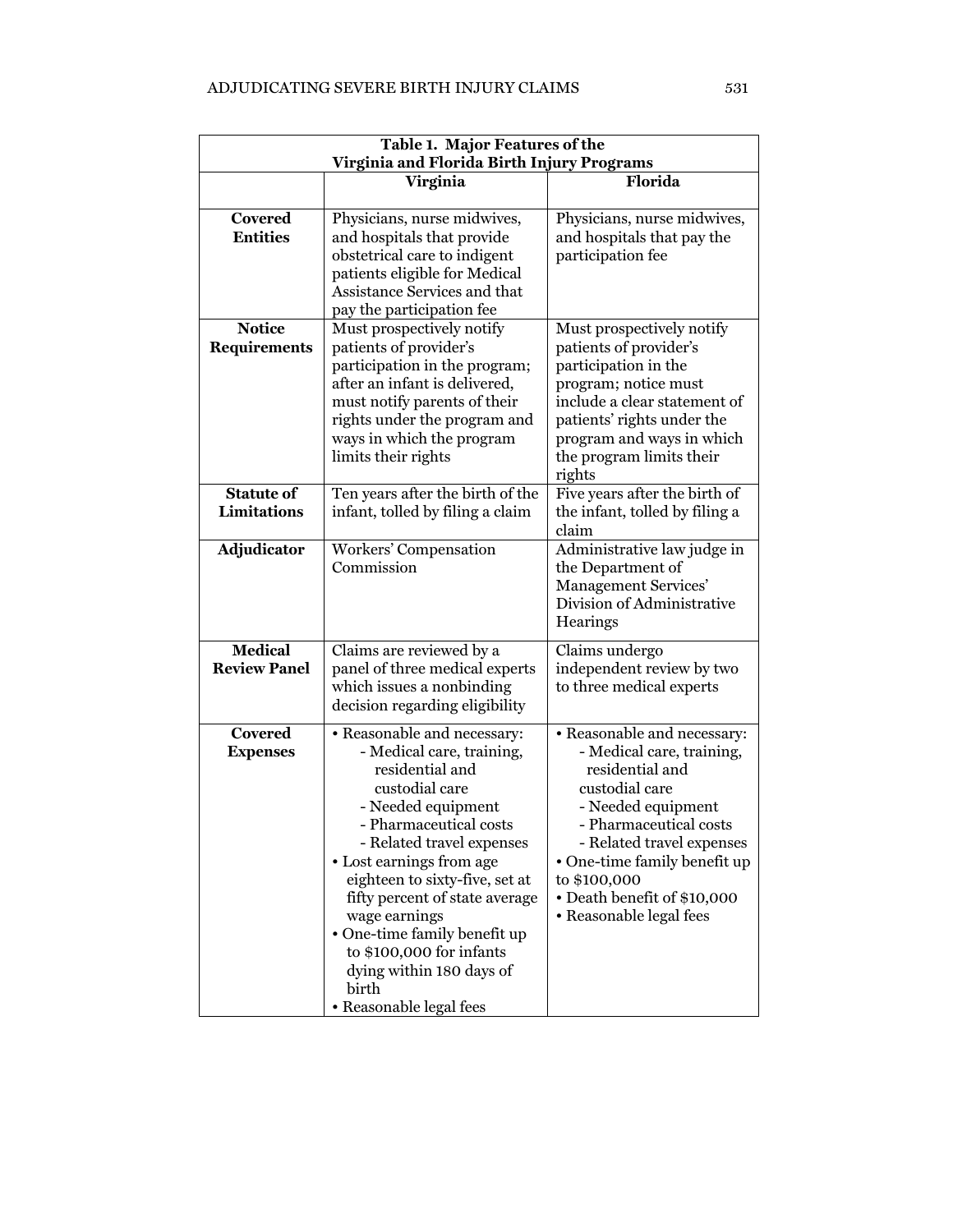| Table 2. Eligibility Requirements of the<br>Virginia and Florida Birth Injury Programs |                                                                                                                                                                                                      |                                                                                                                        |  |
|----------------------------------------------------------------------------------------|------------------------------------------------------------------------------------------------------------------------------------------------------------------------------------------------------|------------------------------------------------------------------------------------------------------------------------|--|
|                                                                                        | Virginia                                                                                                                                                                                             | Florida                                                                                                                |  |
| Nature of<br><b>Injury</b>                                                             | Injury to the brain or spinal<br>cord                                                                                                                                                                | Injury to the brain or spinal<br>cord                                                                                  |  |
| <b>Live Birth</b><br>Requirement                                                       | Infant must be born alive                                                                                                                                                                            | Infant must be born alive                                                                                              |  |
| <b>Minimum</b><br><b>Infant Weight</b>                                                 | None                                                                                                                                                                                                 | Infant must weigh at least<br>$2,500$ grams at birth $(2,000)$<br>in multiple gestation cases)                         |  |
| <b>Causation</b>                                                                       | Injury must be caused by<br>oxygen deprivation or<br>mechanical injury                                                                                                                               | Injury must be caused by<br>oxygen deprivation or<br>mechanical injury                                                 |  |
| <b>Specific</b><br><b>Exclusions</b><br><b>Based on</b><br>Injury<br><b>Causation</b>  | Injuries caused by genetic or<br>congenital abnormality,<br>degenerative neurological<br>disease, or maternal<br>substance abuse                                                                     | Injuries caused by genetic or<br>congenital abnormality                                                                |  |
| <b>Timing of</b><br>Injury                                                             | Injury must occur in the<br>course of labor, delivery, or<br>resuscitation necessitated by<br>a deprivation of oxygen or<br>mechanical injury that<br>occurred in the course of<br>labor or delivery | Injury must occur in the<br>course of labor, delivery, or<br>resuscitation in the<br>immediate post-delivery<br>period |  |
| <b>Location</b> in<br>which Injury<br><b>Occurred</b>                                  | In a hospital                                                                                                                                                                                        | In a hospital                                                                                                          |  |
| Severity of<br><b>Injury</b>                                                           | Injury must render the infant<br>permanently disabled                                                                                                                                                | Injury must render the infant<br>permanently and<br>substantially disabled                                             |  |
| Nature of<br><b>Disability</b>                                                         | Infant must be motorically<br>disabled and (i)<br>developmentally disabled or<br>(ii) for infants sufficiently<br>developed to be cognitively<br>evaluated, cognitively<br>disabled                  | Infant must be physically and<br>mentally impaired                                                                     |  |